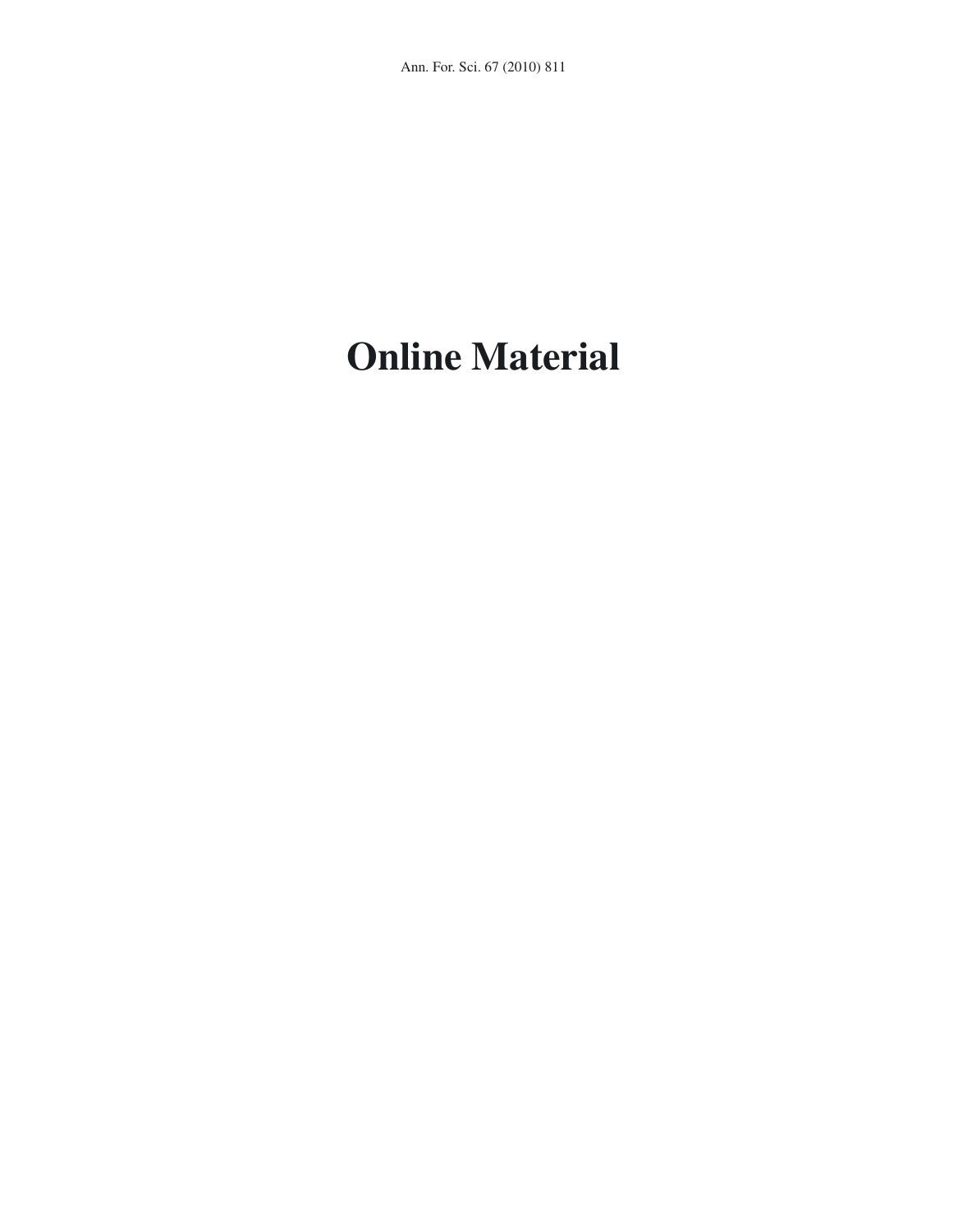**Appendix SI.** Data set for leaf-litter nitrogen (N) and phosphorus (P) concentrations in woody plants compiled from the literature (see Appendix S2).

| Species                       | Country    | Latitude (deg.) | Longitude (deg.) | N (mg/g) | P(mg/g)        | Sources                        |
|-------------------------------|------------|-----------------|------------------|----------|----------------|--------------------------------|
| <b>Shrub</b>                  |            |                 |                  |          |                |                                |
| Adina cordifolia              | India      | 27.33           | 83.11            | 13.6     | 1.1            | Lal et al., 2001               |
| Artemisia tridentata          | <b>USA</b> | 41.17           | $-115.9$         | 13.9     | $\overline{2}$ | Schlesinger et al., 1989       |
| Artemisia tridentata          | <b>USA</b> | 36.9            | $-113.9$         | 13.3     | $2.2\,$        | Schlesinger et al., 1989       |
| Artemisia tridentata          | <b>USA</b> | 47.5            | $-116.1$         | 14.3     | 2.3            | Schlesinger et al., 1989       |
| Artemisia tridentata          | <b>USA</b> | 38.9            | $-107$           | 9        |                | Shaw et al., 2001              |
| Artocorpus anisophyllus       | Malaysia   | 1.4             | 110.3            | 7.8      | 0.18           | Hirobe et al., 2004            |
| Camellia japonica             | Japan      | 34.95           | 135.61           | 13       |                | Ishikawa et al., 2007          |
| Ceanothus megacarpus          | <b>USA</b> | 34.67           | $-119.7$         | 6.5      | 0.37           | Schlesinger, 1985              |
| Cercis canadensis             | <b>USA</b> | 36.1            | $-79.4$          | 11.3     | 0.5            | Finzi et al., 2001             |
| Cercis canadensis             | <b>USA</b> | 36              | $-79.01$         | 11.3     |                | Finzi et al., 2002             |
| Chrysanthemoides monilifera   | Australia  | $-32.85$        | 151.45           | 6.4      | 0.6            | Lindsay et al., 2005           |
| Cistus libanotis              | Spain      | 37.1            | $-6.2$           | 4.1      | 0.42           | Gallardo and Merino, 1999      |
| Cistus libanotis              | Spain      | 37.1            | $-6.2$           | 4.1      |                | Gallardo and Merino, 1999      |
| Cistus libanotis              | Spain      | 37.1            | $-6.2$           | 4.1      |                | Gallardot and Merino, 1992     |
| Clethra alnifolia             | <b>USA</b> | 30.78           | $-82.14$         | 6.1      | 0.2            | Delucia and Schlesinger, 1995  |
| Clethra barbinervis           | Japan      | 34.95           | 135.61           | 7.6      |                | Ishikawa et al., 2007          |
| Cornus alternifolia           | <b>USA</b> | 42.63           | $-72.18$         | 6.5      | 1.2            | Lee et al., 2003               |
| Cornus kousa                  | China      | 29.87           | 121.65           | 19.43    | 0.99           | Huang et al., 2007             |
| Curatella americana           | <b>USA</b> | 45.57           | 93.16            | 4.6      | 0.1            | Montes and Medina, 1977        |
| Cyrilla racemiflora           | <b>USA</b> | 30.78           | $-82.14$         | 3.8      | 0.1            | DeLucia and Schlesinger, 1995  |
| Dillenia suffruticosa         | Malaysia   | 1.4             | 110.3            | 8.4      | 0.19           | Hirobe et al., 2004            |
| Drimys winteri                | Chile      | $-40.2$         | $-73.43$         | 8.7      |                | Lusk et al., 2003              |
| Drimys winteri                | Chile      | $-40.2$         | $-73.43$         | 8.7      |                | Lusk et al., 1999              |
| Elaeagnus crispa              | China      | 41.75           | 123.43           | 24.9     |                | He et al., 1999                |
| Empetrum nigrum               | Sweden     | 68.37           | 18.81            | 6.8      | 0.94           | Quested et al., 2003           |
| Encelia farinosa              | Mexico     | 29              | $-110.95$        | 10.9     | 2.3            | Martinez-Yrizar et al., 2007   |
| Eurya rubiginosa varattenuata | China      | 29.87           | 121.65           | 8.06     | 0.25           | Huang et al., 2007             |
| Gaylussacia                   | <b>USA</b> | 41.5            | $-71.52$         | 9.8      | 0.83           | Killingbeck et al., 1988       |
| Gutierrezia sarothrae         | <b>USA</b> | 35.2            | $-111.65$        | 6.03     | 0.29           | Murphy et al., 1998            |
| Itea virginica                | <b>USA</b> | 30.78           | $-82.14$         | 5.7      | 0.2            | Delucia and Schlesinger, 1995  |
| Larrea tridentata             | <b>USA</b> | 32.28           | $-106.73$        | $\tau$   |                | Lajtha, 1987                   |
| Laurelia philippiana          | Chile      | $-40.65$        | $-72.18$         | 8.4      | 1.2            | Lusk et al., 2003              |
| Laureliopsis philippiana      | Chile      | $-40.2$         | $-73.43$         | 15.6     |                | Lusk et al., 2003              |
| Laureliopsis philippiana      | Chile      | $-40.2$         | $-73.43$         | 15.6     |                | Lusk et al., 1999              |
| Leptospermum laevigatum       | Australia  | $-32.85$        | 151.45           | 5.6      | 1.3            | Lindsay et al., 2005           |
| Lonicera xylosteum            | Italy      | 58.47           | 26.63            | 10.3     | 0.72           | Niinemets et al., 2005         |
| Lyonia ovalifolia             | India      | 29.25           | 79.35            | $8\,$    | 0.8            | Upadhyay et al., 1989          |
| Lyonia ovalifolia             | India      | 29.1            | 79.5             | $8\,$    | 0.8            | Upadhyay, 1993                 |
| Macaranga peltata             | India      | 8.5             | 77.3             | 12.4     | 0.7            | Sundarapandian and Swamy, 1999 |
| Maytenus boaria Mol           | Argentina  | $-41$           | $-71.2$          | 4.9      |                | Satti et al., 2003             |
| Myrtus communis               | Italy      | 40.95           | 13.92            | 7.8      |                | Fioretto et al., 2007          |
| Pentaphylloides floribunda    | <b>USA</b> | 38.9            | $-107$           | $18\,$   |                | Shaw et al., 2001              |
| Photinia glabra               | China      | 29.87           | 121.65           | 7.82     | 0.51           | Huang et al., 2007             |
| Premna microphylla            | China      | 29.87           | 121.65           | 22.83    | 1.18           | Huang et al., 2007             |
| Prunus pensylvanica           | <b>USA</b> | 43.97           | $-71.1$          | 12       |                | Melillo et al., 1982           |
| Rhododendron arboreum         | India      | 25.5            | 91.9             | 5.9      | 0.3            | Arunachalam et al., 1998       |
| Rhododendron arboreum         | India      | 25.56           | 91.94            | 5.9      | 0.3            | Arunachalam et al., 1998       |
| Rhododendron arboreum         | India      | 29.25           | 79.35            | $\tau$   | 0.6            | Upadhyay et al., 1989          |
| Rhododendron arboreum         | India      | 30.2            | 79.5             | $\tau$   | 0.6            | Upadhyay, 1993                 |
| Rhododendron arboreum         | India      | 29.4            | 79.5             | 9.8      |                | Negi et al., 1993              |
| Rosa woodsii                  | Canada     | 50.01           | $-115.01$        | 11.5     | 1.9            | Barry et al., 1989             |
| Salvia mellifera              | <b>USA</b> | 34.67           | $-119.7$         | 6.2      | 1.19           | Schlesinger, 1985              |
| Sambucus nigra                | Spain      | 41.1            | $-5.87$          | 38.1     | 3.07           | Escudero et al., 1992          |
| Sapium insigne                | India      | 29.4            | 79.5             | 23.6     |                | Negi et al., 1993              |
| Sapium sebiferum              | India      | 29.4            | 79.5             | 16.8     |                | Negi et al., 1993              |
|                               |            |                 |                  |          |                |                                |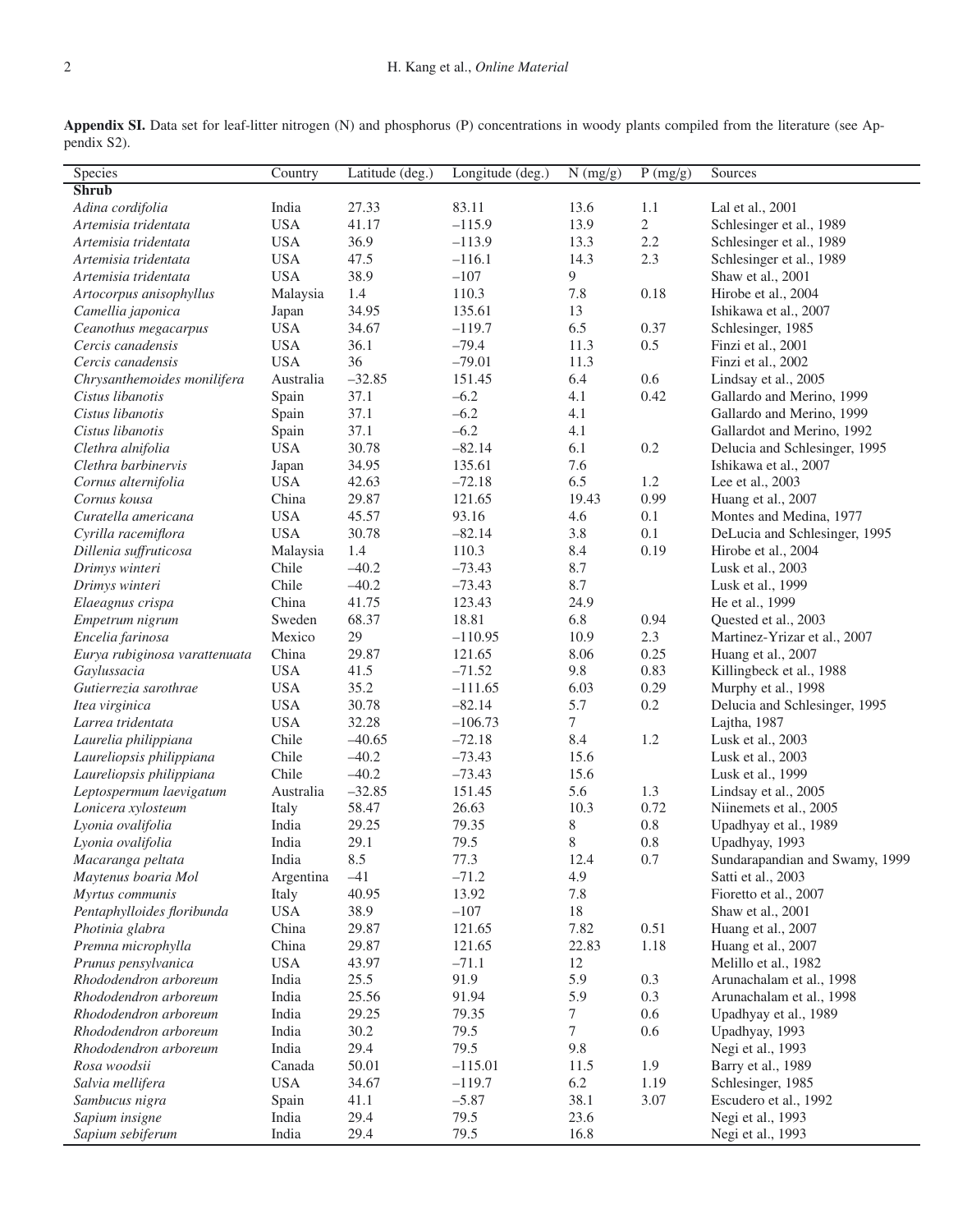| Species                     | Country    | Latitude (deg.) | Longitude (deg.) | N (mg/g) | P(mg/g) | Sources                        |
|-----------------------------|------------|-----------------|------------------|----------|---------|--------------------------------|
| Vaccinium corymbosum        | <b>USA</b> | 42.63           | $-72.18$         | 6.9      | 0.4     | Lee et al., 2003               |
| Vaccinium uliginosum        | Sweden     | 68.37           | 18.81            | $\tau$   | 2.66    | Quested et al., 2003           |
| Vaccinium vacillans         | <b>USA</b> | 41.5            | $-71.52$         | 7.93     | 0.76    | Killingbeck et al., 1988       |
| Viburnum alnifolium         | <b>USA</b> | 42.63           | $-72.18$         | 8.1      | 0.9     | Lee et al., 2003               |
| Viburnum cassinoides        | <b>USA</b> | 42.63           | $-72.18$         | 4.9      | 0.6     | Lee et al., 2003               |
| Viburnum cotinifolium       | India      | 29.35           | 79.64            | 15       | 1       | Ralhan and Singh, 1987         |
|                             |            |                 |                  |          |         |                                |
| <b>Evergreen Broadleaf</b>  |            |                 |                  |          |         |                                |
| Acacia auriculiformis       | India      | 11.3            | 76               | 24.7     | 0.77    | Jamaludheen and Mohan, 1999    |
| Acacia auriculiformis       | India      | 11.3            | 76               | 23.19    | 0.81    | Jamaludheen and Mohan, 1999    |
| Acacia auriculiformis       | India      | 11.3            | 76               | 27.22    | 1.14    | Jamaludheen and Mohan, 1999    |
| Acacia longifolia           | Australia  | $-32.85$        | 151.45           | 13.4     | 0.3     | Lindsay et al., 2005           |
| Acacia longifolia           | Portugal   | 40.2            | $-8.5$           | $28\,$   | 3.6     | Pereira et al., 1998           |
| Acacia mangium              | China      | 23.01           | 113.3            | $\tau$   | 0.26    | Zeng et al., 2003              |
| Acer saccharum              | <b>USA</b> | 43.97           | $-71.1$          | 6        |         | Melillo et al., 1982           |
| Acer spp.                   | <b>USA</b> | 43.97           | $-71.1$          | 5.7      | 0.2     | Gosz et al., 1973              |
| Aceroblongum                | India      | 29.4            | 79.5             | 16.6     |         | Negi et al., 1993              |
| Acmena acuminarissima       | China      | 23.1            | 112.6            | 9        | 2.41    | Li et al., 1998                |
| Aextoxicon punctatum        | Chile      | $-40.65$        | $-72.18$         | 6.2      | 1.2     | Lusk et al., 2003              |
| Aextoxicon punctatum        | Chile      | $-40.2$         | $-73.43$         | 9.6      |         | Lusk et al., 1999              |
| Ailanthus triphysa          | India      | 11.3            | 76               | 27.6     | 1.23    | Jamaludheen and Mohan, 1999    |
| Ailanthus triphysa          | India      | 11.3            | 76               | 28.5     | 1.25    | Jamaludheen and Mohan, 1999    |
| Ailanthus triphysa          | India      | 11.3            | 76               | 28.45    | 1.66    | Jamaludheen and Mohan, 1999    |
| nd                          | Chile      | $-40.2$         | $-73.43$         | 10.1     |         | Lusk et al., 2003              |
| Amomyrtus luma              | Chile      | $-40.2$         | $-73.43$         | 10.1     |         | Lusk et al., 1999              |
| Anthonotha fragrans         | Cameroon   | 5.24            | 8.99             | 17.7     | 0.74    | Chuyong et al., 2000           |
| Aporosa lindleyana          | India      | 8.5             | 77.3             | 10.3     | 0.5     | Sundarapandian and Swamy, 1999 |
| Aporusa yunanensis          | China      | 23.1            | 112.6            | 12.54    | 3.72    | Li et al., 1998                |
| Aporusa yunanensis          | China      | 23.17           | 112.55           | 18.1     |         | Tu et al., 1993                |
| Arbutus unedo               | Greece     | 40.5            | 23.5             | 7.2      | 0.13    | Arianoutsou, 1993              |
| Arbutus unedo               | Italy      | 42.4            | 11.9             | 11.9     | 0.59    | van Wesemael, 1993             |
| Artocarpus elasticus        | Malaysia   | 1.4             | 110.3            | 7.2      | 0.15    | Hirobe et al., 2004            |
| Artocarpus heterophyllus    | India      | 11.3            | 76               | 21.5     | 1.1     | Jamaludheen and Mohan, 1999    |
| Artocarpus hirsutus         | India      | 8.5             | 77.3             | 10.1     | 0.6     | Sundarapandian and Swamy, 1999 |
| Artocarpus hirsutus         | India      | 11.3            | 76               | 17.3     | 1.32    | Jamaludheen and Mohan, 1999    |
| Austrocedrus chilensis      | Argentina  | $-41$           | $-71.3$          | 4.8      |         | Satti et al., 2003             |
| Azadirachta indica          | India      | 24.2            | 82               | 10       | 0.56    | Singh et al., 1999             |
| Banksia grandis             | Australia  | $-32.7$         | 116.05           | 2.6      | 0.1     | O'Connell et al., 1978         |
| Banksia integrifolia        | Australia  | $-32.85$        | 151.45           | 6        | 0.2     | Lindsay et al., 2005           |
| Berlinia bracteosa          | Cameroon   | 5.24            | 8.99             | 18.4     | 0.91    | Chuyong et al., 2000           |
| Buchanania lanzan           | India      | 27.33           | 83.11            | 14.4     | 0.7     | Lal et al., 2001               |
| Byrsonima crassifolia       | <b>USA</b> | 45.57           | $-93.16$         | 5.7      | $0.2\,$ | Montes and Medina, 1977        |
| Camellia japonica           | Japan      | 34.95           | 135.62           | 13       |         | Ishikawa et al., 2007          |
| Castanopsis chinensis Hance | China      | 23.1            | 112.6            | 8.7      | 0.93    | Li et al., 1998                |
| Castanopsis chinensis Hance | China      | 23.17           | 112.55           | 14.3     |         | Tu et al., 1993                |
| Castanopsis eyrei           | China      | 27.7            | 117.7            | 9.85     | 0.36    | Lin et al., 1999               |
| Castanopsis fargesii        | China      | 29.87           | 121.65           | 13.07    | 0.42    | Huang et al., 2007             |
| Castanopsis kawakamii       | China      | 26.19           | 117.43           | 7.5      | 0.63    | Yang et al., 2004              |
| Castanopsis sclerophylla    | China      | 29.87           | 121.65           | 8.62     | 0.47    | Huang et al., 2007             |
| Castanopsis sieboldii       | Japan      | 26.75           | 128.17           | 9.6      | $0.5\,$ | Xu et al., 2004                |
| Castanopsis sieboldii       | Japan      | 26.75           | 128.17           | 11.3     | $0.7\,$ | Xu et al., 2004                |
| Castanopsis wattii          | China      | 24.5            | 101              | 13       | 1.01    | Liu et al., 2000               |
| Cinnamomum comphora         | China      | 29.87           | 121.65           | 11.04    | 0.85    | Huang et al., 2007             |
| Cola rostrata               | Cameroon   | 5.24            | 8.99             | 14.2     | 0.68    | Chuyong et al., 2000           |
| Cola verticillata           | Cameroon   | 5.24            | 8.99             | 13.1     | 0.59    | Chuyong et al., 2000           |
| Coula edulis                | Cameroon   | 5.24            | 8.99             | 13.9     | 0.58    | Chuyong et al., 2000           |
| Cryptocarya cancinna        | China      | 23.1            | 112.6            | 14.19    | 1.54    | Li et al., 1998                |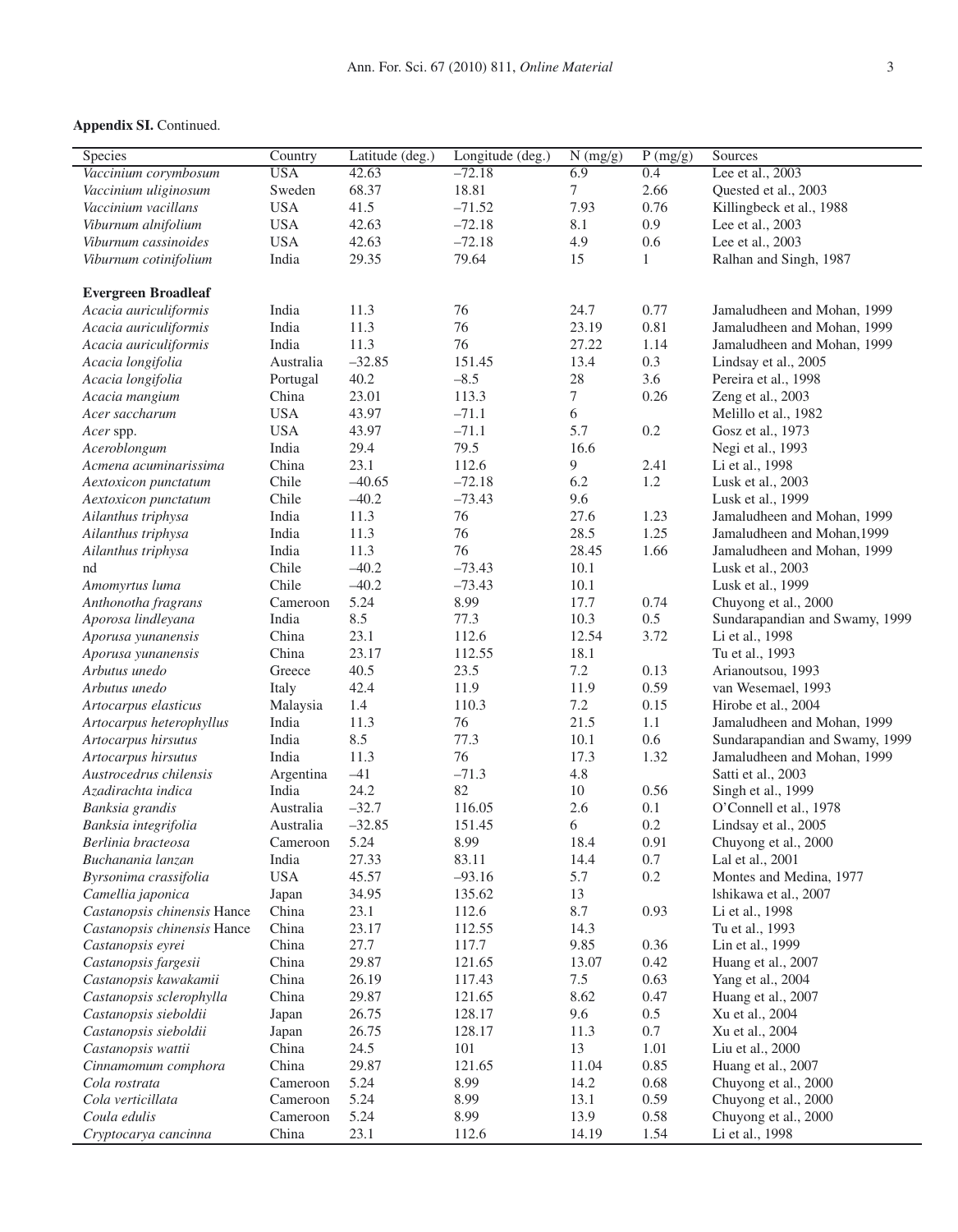| Species                                               | Country             | Latitude (deg.) | Longitude (deg.)   | $\overline{N(mg/g)}$ | P(mg/g)    | Sources                                        |
|-------------------------------------------------------|---------------------|-----------------|--------------------|----------------------|------------|------------------------------------------------|
| Cryptocarya cancinna                                  | China               | 23.17           | 112.55             | 16.4                 |            | Tu et al., 1993                                |
| Cryptocarya chinensis                                 | China               | 23.17           | 112.55             | 12.3                 |            | Tu et al., 1993                                |
| Cryptomeria japonica                                  | Japan               | 35.3            | 135.61             | 5.3                  | 0.2        | Osono et al., 2004                             |
| Cryptomeria japonica                                  | Japan               | 35.17           | 136.95             | 8.01                 | 0.78       | Xue et al., 2001                               |
| Cunninghamia lanceolata                               | China               | 26.8            | 109.5              | 6                    | 0.27       | Wang et al. 2007                               |
| Cyclobalanopsis glauca                                | China               | 29.4            | 119.5              | 17.8                 | 0.65       | Zhao et al., 2006                              |
| Cylobalanopsis glauca                                 | China               | 29.87           | 121.65             | 9.2                  | 0.49       | Huang et al., 2007                             |
| Cylobalanopsis gracilis                               | China               | 29.87           | 121.65             | 10.74                | 0.39       | Huang et al., 2007                             |
| Cylobalanopsis myrsinaefolia                          | China               | 29.87           | 121.65             | 12.86                | 0.59       | Huang et al., 2007                             |
| Cylobalanopsis nubium                                 | China               | 29.87           | 121.65             | 12.02                | 0.48       | Huang et al., 2007                             |
| Daphniphyllum oldhamii                                | China               | 29.87           | 121.65             | 13.03                | 0.49       | Huang et al., 2007                             |
| Didelotia africana                                    | Cameroon            | 5.24            | 8.99               | 19.3                 | 0.82       | Chuyong et al., 2000                           |
| Diospyros gabunensis                                  | Cameroon            | 5.24            | 8.99               | 17.2                 | 0.62       | Chuyong et al., 2000                           |
| Diospyros iturensis                                   | Cameroon            | 5.24            | 8.99               | 16.1                 | 0.56       | Chuyong et al., 2000                           |
| Diospyros melanoxylon                                 | India               | 27.33           | 83.11              | 11.3                 | 0.9        | Lal et al., 2001                               |
| Duguetia lucida                                       | <b>Brazil</b>       | $-3.41$         | $-61.67$           | 18.2                 | 0.84       | Scott et al., 1992                             |
| Elaeocarpus decipiens                                 | China               | 29.87           | 121.65             | 10.66                | 0.76       | Huang et al., 2007                             |
| Embothrium cnccrneum                                  | Chile               | $-40.2$         | $-73.43$           | 17.4                 |            | Lusk et al., 2003                              |
| Embothrium coccineum                                  | Chile               | $-40.2$         | $-73.43$           | 17.4                 |            | Lusk et al., 1999                              |
| Erythrophleum ivorense                                | Cameroon            | 5.24            | 8.99               | 22.5                 | 0.59       | Chuyong et al., 2000                           |
| Eucalyptus calophylla                                 | Australia           | $-32.7$         | 116.05             | 3                    | 0.1        | O'Connell et al., 1978                         |
| Eucalyptus camaldulensis                              | India               | 30.5            | 77.9               | 11.2                 | 1.1        | Bahuguna et al., 1990                          |
| Eucalyptus diversicolor                               | Australia           | $-34.27$        | 116.15             | 4.9                  | 0.2        | O'Connell and Menage, 1982                     |
| Eucalyptus globulus                                   | Portugal            | 40.2            | $-8.5$             | 21.1                 | 6.4        | Pereira et al., 1998                           |
| Eucalyptus hybrid                                     | India               | 29.4            | 79.2               | 9.4                  | 0.3        | Singh et al., 1993                             |
| Eucalyptus hybrid                                     | India               | 29.1            | 79.5               | 7.8                  | 0.7        | Joshi et al., 1999                             |
| Eucalyptus marginata                                  | Australia           | $-32.7$         | 116.05             | 3                    | 0.1        | O'Connell et al., 1978                         |
| Eucalyptus regnans                                    | Australia           | $-37.01$        | 144.9              | 6.7                  | 0.3        | Polglase and Attiwill, 1992                    |
| Eucalyptus spp.                                       | India               | 30.9            | 75.82              | 10.4                 | 0.92       | Singh and Sharma, 2007                         |
| Eucalyptus spp.                                       | China               | 24.5            | 117.85             | 1.41                 | 1.71       | Li et al., 2005                                |
| Eucalyptus spp.                                       | China               | 24.5            | 117.86             | 3.89                 | 4.87       | Li et al., 2005                                |
| Eucryphia cordifolia                                  | Chile               | $-40.65$        | $-72.18$           | 4.4                  | 0.4        | Lusk et al., 2003                              |
| Eucryphia cordifolia                                  | Chile               | $-40.2$         | $-73.43$           | 9.9                  |            | Lusk et al., 2003                              |
| Eucryphia cordifolia                                  | Chile               | $-40.2$         | $-73.43$           | 9.9                  |            | Lusk et al., 1999                              |
| Garcinia oblongifolia                                 | China               | 23.1            | 112.6              | 11.87                | $\sqrt{2}$ | Li et al., 1998                                |
| Gironniera subaequali                                 | China               | 23.1            | 112.6              | 25.03                | 1.16       | Li et al., 1998                                |
| Grevillea robusta                                     | India               | 29.1            | 79.5               | 9                    | 0.7        | Joshi et al., 1999                             |
| Helicia cochinchinensis                               | China               | 29.87           | 121.65             | 10.15                | 0.48       | Huang et al., 2007                             |
| Hypodaphnis zenkeri                                   | Cameroon            | 5.24            | 8.99               | 23.2                 | 0.69       | Chuyong et al., 2000                           |
| Ilex aquifolium                                       | Spain               | 41.1            | $-5.87$            | 13.2                 | 0.74       | Escudero et al., 1992                          |
| Ilex dipyrena                                         | India               | 29.4            | 79.5               | 19                   |            | Pandey and Singh, 1982                         |
| Ilex dipyrena                                         | India               | 29.4            | 79.5               | 15.5                 |            | Negi et al., 1993                              |
| Ilex kengii                                           | China<br>Japan      | 29.87<br>34.95  | 121.65<br>135.61   | 11.08<br>6.4         | 0.36       | Huang et al., 2007                             |
| Ilex pedunculosa                                      |                     |                 |                    |                      |            | Ishikawa et al., 2007<br>Ishikawa et al., 2007 |
| Ilex pedunculosa<br>ILex verticillata                 | Japan<br><b>USA</b> | 34.95<br>42.63  | 135.62<br>$-72.18$ | 6.4<br>15.5          | 0.9        |                                                |
|                                                       | <b>Brazil</b>       | $-3.41$         | $-61.67$           | 13.3                 | 0.81       | Lee et al., 2003                               |
| Lecythis corrugata<br>Licania kunthiana               | <b>Brazil</b>       | $-3.41$         | $-61.67$           | 12.7                 | 0.5        | Scott et al., 1992                             |
|                                                       | <b>USA</b>          | 36.1            | $-79.4$            | 7.1                  | 0.53       | Scott et al., 1992                             |
| Liquidambar styraciflua<br>Liquidambar styraciflua    | <b>USA</b>          | 36              | $-79.01$           | 7.1                  |            | Finzi et al., 2001<br>Finzi et al., 2002       |
|                                                       | China               | 24.5            | 101                | 12.9                 | 0.74       |                                                |
| Lithocarpus chintungensis<br>Lithocarpus glaber       | China               | 29.87           | 121.65             | 13.03                | 0.54       | Liu et al., 2000                               |
| Lithocarpus harlandii                                 | China               | 29.87           |                    |                      | 0.53       | Huang et al., 2007                             |
|                                                       | China               | 24.5            | 121.65<br>101      | 11.75<br>12.5        | 0.91       | Huang et al., 2007<br>Liu et al., 2000         |
| Lithocarpus xylocarpus<br>Litsea coreana var sinensis | China               | 29.87           | 121.65             |                      | 0.96       |                                                |
| Litsea umbrosa                                        | India               | 29.4            | 79.5               | 14.39<br>19.9        |            | Huang et al., 2007<br>Negi et al., 1993        |
|                                                       |                     |                 |                    |                      |            |                                                |
| Lomatia hirsuta                                       | Argentina           | $-40.7$         | $-71.3$            | 10.3                 |            | Satti et al., 2003                             |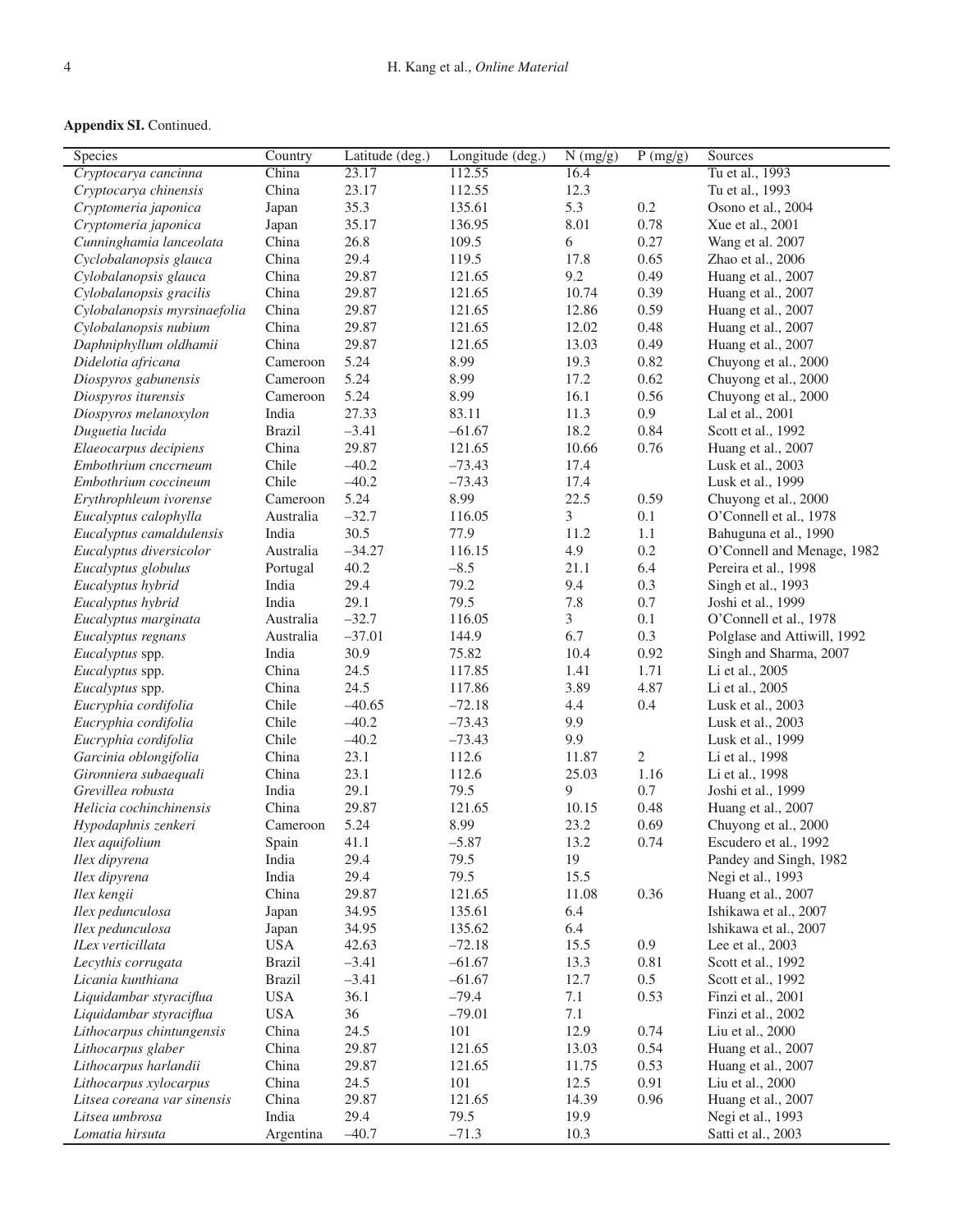| Species                             | Country       | Latitude (deg.) | Longitude (deg.) | N (mg/g) | $\overline{P(mg/g)}$ | Sources                        |
|-------------------------------------|---------------|-----------------|------------------|----------|----------------------|--------------------------------|
| Luehea candida                      | <b>USA</b>    | 45.8            | 91.9             | 9.9      | 0.8                  | Montes and Medina, 1977        |
| Machilus duthiei                    | India         | 29.4            | 79.5             | 19.5     |                      | Negi et al., 1993              |
| Machilus leptophylla                | China         | 29.87           | 121.65           | 15.07    | 1.06                 | Huang et al., 2007             |
| Mallotus philippensis               | India         | 29.25           | 79.35            | 5.2      | 1.3                  | Upadhyay et al., 1989          |
| Mallotus philippensis               | India         | 29.1            | 79.5             | 5.2      | 1.3                  | Upadhyay, 1993                 |
| Meliosma oldhamii                   | China         | 29.87           | 121.65           | 11.5     | 1.15                 | Huang et al., 2007             |
| Mesua borneensis                    | Malaysia      | 1.4             | 110.3            | 7.2      | 0.11                 | Hirobe et al., 2004            |
| Metrosideros polymorpha             | <b>USA</b>    | 19.33           | $-155.67$        | 4.2      | 0.17                 | Vitousek et al., 1994          |
| Metrosideros polymorpha             | <b>USA</b>    | 19.33           | $-155.67$        | 3.6      | 0.19                 | Vitousek et al., 1994          |
| Metrosideros polymorpha             | <b>USA</b>    | 19.33           | $-155.67$        | 4.5      | 0.2                  | Vitousek et al., 1994          |
| Metrosideros polymorpha             | <b>USA</b>    | 19.33           | $-155.67$        | 3.8      | 0.21                 | Vitousek et al., 1994          |
| Metrosideros polymorpha             | <b>USA</b>    | 19.33           | $-155.67$        | 5.1      | 0.32                 | Vitousek et al., 1994          |
| Metrosideros spp.                   | <b>USA</b>    | 19.5            | $-155.01$        | 8.1      | 0.5                  | Rothstein et al., 2004         |
| Michelia macclurei                  | China         | 26.8            | 109.5            | 8.2      | 1.6                  | Wang et al., 2007              |
| Microberlinia bisulcata             | Cameroon      | 5.24            | 8.99             | 20.3     | 0.62                 | Chuyong et al., 2000           |
| Myrceugenia planipes                | Chile         | $-40.2$         | $-73.43$         | 11.4     |                      | Lusk et al., 2003              |
| Myrceugenia planipes                | Chile         | $-40.2$         | $-73.43$         | 11.4     |                      | Lusk et al., 1999              |
| Myrica esculenta                    | India         | 29.25           | 79.35            | 5.8      | 0.57                 | Upadhyay et al., 1989          |
| Myrica esculenta                    | India         | 30.2            | 79.5             | 5.8      | 0.57                 | Upadhyay, 1993                 |
| Myrice esculenta                    | India         | 29.4            | 79.5             | 19.4     |                      | Negi et al., 1993              |
| Nectandra ambigens                  | Mexico        | 18.58           | $-95.11$         | 10.1     | 1.3                  | Martínez-Sanchez, 2003         |
| Neolitsea aurata var. chekiangensis | China         | 29.87           | 121.65           | 9.01     | 0.58                 | Huang et al., 2007             |
| Nothofagus nitida                   | Chile         | $-40.2$         | $-73.43$         | 11.6     |                      | Lusk et al., 2003              |
| Nothofbgus betuloides               | Chile         | $-40.2$         | $-73.43$         | 11.9     |                      | Lusk et al., 2003              |
| Osmanthus cooperi                   | China         | 29.87           | 121.65           | $7.5\,$  | 0.76                 | Huang et al., 2007             |
| Ovidia pillo-pillo                  | Chile         | $-40.2$         | $-73.43$         | 21.4     |                      | Lusk et al., 2003              |
| Ovidlia pillo-pillo                 | Chile         | $-40.2$         | $-73.43$         | 21.4     |                      | Lusk et al., 1999              |
| Paraserianthes falcataria           | India         | 11.3            | 76               | 30.6     | 0.92                 | Jamaludheen and Mohan, 1999    |
| Parashorea spp.                     | Malaysian     | $\overline{4}$  | 115              | 8.09     | 0.32                 | Anderson et al., 1983          |
| Phoeba boumei                       | China         | 26.66           | 118.16           | 7.61     | 0.45                 | Lin et al., 2006               |
| Phoebe sheareri                     | China         | 29.87           | 121.65           | 16.03    | 1.09                 | Huang et al., 2007             |
| Poa ligularis                       | Argentina     | $-38.75$        | $-63.75$         | 16       | 0.6                  | Moretto et al., 2001           |
| Pouteria hispida                    | <b>Brazil</b> | $-3.41$         | $-61.67$         | 11.6     | 0.67                 | Scott et al., 1992             |
| Pterocarpus marsupium               | India         | 8.5             | 77.3             | 15.5     | 0.5                  | Sundarapandian and Swamy, 1999 |
| Pterocarpus marsupium               | India         | 11.3            | 76               | 28.9     | 1.38                 | Jamaludheen and Mohan, 1999    |
| Quercus ilex                        | Italy         | 40.95           | 13.92            | 11.1     |                      | Fioretto et al., 2007          |
| Randia cochinchinensis              | China         | 29.87           | 121.65           | 10.6     | 0.59                 | Huang et al., 2007             |
| Schima khasiana                     | India         | 25.56           | 91.94            | 10.3     | 0.4                  | Arunachalam et al., 1998       |
| Schima spp.                         | India         | 25.5            | 91.9             | 10.3     | 0.4                  | Arunachalam et al., 1998       |
| Schima superba                      | China         | 29.87           | 121.65           | 6.86     | 0.25                 | Huang et al., 2007             |
| Schima superba                      | China         | 30.25           | 120.17           | 12.21    | 0.27                 | Yu and Wu, 2004                |
| Schima superba                      | China         | 26.66           | 118.16           | 10.89    | 0.28                 | Lin et al., 2006               |
| Schima superba                      | China         | 23.1            | 112.6            | 11.84    | 1                    | Li et al., 1998                |
| Schima superba                      | China         | 23.17           | 112.55           | 14.6     |                      | Tu et al., 1993                |
| Schima wallichii                    | Japan         | 26.75           | 128.17           | 10.6     | 0.4                  | Xu et al., 2004                |
| Schima wallichii                    | Japan         | 26.75           | 128.17           | 11.9     | 1.1                  | Xu et al., 2004                |
| Securinega virosa                   | South Africa  | $-24.78$        | 31.87            | 30.6     | 2.3                  | Fornara and Du Toit, 2008      |
| Shorea alba                         | India         | 29.4            | 79.5             | 23.8     |                      | Negi et al., 1993              |
| Shorea robusta                      | India         | 29.4            | 79.2             | 8.6      | 0.31                 | Singh et al., 1993             |
| Shorea robusta                      | India         | 24.2            | 82               | 7.2      | 0.49                 | Singh et al., 1999             |
| Shorea robusta                      | India         | 27.33           | 83.11            | 10.2     | 0.7                  | Lal et al., 2001               |
| Shorea robusta                      | India         | 29.35           | 79.64            | 13       | 1                    | Ralhan and Singh, 1987         |
| Shorea robusta                      | India         | 30.5            | 77.9             | 5.7      | 1.7                  | Bahuguna et al., 1990          |
| Shorea robusta                      | India         | 29.25           | 79.35            | 9.9      | $2.8\,$              | Upadhyay et al., 1989          |
| Shorea robusta                      | India         | 29.1            | 79.5             | 9.9      | $2.8\,$              | Upadhyay, 1993                 |
| Shorea robusta                      | India         | 29.4            | 79.5             | 11.9     |                      | Negi et al., 1993              |
| Staudtia stipitata                  | Cameroon      | 5.24            | 8.99             | 14.8     | 0.55                 | Chuyong et al., 2000           |
|                                     |               |                 |                  |          |                      |                                |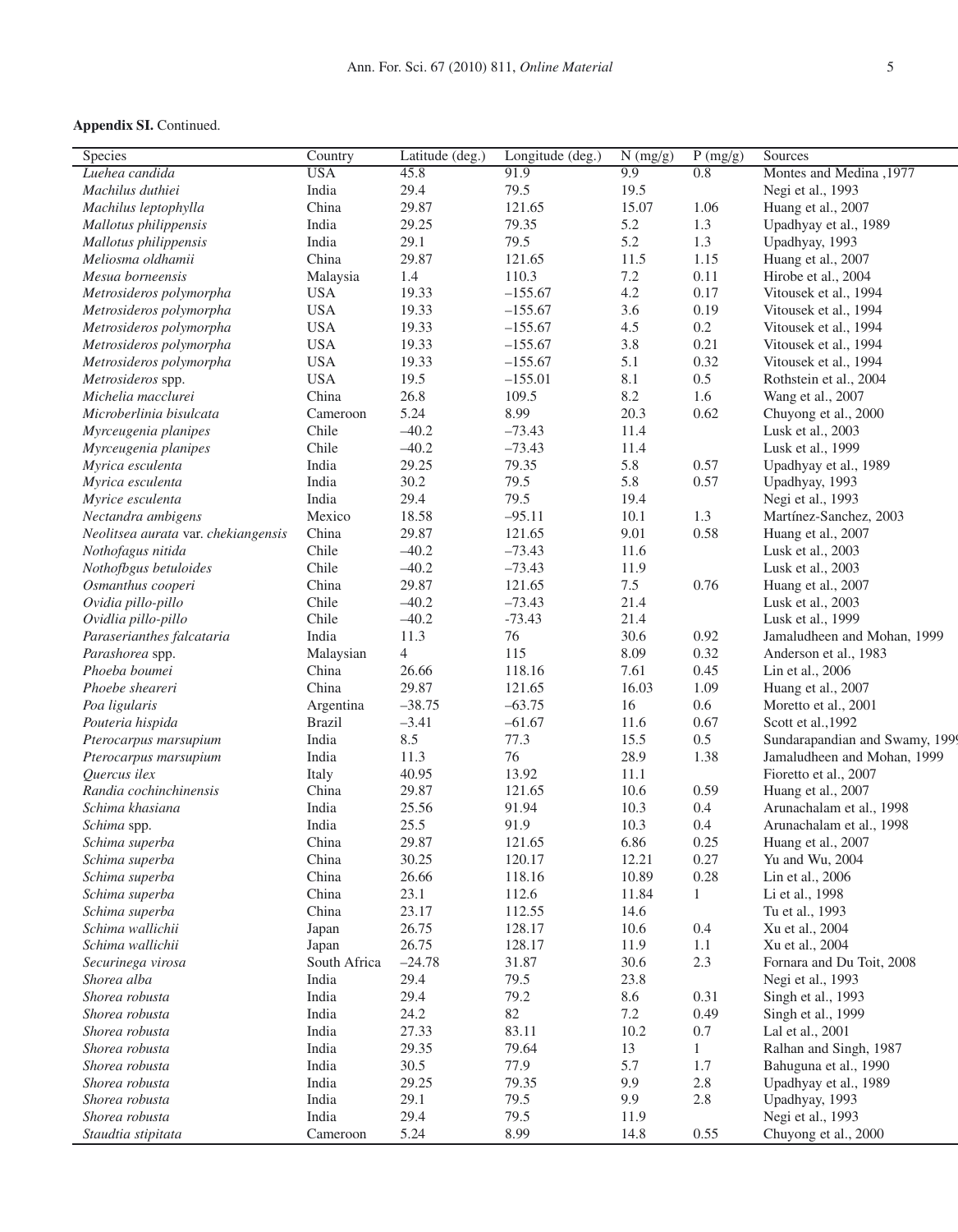| Species                    | Country         | Latitude (deg.) | Longitude (deg.) | N (mg/g)       | P(mg/g) | Sources                        |
|----------------------------|-----------------|-----------------|------------------|----------------|---------|--------------------------------|
| Strephonema pseudocola     | Cameroon        | 5.24            | 8.99             | 11.2           | 0.45    | Chuyong et al., 2000           |
| Styrax suberifolia         | China           | 29.87           | 121.65           | 12.23          | 0.56    | Huang et al., 2007             |
| Swida controversa          | Japan           | 35.3            | 135.61           | 13.5           | 0.7     | Osono et al., 2004             |
| Symplocos anomala          | China           | 29.87           | 121.65           | 7.46           | 0.3     | Huang et al., 2007             |
| Symplocos laurina          | China           | 29.87           | 121.65           | 8.47           | 0.45    | Huang et al., 2007             |
| Symplocos ramosissima      | India           | 29.35           | 79.65            | 18             | 0.3     | Ralhan and Singh, 1987         |
| Symplocos stellaris        | China           | 29.87           | 121.65           | 8.11           | 0.43    | Huang et al., 2007             |
| Tectona grandis            | India           | 29.4            | 79.2             | 10.3           | 0.34    | Singh et al., 1993             |
| Tectona grandis            | India           | 29.1            | 79.5             | 9.8            | 3.1     | Joshi et al., 1999             |
| Tectona grandis            | India           | 29.4            | 79.5             | 17.9           |         | Negi et al., 1993              |
| Tetraberlinia bifoliolata  | Cameroon        | 5.24            | 8.99             | 15.7           | 0.62    | Chuyong et al., 2000           |
| Trachycarpus spp.          | <b>Brazil</b>   | $-2.51$         | $-60.01$         | 10.4           | 0.15    | Tapia-Coral et al., 2005       |
| Vateria indica             | India           | 8.5             | 77.3             | 12.7           | $0.8\,$ | Sundarapandian and Swamy, 1999 |
|                            |                 |                 |                  |                |         |                                |
| <b>Deciduous broadleaf</b> |                 |                 |                  |                |         |                                |
| Acacia nigrescens          | South Africa    | $-24.78$        | 31.87            | 50.5           | 4.4     | Fornara and Du Toit, 2008      |
| Acer mono                  | China           | 40.01           | 115.46           | 6.5            | 0.24    | Wang et al., 2001              |
| Acer mono                  | Japan           | 35.3            | 135.61           | 8.1            | $0.4\,$ | Osono et al., 2004             |
| Acer mono                  | China           | 47.2            | 129              | $\overline{c}$ | 1.5     | Wang and Wang, 1991            |
| Acer monspessulanum        | Spain           | 41.1            | $-5.87$          | 19.8           | 1.14    | Escudero et al., 1992          |
| Acer penslvanicum          | <b>USA</b>      | 42.63           | $-72.18$         | 4.7            | 0.7     | Lee et al., 2003               |
| Acer rubrum                | <b>USA</b>      | 36              | $-84.19$         | 4.9            | 0.3     | Grizzard et al., 1976          |
| Acer rubrum                | <b>USA</b>      | 36.1            | $-79.4$          | 7.4            | 0.38    | Finzi et al., 2001             |
| Acer rubrum                | <b>USA</b>      | 42.63           | $-72.18$         | 6.1            | 0.7     | Lee et al., 2003               |
| Acer rubrum                | <b>USA</b>      | 39.58           | $-82.55$         | 7              | 0.7     | Boerner, 1984                  |
| Acer rubrum                | <b>USA</b>      | 43.97           | $-71.1$          | 7              |         | Melillo et al., 1982           |
| Acer rubrum                | <b>USA</b>      | 41.1            | $-73.73$         | 8.2            |         | Carreiro et al., 2000          |
| Acer rubrum                | <b>USA</b>      | 36              | $-79.01$         | 7.4            |         | Finzi et al., 2002             |
| Acer rufinerve             | Japan           | 35.3            | 135.61           | 5.8            | 0.29    | Osono et al., 2004             |
| Acer saccharum             | <b>USA</b>      | 42.63           | $-72.18$         | 8.5            | 1.9     | Lee et al., 2003               |
| Aesculus indica            | India           | 29.4            | 79.5             | 11             |         | Pandey and Singh, 1982         |
| Aesculus indica            | India           | 29.4            | 79.5             | 13.6           |         | Negi et al., 1993              |
| Aesculus turbinata         | Japan           | 35.3            | 135.61           | 10.8           | 0.47    | Osono et al., 2004             |
| Alnus cremastogyne         | China           | 26.8            | 109.5            | 14             | 0.34    | Wang et al., 2007              |
| Alnus cremastogyne         | China           | 26.8            | 109.8            | 14.4           | 0.34    | Wang et al., 2007              |
| Alnus glutinosa            | Italy           | 58.37           | 27.33            | 24.4           | 0.59    | Niinemets et al., 2005         |
| Alnus glutinosa            | Portugal        | 40.2            | $-8.5$           | 47.1           | 2.7     | Pereira et al., 1998           |
| Alnus glutinosa            | China           | 41.77           | 123.43           | 21.4           |         | He et al., 1999                |
| Alnus glutinosa            | China           | 41.75           | 123.43           | 22.8           |         | He et al., 1999                |
| Alnus incana               | Italy           | 58.37           | 27.33            | 24.2           | 0.63    | Niinemets et al., 2005         |
| Alnus incana               |                 | 58.47           | 26.63            | 24.6           | 0.88    | Niinemets et al., 2005         |
|                            | Italy<br>Sweden | 60.5            | 16.3             | $31\,$         |         | Berg and Ekbohm, 1991          |
| Alnus incana               |                 |                 |                  |                |         |                                |
| Alnus nepalensis           | India           | 29.4            | 79.5<br>123.43   | 31.5           |         | Negi et al., 1993              |
| Alnus tinctoria            | China           | 41.75           |                  | 22.3           |         | He et al., 1999                |
| Balsam poplar              | Canada          | 50.01           | $-115.01$        | 5.8            | 1.3     | Barry et al., 1989             |
| Bauhinia variegata         | India           | 29.4            | 79.5             | 17.6           |         | Negi et al., 1993              |
| Betula spp.                | <b>USA</b>      | 63.88           | $-152.25$        | 15             | 2.2     | Flanagan and Cleve, 1983       |
| Betula pendula             | Italy           | 58.47           | 26.63            | 8.7            | 0.48    | Niinemets et al., 2005         |
| Betula pendula             | Italy           | 58.37           | 27.33            | 9.9            | 0.64    | Niinemets et al., 2005         |
| Betula alleghaniensis      | <b>USA</b>      | 43.97           | $-71.1$          | 8.5            | 0.6     | Gosz et al., 1973              |
| Betula alleghaniensis      | <b>USA</b>      | 42.63           | $-72.18$         | 9              | 2.2     | Lee et al., 2003               |
| Betula costata             | China           | 47.2            | 129              | 2.7            | 2       | Wang and Wang, 1991            |
| Betula grossa              | Japan           | 35.3            | 135.61           | 12.4           | 0.84    | Osono et al., 2004             |
| Betula nana                | Sweden          | 68.37           | 18.81            | $7.2\,$        | 0.29    | Quested et al., 2003           |
| Betula papyrifera          | <b>USA</b>      | 46.7            | $-92.5$          | 7.2            | 2.9     | Tappeiner et al., 1975         |
| Betula papyrifera          | <b>USA</b>      | 43.97           | $-71.1$          | 9              |         | Melillo et al., 1982           |
| Betula pendula             | Sweden          | 60.1            | 17.3             | 13.45          | 0.47    | Johansson, 1986                |
| Betula pendula             | Sweden          | 60.2            | 16.2             | 7.5            | 0.54    | Johansson, 1986                |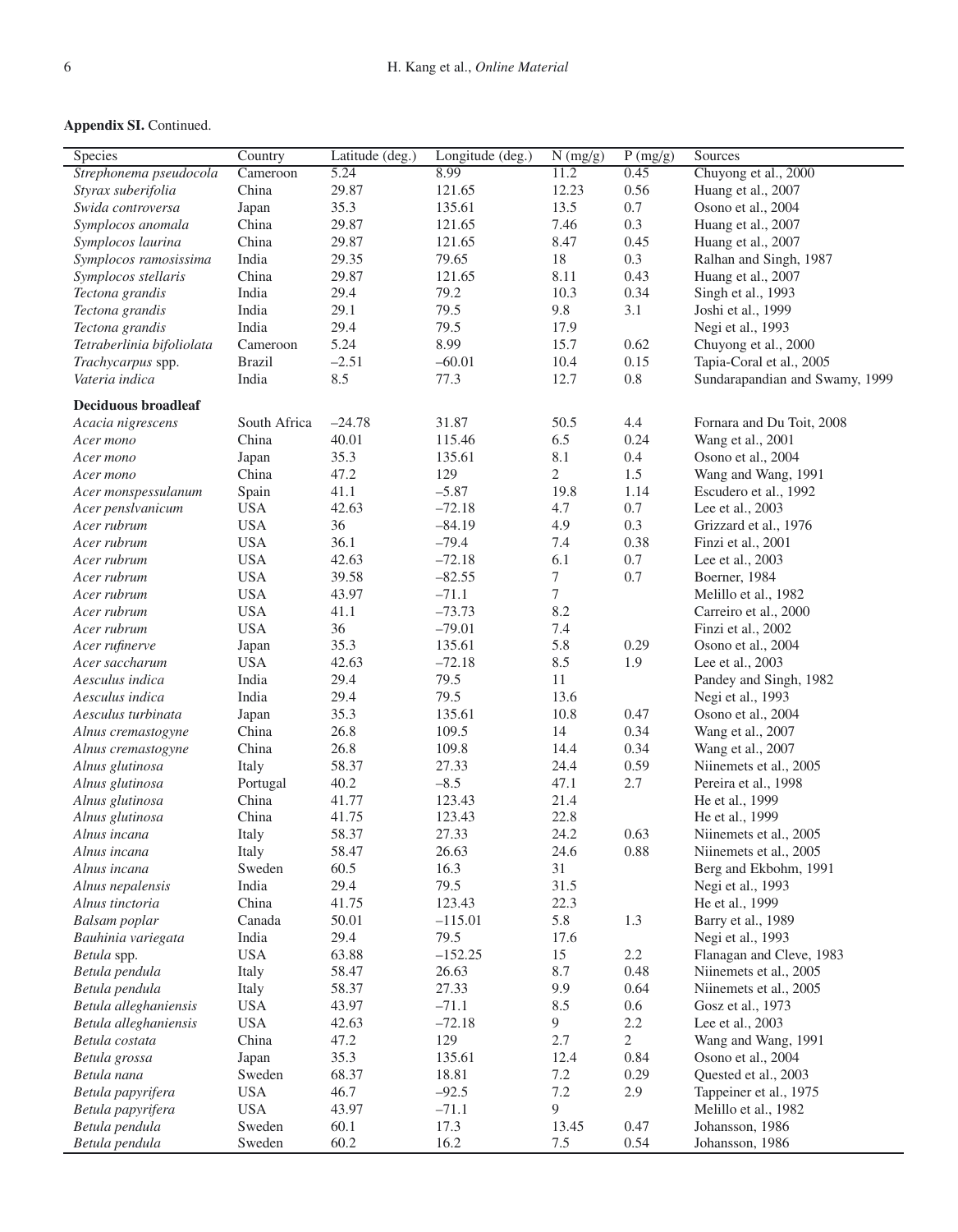| Johansson, 1986<br>Betula pendula<br>Sweden<br>56.4<br>13.1<br>9.5<br>0.75<br>60.5<br>16.3<br>7.6<br>Sweden<br>Berg and Staaf, 1987<br>Betula pendula<br>16.3<br>60.5<br>7.7<br>Sweden<br>Berg and Ekbohm, 1991<br>Betula pendula<br>128.2<br>9.89<br>0.85<br>China<br>42.42<br>Betula platyphlla<br>Li et al., 2007<br><b>USA</b><br>$-72.18$<br>1.7<br>Betula populifolia<br>42.63<br>11.2<br>Lee et al., 2003<br>41.1<br>$-5.87$<br>21.1<br>1.06<br>Betula pubescens<br>Spain<br>Escudero et al., 1992<br>$-3.41$<br>13<br><b>Brosimum</b> lactescens<br><b>Brazil</b><br>$-61.67$<br>0.49<br>Scott et al., 1992<br>27.33<br>83.11<br>16.1<br>$0.8\,$<br>India<br>Lal et al., 2001<br>Butea monosperma<br>South Africa<br>$-24.78$<br>31.87<br>17.3<br>1.1<br>Fornara and Du Toit, 2008<br>Cambretum hereraense<br>8.5<br>0.5<br>India<br>77.3<br>10.7<br>Sundarapandian and Swamy, 1999<br>Careva arborea<br>23.5<br>52.4<br>12.18<br>1.66<br>Poland<br>Dziadowiec, 1987<br>Carpinus betulus<br>35.3<br>135.61<br>10.3<br>0.59<br>Osono et al., 2004<br>Carpinus laxiflora<br>Japan<br>0.89<br>China<br>29.87<br>121.65<br>15.08<br>Carpinus viminea<br>Huang et al., 2007<br>35.3<br>0.78<br>135.61<br>10.5<br>Castanea crenata<br>Japan<br>Osono et al., 2004<br><b>USA</b><br>7.9<br>$0.8\,$<br>42.63<br>$-72.18$<br>Castanea dentata<br>Lee et al., 2003<br>29.87<br>0.34<br>Castanea mollissima<br>China<br>121.65<br>15.42<br>Huang et al., 2007<br><b>USA</b><br>39.1<br>9<br>$-96.6$<br>1.1<br>Celtis occidentalis<br>Killingbeck, 1984<br>China<br>29.87<br>121.65<br>0.67<br>Celtis tetrandrassp<br>11.33<br>Huang et al., 2007<br>Clethra barbinervis<br>34.95<br>135.62<br>Japan<br>7.6<br>Ishikawa et al., 2007<br>50.01<br>7.8<br>$0.8\,$<br>Cornus alba<br>Canada<br>$-115.01$<br>Barry et al., 1989<br><b>USA</b><br>36.1<br>$-79.4$<br>0.56<br>Cornus florida<br>9.6<br>Finzi et al., 2001<br><b>USA</b><br>41.1<br>$-73.73$<br>6.7<br>Cornus florida<br>Carreiro et al., 2000<br><b>USA</b><br>36<br>$-79.01$<br>9.6<br>Cornus florida<br>Finzi et al., 2002<br>58.47<br>26.63<br>12.3<br>0.69<br>Corylus avellana<br>Italy<br>Niinemets et al., 2005<br><b>USA</b><br>$-92.5$<br>0.76<br>3.8<br>46.7<br>Tappeiner et al., 1975<br>Corylus cornuta<br>$-5.87$<br>1.5<br>41.1<br>16.2<br>Escudero et al., 1992<br>Crataegus monogyna<br>Spain<br>$82\,$<br>0.54<br>24.2<br>11.7<br>Dalbergia sissoo<br>India<br>Singh et al., 1999<br>77.3<br>0.5<br>India<br>8.5<br>10.4<br>Sundarapandian and Swamy, 1999<br>Dillenia pentagyna<br>1.4<br>110.3<br>9.3<br>0.2<br>Malaysia<br>Dyera costulata<br>Hirobe et al., 2004<br>India<br>29.4<br>79.5<br>15.8<br>Engelhardtia colebrookiana<br>Negi et al., 1993<br>China<br>23.1<br>112.6<br>13<br>1.78<br>Engelhardtia roxburghiana<br>Li et al., 1998<br>9.8<br>35.3<br>135.61<br>0.4<br>Fagus crenata<br>Osono et al., 2004<br>Japan<br><b>USA</b><br>8.2<br>39.58<br>$-82.55$<br>0.6<br>Fagus grandifolia<br>Boerner, 1984<br><b>USA</b><br>$-72.18$<br>9.5<br>42.63<br>1.1<br>Fagus grandifolia<br>Lee et al., 2003<br><b>USA</b><br>$-71.1$<br>9<br>43.97<br>Fagus grandifolia<br>Melillo et al., 1982<br><b>USA</b><br>$-71.1$<br>43.97<br>8.2<br>0.3<br>Fagus spp.<br>Gosz et al., 1973<br>$-3.5$<br>6.1<br>Fagus sylvatica<br>Spain<br>41.1<br>Pardo et al., 1997<br>9.8<br>12.3<br>41.1<br>Fagus sylvatica<br>Italy<br>Berg et al., 1996<br>12.3<br>41.1<br>10.5<br>Fagus sylvatica<br>Italy<br>Berg et al., 1996<br>12.3<br>16.8<br>41.1<br>Fagus sylvatica<br>Italy<br>Berg et al., 1996<br>$-95.11$<br>12.5<br>0.8<br>18.58<br>Martínez-Sanchez, 2003<br>Faramea occidentalis<br>Mexico<br><b>USA</b><br>Fesruca thurberi<br>38.9<br>$-107$<br>10<br>Shaw et al., 2001<br>1.4<br>110.3<br>9.6<br>0.27<br>Malaysia<br>Hirobe et al., 2004<br>Ficus brunneo-aurata<br>China<br>29.87<br>121.65<br>17.34<br>0.86<br>Ficus erector var. beecheyana<br>Huang et al., 2007<br>India<br>29.4<br>79.5<br>23.8<br>Negi et al., 1993<br>Ficus palmata<br>$0.9\,$<br>India<br>83.11<br>8.9<br>Ficus racemosa<br>27.33<br>Lal et al., 2001<br>115<br>10.2<br>0.72<br>4<br>Anderson et al., 1983<br>Ficus spp.<br>Malaysian<br>18.58<br>$-95.11$<br>8.6<br>0.6<br>Ficus tecolutensis<br>Mexico<br>Martínez-Sanchez, 2003<br>9.9<br>$-95.11$<br>$0.8\,$<br>Ficus yoponensis<br>Mexico<br>18.58<br>Martínez-Sanchez, 2003<br>41.1<br>$-5.87$<br>29.8<br>0.94<br>Frangula alnus<br>Spain<br>Escudero et al., 1992<br><b>USA</b><br>42.63<br>$-72.18$<br>1.7<br>Lee et al., 2003<br>Fraxinus americana<br>11<br>36.5<br>$-5.6$<br>9.3<br>0.53<br>Spain<br>Gallardo and Merino, 1993<br>Fraxinus angustifolia<br>$-6.2$<br>9.3<br>37.1<br>0.53<br>Fraxinus angustifolia<br>Spain<br>Gallardo and Merino, 1999<br>$-5.87$<br>Fraxinus angustifolia<br>41.1<br>23.3<br>1.87<br>Escudero et al., 1992<br>Spain<br>$-5.6$<br>9.3<br>Fraxinus angustifolia<br>Spain<br>36.5<br>Gallardot and Merino, 1992<br>21.3<br>Fraxinus excelsior<br>58.37<br>27.33<br>0.75<br>Niinemets et al., 2005<br>Italy | Species            | Country | Latitude (deg.) | Longitude (deg.) | $\overline{N}$ (mg/g) | P(mg/g) | Sources                |
|-----------------------------------------------------------------------------------------------------------------------------------------------------------------------------------------------------------------------------------------------------------------------------------------------------------------------------------------------------------------------------------------------------------------------------------------------------------------------------------------------------------------------------------------------------------------------------------------------------------------------------------------------------------------------------------------------------------------------------------------------------------------------------------------------------------------------------------------------------------------------------------------------------------------------------------------------------------------------------------------------------------------------------------------------------------------------------------------------------------------------------------------------------------------------------------------------------------------------------------------------------------------------------------------------------------------------------------------------------------------------------------------------------------------------------------------------------------------------------------------------------------------------------------------------------------------------------------------------------------------------------------------------------------------------------------------------------------------------------------------------------------------------------------------------------------------------------------------------------------------------------------------------------------------------------------------------------------------------------------------------------------------------------------------------------------------------------------------------------------------------------------------------------------------------------------------------------------------------------------------------------------------------------------------------------------------------------------------------------------------------------------------------------------------------------------------------------------------------------------------------------------------------------------------------------------------------------------------------------------------------------------------------------------------------------------------------------------------------------------------------------------------------------------------------------------------------------------------------------------------------------------------------------------------------------------------------------------------------------------------------------------------------------------------------------------------------------------------------------------------------------------------------------------------------------------------------------------------------------------------------------------------------------------------------------------------------------------------------------------------------------------------------------------------------------------------------------------------------------------------------------------------------------------------------------------------------------------------------------------------------------------------------------------------------------------------------------------------------------------------------------------------------------------------------------------------------------------------------------------------------------------------------------------------------------------------------------------------------------------------------------------------------------------------------------------------------------------------------------------------------------------------------------------------------------------------------------------------------------------------------------------------------------------------------------------------------------------------------------------------------------------------------------------------------------------------------------------------------------------------------------------------------------------------------------------------------------------------------------------------------------------------------------------------------------------------------------------------------------------------------------------------------------------------------------------------------------------------------------------------------------------------------------------------------------------------------------------------------------------------------------------------------------------------------------------|--------------------|---------|-----------------|------------------|-----------------------|---------|------------------------|
|                                                                                                                                                                                                                                                                                                                                                                                                                                                                                                                                                                                                                                                                                                                                                                                                                                                                                                                                                                                                                                                                                                                                                                                                                                                                                                                                                                                                                                                                                                                                                                                                                                                                                                                                                                                                                                                                                                                                                                                                                                                                                                                                                                                                                                                                                                                                                                                                                                                                                                                                                                                                                                                                                                                                                                                                                                                                                                                                                                                                                                                                                                                                                                                                                                                                                                                                                                                                                                                                                                                                                                                                                                                                                                                                                                                                                                                                                                                                                                                                                                                                                                                                                                                                                                                                                                                                                                                                                                                                                                                                                                                                                                                                                                                                                                                                                                                                                                                                                                                                                                                           |                    |         |                 |                  |                       |         |                        |
|                                                                                                                                                                                                                                                                                                                                                                                                                                                                                                                                                                                                                                                                                                                                                                                                                                                                                                                                                                                                                                                                                                                                                                                                                                                                                                                                                                                                                                                                                                                                                                                                                                                                                                                                                                                                                                                                                                                                                                                                                                                                                                                                                                                                                                                                                                                                                                                                                                                                                                                                                                                                                                                                                                                                                                                                                                                                                                                                                                                                                                                                                                                                                                                                                                                                                                                                                                                                                                                                                                                                                                                                                                                                                                                                                                                                                                                                                                                                                                                                                                                                                                                                                                                                                                                                                                                                                                                                                                                                                                                                                                                                                                                                                                                                                                                                                                                                                                                                                                                                                                                           |                    |         |                 |                  |                       |         |                        |
|                                                                                                                                                                                                                                                                                                                                                                                                                                                                                                                                                                                                                                                                                                                                                                                                                                                                                                                                                                                                                                                                                                                                                                                                                                                                                                                                                                                                                                                                                                                                                                                                                                                                                                                                                                                                                                                                                                                                                                                                                                                                                                                                                                                                                                                                                                                                                                                                                                                                                                                                                                                                                                                                                                                                                                                                                                                                                                                                                                                                                                                                                                                                                                                                                                                                                                                                                                                                                                                                                                                                                                                                                                                                                                                                                                                                                                                                                                                                                                                                                                                                                                                                                                                                                                                                                                                                                                                                                                                                                                                                                                                                                                                                                                                                                                                                                                                                                                                                                                                                                                                           |                    |         |                 |                  |                       |         |                        |
|                                                                                                                                                                                                                                                                                                                                                                                                                                                                                                                                                                                                                                                                                                                                                                                                                                                                                                                                                                                                                                                                                                                                                                                                                                                                                                                                                                                                                                                                                                                                                                                                                                                                                                                                                                                                                                                                                                                                                                                                                                                                                                                                                                                                                                                                                                                                                                                                                                                                                                                                                                                                                                                                                                                                                                                                                                                                                                                                                                                                                                                                                                                                                                                                                                                                                                                                                                                                                                                                                                                                                                                                                                                                                                                                                                                                                                                                                                                                                                                                                                                                                                                                                                                                                                                                                                                                                                                                                                                                                                                                                                                                                                                                                                                                                                                                                                                                                                                                                                                                                                                           |                    |         |                 |                  |                       |         |                        |
|                                                                                                                                                                                                                                                                                                                                                                                                                                                                                                                                                                                                                                                                                                                                                                                                                                                                                                                                                                                                                                                                                                                                                                                                                                                                                                                                                                                                                                                                                                                                                                                                                                                                                                                                                                                                                                                                                                                                                                                                                                                                                                                                                                                                                                                                                                                                                                                                                                                                                                                                                                                                                                                                                                                                                                                                                                                                                                                                                                                                                                                                                                                                                                                                                                                                                                                                                                                                                                                                                                                                                                                                                                                                                                                                                                                                                                                                                                                                                                                                                                                                                                                                                                                                                                                                                                                                                                                                                                                                                                                                                                                                                                                                                                                                                                                                                                                                                                                                                                                                                                                           |                    |         |                 |                  |                       |         |                        |
|                                                                                                                                                                                                                                                                                                                                                                                                                                                                                                                                                                                                                                                                                                                                                                                                                                                                                                                                                                                                                                                                                                                                                                                                                                                                                                                                                                                                                                                                                                                                                                                                                                                                                                                                                                                                                                                                                                                                                                                                                                                                                                                                                                                                                                                                                                                                                                                                                                                                                                                                                                                                                                                                                                                                                                                                                                                                                                                                                                                                                                                                                                                                                                                                                                                                                                                                                                                                                                                                                                                                                                                                                                                                                                                                                                                                                                                                                                                                                                                                                                                                                                                                                                                                                                                                                                                                                                                                                                                                                                                                                                                                                                                                                                                                                                                                                                                                                                                                                                                                                                                           |                    |         |                 |                  |                       |         |                        |
|                                                                                                                                                                                                                                                                                                                                                                                                                                                                                                                                                                                                                                                                                                                                                                                                                                                                                                                                                                                                                                                                                                                                                                                                                                                                                                                                                                                                                                                                                                                                                                                                                                                                                                                                                                                                                                                                                                                                                                                                                                                                                                                                                                                                                                                                                                                                                                                                                                                                                                                                                                                                                                                                                                                                                                                                                                                                                                                                                                                                                                                                                                                                                                                                                                                                                                                                                                                                                                                                                                                                                                                                                                                                                                                                                                                                                                                                                                                                                                                                                                                                                                                                                                                                                                                                                                                                                                                                                                                                                                                                                                                                                                                                                                                                                                                                                                                                                                                                                                                                                                                           |                    |         |                 |                  |                       |         |                        |
|                                                                                                                                                                                                                                                                                                                                                                                                                                                                                                                                                                                                                                                                                                                                                                                                                                                                                                                                                                                                                                                                                                                                                                                                                                                                                                                                                                                                                                                                                                                                                                                                                                                                                                                                                                                                                                                                                                                                                                                                                                                                                                                                                                                                                                                                                                                                                                                                                                                                                                                                                                                                                                                                                                                                                                                                                                                                                                                                                                                                                                                                                                                                                                                                                                                                                                                                                                                                                                                                                                                                                                                                                                                                                                                                                                                                                                                                                                                                                                                                                                                                                                                                                                                                                                                                                                                                                                                                                                                                                                                                                                                                                                                                                                                                                                                                                                                                                                                                                                                                                                                           |                    |         |                 |                  |                       |         |                        |
|                                                                                                                                                                                                                                                                                                                                                                                                                                                                                                                                                                                                                                                                                                                                                                                                                                                                                                                                                                                                                                                                                                                                                                                                                                                                                                                                                                                                                                                                                                                                                                                                                                                                                                                                                                                                                                                                                                                                                                                                                                                                                                                                                                                                                                                                                                                                                                                                                                                                                                                                                                                                                                                                                                                                                                                                                                                                                                                                                                                                                                                                                                                                                                                                                                                                                                                                                                                                                                                                                                                                                                                                                                                                                                                                                                                                                                                                                                                                                                                                                                                                                                                                                                                                                                                                                                                                                                                                                                                                                                                                                                                                                                                                                                                                                                                                                                                                                                                                                                                                                                                           |                    |         |                 |                  |                       |         |                        |
|                                                                                                                                                                                                                                                                                                                                                                                                                                                                                                                                                                                                                                                                                                                                                                                                                                                                                                                                                                                                                                                                                                                                                                                                                                                                                                                                                                                                                                                                                                                                                                                                                                                                                                                                                                                                                                                                                                                                                                                                                                                                                                                                                                                                                                                                                                                                                                                                                                                                                                                                                                                                                                                                                                                                                                                                                                                                                                                                                                                                                                                                                                                                                                                                                                                                                                                                                                                                                                                                                                                                                                                                                                                                                                                                                                                                                                                                                                                                                                                                                                                                                                                                                                                                                                                                                                                                                                                                                                                                                                                                                                                                                                                                                                                                                                                                                                                                                                                                                                                                                                                           |                    |         |                 |                  |                       |         |                        |
|                                                                                                                                                                                                                                                                                                                                                                                                                                                                                                                                                                                                                                                                                                                                                                                                                                                                                                                                                                                                                                                                                                                                                                                                                                                                                                                                                                                                                                                                                                                                                                                                                                                                                                                                                                                                                                                                                                                                                                                                                                                                                                                                                                                                                                                                                                                                                                                                                                                                                                                                                                                                                                                                                                                                                                                                                                                                                                                                                                                                                                                                                                                                                                                                                                                                                                                                                                                                                                                                                                                                                                                                                                                                                                                                                                                                                                                                                                                                                                                                                                                                                                                                                                                                                                                                                                                                                                                                                                                                                                                                                                                                                                                                                                                                                                                                                                                                                                                                                                                                                                                           |                    |         |                 |                  |                       |         |                        |
|                                                                                                                                                                                                                                                                                                                                                                                                                                                                                                                                                                                                                                                                                                                                                                                                                                                                                                                                                                                                                                                                                                                                                                                                                                                                                                                                                                                                                                                                                                                                                                                                                                                                                                                                                                                                                                                                                                                                                                                                                                                                                                                                                                                                                                                                                                                                                                                                                                                                                                                                                                                                                                                                                                                                                                                                                                                                                                                                                                                                                                                                                                                                                                                                                                                                                                                                                                                                                                                                                                                                                                                                                                                                                                                                                                                                                                                                                                                                                                                                                                                                                                                                                                                                                                                                                                                                                                                                                                                                                                                                                                                                                                                                                                                                                                                                                                                                                                                                                                                                                                                           |                    |         |                 |                  |                       |         |                        |
|                                                                                                                                                                                                                                                                                                                                                                                                                                                                                                                                                                                                                                                                                                                                                                                                                                                                                                                                                                                                                                                                                                                                                                                                                                                                                                                                                                                                                                                                                                                                                                                                                                                                                                                                                                                                                                                                                                                                                                                                                                                                                                                                                                                                                                                                                                                                                                                                                                                                                                                                                                                                                                                                                                                                                                                                                                                                                                                                                                                                                                                                                                                                                                                                                                                                                                                                                                                                                                                                                                                                                                                                                                                                                                                                                                                                                                                                                                                                                                                                                                                                                                                                                                                                                                                                                                                                                                                                                                                                                                                                                                                                                                                                                                                                                                                                                                                                                                                                                                                                                                                           |                    |         |                 |                  |                       |         |                        |
|                                                                                                                                                                                                                                                                                                                                                                                                                                                                                                                                                                                                                                                                                                                                                                                                                                                                                                                                                                                                                                                                                                                                                                                                                                                                                                                                                                                                                                                                                                                                                                                                                                                                                                                                                                                                                                                                                                                                                                                                                                                                                                                                                                                                                                                                                                                                                                                                                                                                                                                                                                                                                                                                                                                                                                                                                                                                                                                                                                                                                                                                                                                                                                                                                                                                                                                                                                                                                                                                                                                                                                                                                                                                                                                                                                                                                                                                                                                                                                                                                                                                                                                                                                                                                                                                                                                                                                                                                                                                                                                                                                                                                                                                                                                                                                                                                                                                                                                                                                                                                                                           |                    |         |                 |                  |                       |         |                        |
|                                                                                                                                                                                                                                                                                                                                                                                                                                                                                                                                                                                                                                                                                                                                                                                                                                                                                                                                                                                                                                                                                                                                                                                                                                                                                                                                                                                                                                                                                                                                                                                                                                                                                                                                                                                                                                                                                                                                                                                                                                                                                                                                                                                                                                                                                                                                                                                                                                                                                                                                                                                                                                                                                                                                                                                                                                                                                                                                                                                                                                                                                                                                                                                                                                                                                                                                                                                                                                                                                                                                                                                                                                                                                                                                                                                                                                                                                                                                                                                                                                                                                                                                                                                                                                                                                                                                                                                                                                                                                                                                                                                                                                                                                                                                                                                                                                                                                                                                                                                                                                                           |                    |         |                 |                  |                       |         |                        |
|                                                                                                                                                                                                                                                                                                                                                                                                                                                                                                                                                                                                                                                                                                                                                                                                                                                                                                                                                                                                                                                                                                                                                                                                                                                                                                                                                                                                                                                                                                                                                                                                                                                                                                                                                                                                                                                                                                                                                                                                                                                                                                                                                                                                                                                                                                                                                                                                                                                                                                                                                                                                                                                                                                                                                                                                                                                                                                                                                                                                                                                                                                                                                                                                                                                                                                                                                                                                                                                                                                                                                                                                                                                                                                                                                                                                                                                                                                                                                                                                                                                                                                                                                                                                                                                                                                                                                                                                                                                                                                                                                                                                                                                                                                                                                                                                                                                                                                                                                                                                                                                           |                    |         |                 |                  |                       |         |                        |
|                                                                                                                                                                                                                                                                                                                                                                                                                                                                                                                                                                                                                                                                                                                                                                                                                                                                                                                                                                                                                                                                                                                                                                                                                                                                                                                                                                                                                                                                                                                                                                                                                                                                                                                                                                                                                                                                                                                                                                                                                                                                                                                                                                                                                                                                                                                                                                                                                                                                                                                                                                                                                                                                                                                                                                                                                                                                                                                                                                                                                                                                                                                                                                                                                                                                                                                                                                                                                                                                                                                                                                                                                                                                                                                                                                                                                                                                                                                                                                                                                                                                                                                                                                                                                                                                                                                                                                                                                                                                                                                                                                                                                                                                                                                                                                                                                                                                                                                                                                                                                                                           |                    |         |                 |                  |                       |         |                        |
|                                                                                                                                                                                                                                                                                                                                                                                                                                                                                                                                                                                                                                                                                                                                                                                                                                                                                                                                                                                                                                                                                                                                                                                                                                                                                                                                                                                                                                                                                                                                                                                                                                                                                                                                                                                                                                                                                                                                                                                                                                                                                                                                                                                                                                                                                                                                                                                                                                                                                                                                                                                                                                                                                                                                                                                                                                                                                                                                                                                                                                                                                                                                                                                                                                                                                                                                                                                                                                                                                                                                                                                                                                                                                                                                                                                                                                                                                                                                                                                                                                                                                                                                                                                                                                                                                                                                                                                                                                                                                                                                                                                                                                                                                                                                                                                                                                                                                                                                                                                                                                                           |                    |         |                 |                  |                       |         |                        |
|                                                                                                                                                                                                                                                                                                                                                                                                                                                                                                                                                                                                                                                                                                                                                                                                                                                                                                                                                                                                                                                                                                                                                                                                                                                                                                                                                                                                                                                                                                                                                                                                                                                                                                                                                                                                                                                                                                                                                                                                                                                                                                                                                                                                                                                                                                                                                                                                                                                                                                                                                                                                                                                                                                                                                                                                                                                                                                                                                                                                                                                                                                                                                                                                                                                                                                                                                                                                                                                                                                                                                                                                                                                                                                                                                                                                                                                                                                                                                                                                                                                                                                                                                                                                                                                                                                                                                                                                                                                                                                                                                                                                                                                                                                                                                                                                                                                                                                                                                                                                                                                           |                    |         |                 |                  |                       |         |                        |
|                                                                                                                                                                                                                                                                                                                                                                                                                                                                                                                                                                                                                                                                                                                                                                                                                                                                                                                                                                                                                                                                                                                                                                                                                                                                                                                                                                                                                                                                                                                                                                                                                                                                                                                                                                                                                                                                                                                                                                                                                                                                                                                                                                                                                                                                                                                                                                                                                                                                                                                                                                                                                                                                                                                                                                                                                                                                                                                                                                                                                                                                                                                                                                                                                                                                                                                                                                                                                                                                                                                                                                                                                                                                                                                                                                                                                                                                                                                                                                                                                                                                                                                                                                                                                                                                                                                                                                                                                                                                                                                                                                                                                                                                                                                                                                                                                                                                                                                                                                                                                                                           |                    |         |                 |                  |                       |         |                        |
|                                                                                                                                                                                                                                                                                                                                                                                                                                                                                                                                                                                                                                                                                                                                                                                                                                                                                                                                                                                                                                                                                                                                                                                                                                                                                                                                                                                                                                                                                                                                                                                                                                                                                                                                                                                                                                                                                                                                                                                                                                                                                                                                                                                                                                                                                                                                                                                                                                                                                                                                                                                                                                                                                                                                                                                                                                                                                                                                                                                                                                                                                                                                                                                                                                                                                                                                                                                                                                                                                                                                                                                                                                                                                                                                                                                                                                                                                                                                                                                                                                                                                                                                                                                                                                                                                                                                                                                                                                                                                                                                                                                                                                                                                                                                                                                                                                                                                                                                                                                                                                                           |                    |         |                 |                  |                       |         |                        |
|                                                                                                                                                                                                                                                                                                                                                                                                                                                                                                                                                                                                                                                                                                                                                                                                                                                                                                                                                                                                                                                                                                                                                                                                                                                                                                                                                                                                                                                                                                                                                                                                                                                                                                                                                                                                                                                                                                                                                                                                                                                                                                                                                                                                                                                                                                                                                                                                                                                                                                                                                                                                                                                                                                                                                                                                                                                                                                                                                                                                                                                                                                                                                                                                                                                                                                                                                                                                                                                                                                                                                                                                                                                                                                                                                                                                                                                                                                                                                                                                                                                                                                                                                                                                                                                                                                                                                                                                                                                                                                                                                                                                                                                                                                                                                                                                                                                                                                                                                                                                                                                           |                    |         |                 |                  |                       |         |                        |
|                                                                                                                                                                                                                                                                                                                                                                                                                                                                                                                                                                                                                                                                                                                                                                                                                                                                                                                                                                                                                                                                                                                                                                                                                                                                                                                                                                                                                                                                                                                                                                                                                                                                                                                                                                                                                                                                                                                                                                                                                                                                                                                                                                                                                                                                                                                                                                                                                                                                                                                                                                                                                                                                                                                                                                                                                                                                                                                                                                                                                                                                                                                                                                                                                                                                                                                                                                                                                                                                                                                                                                                                                                                                                                                                                                                                                                                                                                                                                                                                                                                                                                                                                                                                                                                                                                                                                                                                                                                                                                                                                                                                                                                                                                                                                                                                                                                                                                                                                                                                                                                           |                    |         |                 |                  |                       |         |                        |
|                                                                                                                                                                                                                                                                                                                                                                                                                                                                                                                                                                                                                                                                                                                                                                                                                                                                                                                                                                                                                                                                                                                                                                                                                                                                                                                                                                                                                                                                                                                                                                                                                                                                                                                                                                                                                                                                                                                                                                                                                                                                                                                                                                                                                                                                                                                                                                                                                                                                                                                                                                                                                                                                                                                                                                                                                                                                                                                                                                                                                                                                                                                                                                                                                                                                                                                                                                                                                                                                                                                                                                                                                                                                                                                                                                                                                                                                                                                                                                                                                                                                                                                                                                                                                                                                                                                                                                                                                                                                                                                                                                                                                                                                                                                                                                                                                                                                                                                                                                                                                                                           |                    |         |                 |                  |                       |         |                        |
|                                                                                                                                                                                                                                                                                                                                                                                                                                                                                                                                                                                                                                                                                                                                                                                                                                                                                                                                                                                                                                                                                                                                                                                                                                                                                                                                                                                                                                                                                                                                                                                                                                                                                                                                                                                                                                                                                                                                                                                                                                                                                                                                                                                                                                                                                                                                                                                                                                                                                                                                                                                                                                                                                                                                                                                                                                                                                                                                                                                                                                                                                                                                                                                                                                                                                                                                                                                                                                                                                                                                                                                                                                                                                                                                                                                                                                                                                                                                                                                                                                                                                                                                                                                                                                                                                                                                                                                                                                                                                                                                                                                                                                                                                                                                                                                                                                                                                                                                                                                                                                                           |                    |         |                 |                  |                       |         |                        |
|                                                                                                                                                                                                                                                                                                                                                                                                                                                                                                                                                                                                                                                                                                                                                                                                                                                                                                                                                                                                                                                                                                                                                                                                                                                                                                                                                                                                                                                                                                                                                                                                                                                                                                                                                                                                                                                                                                                                                                                                                                                                                                                                                                                                                                                                                                                                                                                                                                                                                                                                                                                                                                                                                                                                                                                                                                                                                                                                                                                                                                                                                                                                                                                                                                                                                                                                                                                                                                                                                                                                                                                                                                                                                                                                                                                                                                                                                                                                                                                                                                                                                                                                                                                                                                                                                                                                                                                                                                                                                                                                                                                                                                                                                                                                                                                                                                                                                                                                                                                                                                                           |                    |         |                 |                  |                       |         |                        |
|                                                                                                                                                                                                                                                                                                                                                                                                                                                                                                                                                                                                                                                                                                                                                                                                                                                                                                                                                                                                                                                                                                                                                                                                                                                                                                                                                                                                                                                                                                                                                                                                                                                                                                                                                                                                                                                                                                                                                                                                                                                                                                                                                                                                                                                                                                                                                                                                                                                                                                                                                                                                                                                                                                                                                                                                                                                                                                                                                                                                                                                                                                                                                                                                                                                                                                                                                                                                                                                                                                                                                                                                                                                                                                                                                                                                                                                                                                                                                                                                                                                                                                                                                                                                                                                                                                                                                                                                                                                                                                                                                                                                                                                                                                                                                                                                                                                                                                                                                                                                                                                           |                    |         |                 |                  |                       |         |                        |
|                                                                                                                                                                                                                                                                                                                                                                                                                                                                                                                                                                                                                                                                                                                                                                                                                                                                                                                                                                                                                                                                                                                                                                                                                                                                                                                                                                                                                                                                                                                                                                                                                                                                                                                                                                                                                                                                                                                                                                                                                                                                                                                                                                                                                                                                                                                                                                                                                                                                                                                                                                                                                                                                                                                                                                                                                                                                                                                                                                                                                                                                                                                                                                                                                                                                                                                                                                                                                                                                                                                                                                                                                                                                                                                                                                                                                                                                                                                                                                                                                                                                                                                                                                                                                                                                                                                                                                                                                                                                                                                                                                                                                                                                                                                                                                                                                                                                                                                                                                                                                                                           |                    |         |                 |                  |                       |         |                        |
|                                                                                                                                                                                                                                                                                                                                                                                                                                                                                                                                                                                                                                                                                                                                                                                                                                                                                                                                                                                                                                                                                                                                                                                                                                                                                                                                                                                                                                                                                                                                                                                                                                                                                                                                                                                                                                                                                                                                                                                                                                                                                                                                                                                                                                                                                                                                                                                                                                                                                                                                                                                                                                                                                                                                                                                                                                                                                                                                                                                                                                                                                                                                                                                                                                                                                                                                                                                                                                                                                                                                                                                                                                                                                                                                                                                                                                                                                                                                                                                                                                                                                                                                                                                                                                                                                                                                                                                                                                                                                                                                                                                                                                                                                                                                                                                                                                                                                                                                                                                                                                                           |                    |         |                 |                  |                       |         |                        |
|                                                                                                                                                                                                                                                                                                                                                                                                                                                                                                                                                                                                                                                                                                                                                                                                                                                                                                                                                                                                                                                                                                                                                                                                                                                                                                                                                                                                                                                                                                                                                                                                                                                                                                                                                                                                                                                                                                                                                                                                                                                                                                                                                                                                                                                                                                                                                                                                                                                                                                                                                                                                                                                                                                                                                                                                                                                                                                                                                                                                                                                                                                                                                                                                                                                                                                                                                                                                                                                                                                                                                                                                                                                                                                                                                                                                                                                                                                                                                                                                                                                                                                                                                                                                                                                                                                                                                                                                                                                                                                                                                                                                                                                                                                                                                                                                                                                                                                                                                                                                                                                           |                    |         |                 |                  |                       |         |                        |
|                                                                                                                                                                                                                                                                                                                                                                                                                                                                                                                                                                                                                                                                                                                                                                                                                                                                                                                                                                                                                                                                                                                                                                                                                                                                                                                                                                                                                                                                                                                                                                                                                                                                                                                                                                                                                                                                                                                                                                                                                                                                                                                                                                                                                                                                                                                                                                                                                                                                                                                                                                                                                                                                                                                                                                                                                                                                                                                                                                                                                                                                                                                                                                                                                                                                                                                                                                                                                                                                                                                                                                                                                                                                                                                                                                                                                                                                                                                                                                                                                                                                                                                                                                                                                                                                                                                                                                                                                                                                                                                                                                                                                                                                                                                                                                                                                                                                                                                                                                                                                                                           |                    |         |                 |                  |                       |         |                        |
|                                                                                                                                                                                                                                                                                                                                                                                                                                                                                                                                                                                                                                                                                                                                                                                                                                                                                                                                                                                                                                                                                                                                                                                                                                                                                                                                                                                                                                                                                                                                                                                                                                                                                                                                                                                                                                                                                                                                                                                                                                                                                                                                                                                                                                                                                                                                                                                                                                                                                                                                                                                                                                                                                                                                                                                                                                                                                                                                                                                                                                                                                                                                                                                                                                                                                                                                                                                                                                                                                                                                                                                                                                                                                                                                                                                                                                                                                                                                                                                                                                                                                                                                                                                                                                                                                                                                                                                                                                                                                                                                                                                                                                                                                                                                                                                                                                                                                                                                                                                                                                                           |                    |         |                 |                  |                       |         |                        |
|                                                                                                                                                                                                                                                                                                                                                                                                                                                                                                                                                                                                                                                                                                                                                                                                                                                                                                                                                                                                                                                                                                                                                                                                                                                                                                                                                                                                                                                                                                                                                                                                                                                                                                                                                                                                                                                                                                                                                                                                                                                                                                                                                                                                                                                                                                                                                                                                                                                                                                                                                                                                                                                                                                                                                                                                                                                                                                                                                                                                                                                                                                                                                                                                                                                                                                                                                                                                                                                                                                                                                                                                                                                                                                                                                                                                                                                                                                                                                                                                                                                                                                                                                                                                                                                                                                                                                                                                                                                                                                                                                                                                                                                                                                                                                                                                                                                                                                                                                                                                                                                           |                    |         |                 |                  |                       |         |                        |
|                                                                                                                                                                                                                                                                                                                                                                                                                                                                                                                                                                                                                                                                                                                                                                                                                                                                                                                                                                                                                                                                                                                                                                                                                                                                                                                                                                                                                                                                                                                                                                                                                                                                                                                                                                                                                                                                                                                                                                                                                                                                                                                                                                                                                                                                                                                                                                                                                                                                                                                                                                                                                                                                                                                                                                                                                                                                                                                                                                                                                                                                                                                                                                                                                                                                                                                                                                                                                                                                                                                                                                                                                                                                                                                                                                                                                                                                                                                                                                                                                                                                                                                                                                                                                                                                                                                                                                                                                                                                                                                                                                                                                                                                                                                                                                                                                                                                                                                                                                                                                                                           |                    |         |                 |                  |                       |         |                        |
|                                                                                                                                                                                                                                                                                                                                                                                                                                                                                                                                                                                                                                                                                                                                                                                                                                                                                                                                                                                                                                                                                                                                                                                                                                                                                                                                                                                                                                                                                                                                                                                                                                                                                                                                                                                                                                                                                                                                                                                                                                                                                                                                                                                                                                                                                                                                                                                                                                                                                                                                                                                                                                                                                                                                                                                                                                                                                                                                                                                                                                                                                                                                                                                                                                                                                                                                                                                                                                                                                                                                                                                                                                                                                                                                                                                                                                                                                                                                                                                                                                                                                                                                                                                                                                                                                                                                                                                                                                                                                                                                                                                                                                                                                                                                                                                                                                                                                                                                                                                                                                                           |                    |         |                 |                  |                       |         |                        |
|                                                                                                                                                                                                                                                                                                                                                                                                                                                                                                                                                                                                                                                                                                                                                                                                                                                                                                                                                                                                                                                                                                                                                                                                                                                                                                                                                                                                                                                                                                                                                                                                                                                                                                                                                                                                                                                                                                                                                                                                                                                                                                                                                                                                                                                                                                                                                                                                                                                                                                                                                                                                                                                                                                                                                                                                                                                                                                                                                                                                                                                                                                                                                                                                                                                                                                                                                                                                                                                                                                                                                                                                                                                                                                                                                                                                                                                                                                                                                                                                                                                                                                                                                                                                                                                                                                                                                                                                                                                                                                                                                                                                                                                                                                                                                                                                                                                                                                                                                                                                                                                           |                    |         |                 |                  |                       |         |                        |
|                                                                                                                                                                                                                                                                                                                                                                                                                                                                                                                                                                                                                                                                                                                                                                                                                                                                                                                                                                                                                                                                                                                                                                                                                                                                                                                                                                                                                                                                                                                                                                                                                                                                                                                                                                                                                                                                                                                                                                                                                                                                                                                                                                                                                                                                                                                                                                                                                                                                                                                                                                                                                                                                                                                                                                                                                                                                                                                                                                                                                                                                                                                                                                                                                                                                                                                                                                                                                                                                                                                                                                                                                                                                                                                                                                                                                                                                                                                                                                                                                                                                                                                                                                                                                                                                                                                                                                                                                                                                                                                                                                                                                                                                                                                                                                                                                                                                                                                                                                                                                                                           |                    |         |                 |                  |                       |         |                        |
|                                                                                                                                                                                                                                                                                                                                                                                                                                                                                                                                                                                                                                                                                                                                                                                                                                                                                                                                                                                                                                                                                                                                                                                                                                                                                                                                                                                                                                                                                                                                                                                                                                                                                                                                                                                                                                                                                                                                                                                                                                                                                                                                                                                                                                                                                                                                                                                                                                                                                                                                                                                                                                                                                                                                                                                                                                                                                                                                                                                                                                                                                                                                                                                                                                                                                                                                                                                                                                                                                                                                                                                                                                                                                                                                                                                                                                                                                                                                                                                                                                                                                                                                                                                                                                                                                                                                                                                                                                                                                                                                                                                                                                                                                                                                                                                                                                                                                                                                                                                                                                                           |                    |         |                 |                  |                       |         |                        |
|                                                                                                                                                                                                                                                                                                                                                                                                                                                                                                                                                                                                                                                                                                                                                                                                                                                                                                                                                                                                                                                                                                                                                                                                                                                                                                                                                                                                                                                                                                                                                                                                                                                                                                                                                                                                                                                                                                                                                                                                                                                                                                                                                                                                                                                                                                                                                                                                                                                                                                                                                                                                                                                                                                                                                                                                                                                                                                                                                                                                                                                                                                                                                                                                                                                                                                                                                                                                                                                                                                                                                                                                                                                                                                                                                                                                                                                                                                                                                                                                                                                                                                                                                                                                                                                                                                                                                                                                                                                                                                                                                                                                                                                                                                                                                                                                                                                                                                                                                                                                                                                           |                    |         |                 |                  |                       |         |                        |
|                                                                                                                                                                                                                                                                                                                                                                                                                                                                                                                                                                                                                                                                                                                                                                                                                                                                                                                                                                                                                                                                                                                                                                                                                                                                                                                                                                                                                                                                                                                                                                                                                                                                                                                                                                                                                                                                                                                                                                                                                                                                                                                                                                                                                                                                                                                                                                                                                                                                                                                                                                                                                                                                                                                                                                                                                                                                                                                                                                                                                                                                                                                                                                                                                                                                                                                                                                                                                                                                                                                                                                                                                                                                                                                                                                                                                                                                                                                                                                                                                                                                                                                                                                                                                                                                                                                                                                                                                                                                                                                                                                                                                                                                                                                                                                                                                                                                                                                                                                                                                                                           |                    |         |                 |                  |                       |         |                        |
|                                                                                                                                                                                                                                                                                                                                                                                                                                                                                                                                                                                                                                                                                                                                                                                                                                                                                                                                                                                                                                                                                                                                                                                                                                                                                                                                                                                                                                                                                                                                                                                                                                                                                                                                                                                                                                                                                                                                                                                                                                                                                                                                                                                                                                                                                                                                                                                                                                                                                                                                                                                                                                                                                                                                                                                                                                                                                                                                                                                                                                                                                                                                                                                                                                                                                                                                                                                                                                                                                                                                                                                                                                                                                                                                                                                                                                                                                                                                                                                                                                                                                                                                                                                                                                                                                                                                                                                                                                                                                                                                                                                                                                                                                                                                                                                                                                                                                                                                                                                                                                                           |                    |         |                 |                  |                       |         |                        |
|                                                                                                                                                                                                                                                                                                                                                                                                                                                                                                                                                                                                                                                                                                                                                                                                                                                                                                                                                                                                                                                                                                                                                                                                                                                                                                                                                                                                                                                                                                                                                                                                                                                                                                                                                                                                                                                                                                                                                                                                                                                                                                                                                                                                                                                                                                                                                                                                                                                                                                                                                                                                                                                                                                                                                                                                                                                                                                                                                                                                                                                                                                                                                                                                                                                                                                                                                                                                                                                                                                                                                                                                                                                                                                                                                                                                                                                                                                                                                                                                                                                                                                                                                                                                                                                                                                                                                                                                                                                                                                                                                                                                                                                                                                                                                                                                                                                                                                                                                                                                                                                           |                    |         |                 |                  |                       |         |                        |
|                                                                                                                                                                                                                                                                                                                                                                                                                                                                                                                                                                                                                                                                                                                                                                                                                                                                                                                                                                                                                                                                                                                                                                                                                                                                                                                                                                                                                                                                                                                                                                                                                                                                                                                                                                                                                                                                                                                                                                                                                                                                                                                                                                                                                                                                                                                                                                                                                                                                                                                                                                                                                                                                                                                                                                                                                                                                                                                                                                                                                                                                                                                                                                                                                                                                                                                                                                                                                                                                                                                                                                                                                                                                                                                                                                                                                                                                                                                                                                                                                                                                                                                                                                                                                                                                                                                                                                                                                                                                                                                                                                                                                                                                                                                                                                                                                                                                                                                                                                                                                                                           |                    |         |                 |                  |                       |         |                        |
|                                                                                                                                                                                                                                                                                                                                                                                                                                                                                                                                                                                                                                                                                                                                                                                                                                                                                                                                                                                                                                                                                                                                                                                                                                                                                                                                                                                                                                                                                                                                                                                                                                                                                                                                                                                                                                                                                                                                                                                                                                                                                                                                                                                                                                                                                                                                                                                                                                                                                                                                                                                                                                                                                                                                                                                                                                                                                                                                                                                                                                                                                                                                                                                                                                                                                                                                                                                                                                                                                                                                                                                                                                                                                                                                                                                                                                                                                                                                                                                                                                                                                                                                                                                                                                                                                                                                                                                                                                                                                                                                                                                                                                                                                                                                                                                                                                                                                                                                                                                                                                                           |                    |         |                 |                  |                       |         |                        |
|                                                                                                                                                                                                                                                                                                                                                                                                                                                                                                                                                                                                                                                                                                                                                                                                                                                                                                                                                                                                                                                                                                                                                                                                                                                                                                                                                                                                                                                                                                                                                                                                                                                                                                                                                                                                                                                                                                                                                                                                                                                                                                                                                                                                                                                                                                                                                                                                                                                                                                                                                                                                                                                                                                                                                                                                                                                                                                                                                                                                                                                                                                                                                                                                                                                                                                                                                                                                                                                                                                                                                                                                                                                                                                                                                                                                                                                                                                                                                                                                                                                                                                                                                                                                                                                                                                                                                                                                                                                                                                                                                                                                                                                                                                                                                                                                                                                                                                                                                                                                                                                           |                    |         |                 |                  |                       |         |                        |
|                                                                                                                                                                                                                                                                                                                                                                                                                                                                                                                                                                                                                                                                                                                                                                                                                                                                                                                                                                                                                                                                                                                                                                                                                                                                                                                                                                                                                                                                                                                                                                                                                                                                                                                                                                                                                                                                                                                                                                                                                                                                                                                                                                                                                                                                                                                                                                                                                                                                                                                                                                                                                                                                                                                                                                                                                                                                                                                                                                                                                                                                                                                                                                                                                                                                                                                                                                                                                                                                                                                                                                                                                                                                                                                                                                                                                                                                                                                                                                                                                                                                                                                                                                                                                                                                                                                                                                                                                                                                                                                                                                                                                                                                                                                                                                                                                                                                                                                                                                                                                                                           |                    |         |                 |                  |                       |         |                        |
|                                                                                                                                                                                                                                                                                                                                                                                                                                                                                                                                                                                                                                                                                                                                                                                                                                                                                                                                                                                                                                                                                                                                                                                                                                                                                                                                                                                                                                                                                                                                                                                                                                                                                                                                                                                                                                                                                                                                                                                                                                                                                                                                                                                                                                                                                                                                                                                                                                                                                                                                                                                                                                                                                                                                                                                                                                                                                                                                                                                                                                                                                                                                                                                                                                                                                                                                                                                                                                                                                                                                                                                                                                                                                                                                                                                                                                                                                                                                                                                                                                                                                                                                                                                                                                                                                                                                                                                                                                                                                                                                                                                                                                                                                                                                                                                                                                                                                                                                                                                                                                                           |                    |         |                 |                  |                       |         |                        |
|                                                                                                                                                                                                                                                                                                                                                                                                                                                                                                                                                                                                                                                                                                                                                                                                                                                                                                                                                                                                                                                                                                                                                                                                                                                                                                                                                                                                                                                                                                                                                                                                                                                                                                                                                                                                                                                                                                                                                                                                                                                                                                                                                                                                                                                                                                                                                                                                                                                                                                                                                                                                                                                                                                                                                                                                                                                                                                                                                                                                                                                                                                                                                                                                                                                                                                                                                                                                                                                                                                                                                                                                                                                                                                                                                                                                                                                                                                                                                                                                                                                                                                                                                                                                                                                                                                                                                                                                                                                                                                                                                                                                                                                                                                                                                                                                                                                                                                                                                                                                                                                           |                    |         |                 |                  |                       |         |                        |
|                                                                                                                                                                                                                                                                                                                                                                                                                                                                                                                                                                                                                                                                                                                                                                                                                                                                                                                                                                                                                                                                                                                                                                                                                                                                                                                                                                                                                                                                                                                                                                                                                                                                                                                                                                                                                                                                                                                                                                                                                                                                                                                                                                                                                                                                                                                                                                                                                                                                                                                                                                                                                                                                                                                                                                                                                                                                                                                                                                                                                                                                                                                                                                                                                                                                                                                                                                                                                                                                                                                                                                                                                                                                                                                                                                                                                                                                                                                                                                                                                                                                                                                                                                                                                                                                                                                                                                                                                                                                                                                                                                                                                                                                                                                                                                                                                                                                                                                                                                                                                                                           |                    |         |                 |                  |                       |         |                        |
|                                                                                                                                                                                                                                                                                                                                                                                                                                                                                                                                                                                                                                                                                                                                                                                                                                                                                                                                                                                                                                                                                                                                                                                                                                                                                                                                                                                                                                                                                                                                                                                                                                                                                                                                                                                                                                                                                                                                                                                                                                                                                                                                                                                                                                                                                                                                                                                                                                                                                                                                                                                                                                                                                                                                                                                                                                                                                                                                                                                                                                                                                                                                                                                                                                                                                                                                                                                                                                                                                                                                                                                                                                                                                                                                                                                                                                                                                                                                                                                                                                                                                                                                                                                                                                                                                                                                                                                                                                                                                                                                                                                                                                                                                                                                                                                                                                                                                                                                                                                                                                                           |                    |         |                 |                  |                       |         |                        |
|                                                                                                                                                                                                                                                                                                                                                                                                                                                                                                                                                                                                                                                                                                                                                                                                                                                                                                                                                                                                                                                                                                                                                                                                                                                                                                                                                                                                                                                                                                                                                                                                                                                                                                                                                                                                                                                                                                                                                                                                                                                                                                                                                                                                                                                                                                                                                                                                                                                                                                                                                                                                                                                                                                                                                                                                                                                                                                                                                                                                                                                                                                                                                                                                                                                                                                                                                                                                                                                                                                                                                                                                                                                                                                                                                                                                                                                                                                                                                                                                                                                                                                                                                                                                                                                                                                                                                                                                                                                                                                                                                                                                                                                                                                                                                                                                                                                                                                                                                                                                                                                           |                    |         |                 |                  |                       |         |                        |
|                                                                                                                                                                                                                                                                                                                                                                                                                                                                                                                                                                                                                                                                                                                                                                                                                                                                                                                                                                                                                                                                                                                                                                                                                                                                                                                                                                                                                                                                                                                                                                                                                                                                                                                                                                                                                                                                                                                                                                                                                                                                                                                                                                                                                                                                                                                                                                                                                                                                                                                                                                                                                                                                                                                                                                                                                                                                                                                                                                                                                                                                                                                                                                                                                                                                                                                                                                                                                                                                                                                                                                                                                                                                                                                                                                                                                                                                                                                                                                                                                                                                                                                                                                                                                                                                                                                                                                                                                                                                                                                                                                                                                                                                                                                                                                                                                                                                                                                                                                                                                                                           |                    |         |                 |                  |                       |         |                        |
|                                                                                                                                                                                                                                                                                                                                                                                                                                                                                                                                                                                                                                                                                                                                                                                                                                                                                                                                                                                                                                                                                                                                                                                                                                                                                                                                                                                                                                                                                                                                                                                                                                                                                                                                                                                                                                                                                                                                                                                                                                                                                                                                                                                                                                                                                                                                                                                                                                                                                                                                                                                                                                                                                                                                                                                                                                                                                                                                                                                                                                                                                                                                                                                                                                                                                                                                                                                                                                                                                                                                                                                                                                                                                                                                                                                                                                                                                                                                                                                                                                                                                                                                                                                                                                                                                                                                                                                                                                                                                                                                                                                                                                                                                                                                                                                                                                                                                                                                                                                                                                                           |                    |         |                 |                  |                       |         |                        |
|                                                                                                                                                                                                                                                                                                                                                                                                                                                                                                                                                                                                                                                                                                                                                                                                                                                                                                                                                                                                                                                                                                                                                                                                                                                                                                                                                                                                                                                                                                                                                                                                                                                                                                                                                                                                                                                                                                                                                                                                                                                                                                                                                                                                                                                                                                                                                                                                                                                                                                                                                                                                                                                                                                                                                                                                                                                                                                                                                                                                                                                                                                                                                                                                                                                                                                                                                                                                                                                                                                                                                                                                                                                                                                                                                                                                                                                                                                                                                                                                                                                                                                                                                                                                                                                                                                                                                                                                                                                                                                                                                                                                                                                                                                                                                                                                                                                                                                                                                                                                                                                           |                    |         |                 |                  |                       |         |                        |
|                                                                                                                                                                                                                                                                                                                                                                                                                                                                                                                                                                                                                                                                                                                                                                                                                                                                                                                                                                                                                                                                                                                                                                                                                                                                                                                                                                                                                                                                                                                                                                                                                                                                                                                                                                                                                                                                                                                                                                                                                                                                                                                                                                                                                                                                                                                                                                                                                                                                                                                                                                                                                                                                                                                                                                                                                                                                                                                                                                                                                                                                                                                                                                                                                                                                                                                                                                                                                                                                                                                                                                                                                                                                                                                                                                                                                                                                                                                                                                                                                                                                                                                                                                                                                                                                                                                                                                                                                                                                                                                                                                                                                                                                                                                                                                                                                                                                                                                                                                                                                                                           |                    |         |                 |                  |                       |         |                        |
|                                                                                                                                                                                                                                                                                                                                                                                                                                                                                                                                                                                                                                                                                                                                                                                                                                                                                                                                                                                                                                                                                                                                                                                                                                                                                                                                                                                                                                                                                                                                                                                                                                                                                                                                                                                                                                                                                                                                                                                                                                                                                                                                                                                                                                                                                                                                                                                                                                                                                                                                                                                                                                                                                                                                                                                                                                                                                                                                                                                                                                                                                                                                                                                                                                                                                                                                                                                                                                                                                                                                                                                                                                                                                                                                                                                                                                                                                                                                                                                                                                                                                                                                                                                                                                                                                                                                                                                                                                                                                                                                                                                                                                                                                                                                                                                                                                                                                                                                                                                                                                                           |                    |         |                 |                  |                       |         |                        |
|                                                                                                                                                                                                                                                                                                                                                                                                                                                                                                                                                                                                                                                                                                                                                                                                                                                                                                                                                                                                                                                                                                                                                                                                                                                                                                                                                                                                                                                                                                                                                                                                                                                                                                                                                                                                                                                                                                                                                                                                                                                                                                                                                                                                                                                                                                                                                                                                                                                                                                                                                                                                                                                                                                                                                                                                                                                                                                                                                                                                                                                                                                                                                                                                                                                                                                                                                                                                                                                                                                                                                                                                                                                                                                                                                                                                                                                                                                                                                                                                                                                                                                                                                                                                                                                                                                                                                                                                                                                                                                                                                                                                                                                                                                                                                                                                                                                                                                                                                                                                                                                           | Fraxinus excelsior | Italy   | 58.47           | 26.63            | 18.2                  | 0.82    | Niinemets et al., 2005 |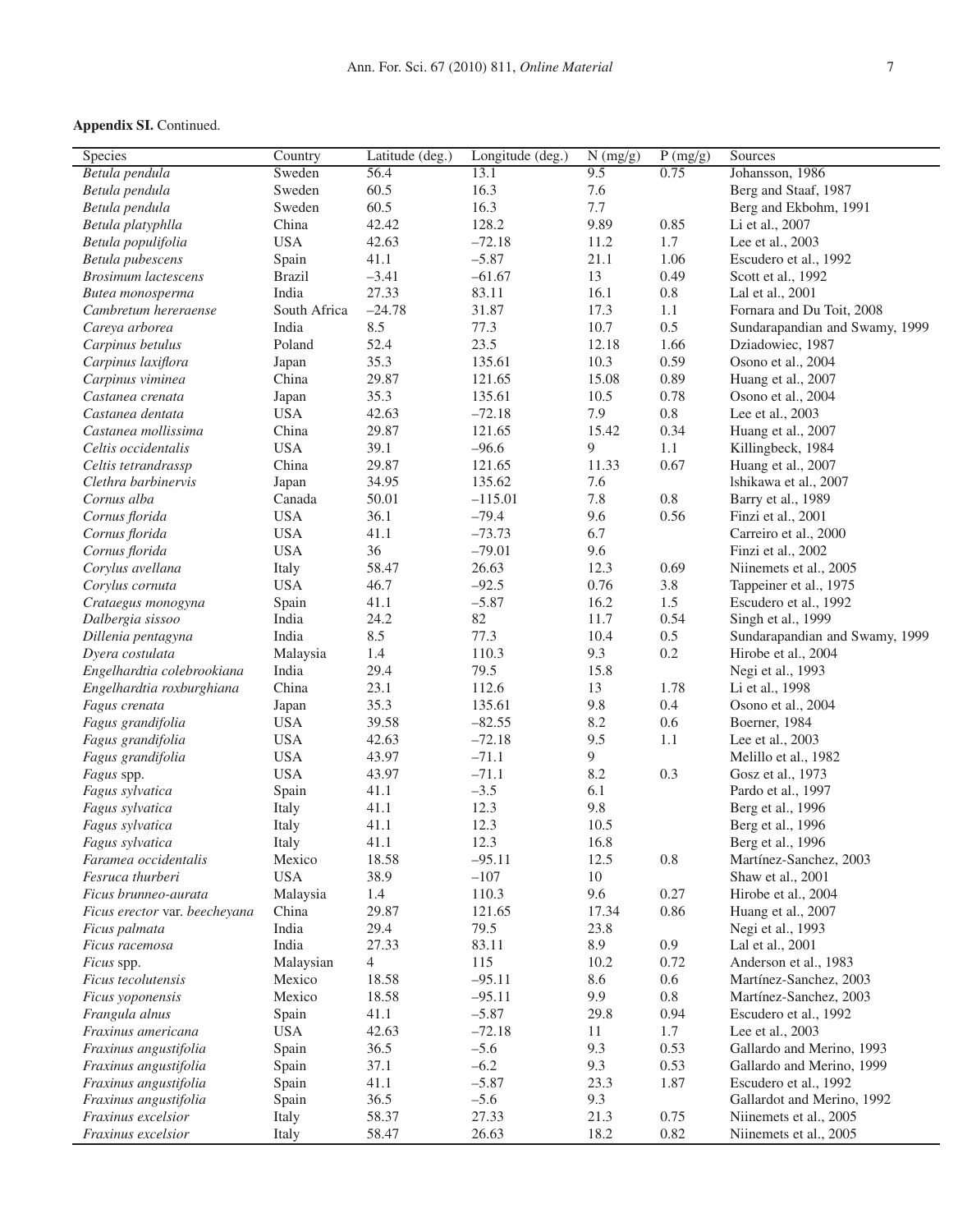| <b>Species</b>                  | Country      | Latitude (deg.) | Longitude (deg.) | $\overline{N(mg/g)}$ | $\overline{P(mg/g)}$ | Sources                       |
|---------------------------------|--------------|-----------------|------------------|----------------------|----------------------|-------------------------------|
| Fraxinus excelsior              | <b>UK</b>    | 54.3            | $-3.2$           | 15.5                 |                      | <b>Bocock</b> , 1964          |
| Fraxinus mandshurica            | China        | 45.39           | 127.54           | 7.24                 | 1.8                  | Wu et al., 2005               |
| Fraxinus micrantha              | India        | 29.4            | 79.5             | 13                   |                      | Negi et al.1993               |
| Fraxinus pensylvanica           | <b>USA</b>   | 39.1            | $-96.6$          | 10                   | 1.4                  | Killingbeck 1984              |
| Fraxinus spp.                   | China        | 42.42           | 128.1            | 15.42                | 1.25                 | Li et al. 2007                |
| Grewia optiva                   | India        | 29.4            | 79.5             | 25.4                 |                      | Negi et al.1993               |
| Hamamelis virginiana            | <b>USA</b>   | 42.63           | $-72.18$         | 6.1                  | 0.8                  | Lee et al. 2003               |
| Hippophae rhamnoides            | China        | 41.75           | 123.43           | 22.7                 |                      | He et al. 1999                |
| Hymenostegia afzelii            | Cameroon     | 5.24            | 8.99             | 19.9                 | 0.69                 | Chuyong et al. 2000           |
| Irvingia gabonensis             | Cameroon     | 5.24            | 8.99             | 14.7                 | 0.66                 | Chuyong et al. 2000           |
| Juglans mandshurica             | China        | 45.25           | 128.56           | 9.2                  |                      | Cheng 2004                    |
| Kalopanax septemlobus           | China        | 26.8            | 109.5            | 10.5                 | 0.66                 | Wang et al. 2007              |
| Kalopanax septemlobus           | China        | 26.8            | 109.8            | 10.5                 | 0.66                 | Wang et al. 2007              |
| Leucaena leucocephala           | India        | 11.3            | 76               | 47.4                 | 0.6                  | Jamaludheen and Mohan 1999    |
| Leucaena leucocephala           | India        | 9.9             | 78.2             | 25.9                 | 1.12                 | Ilangovan Paliwal 1996        |
| nd                              | India        | 29.1            | 79.5             | 25.2                 | 1.2                  | Joshi et al., 1999            |
| Leucaena leucocephala           | India        | 11.3            | 76               | 40.51                | 1.71                 | Jamaludheen and Mohan, 1999   |
| Leucaena leucocephala           | India        | 11.3            | 76               | 40.09                | 1.89                 | Jamaludheen and Mohan, 1999   |
| Leucothoe racemosa              | <b>USA</b>   | 30.78           | $-82.14$         | 5.5                  | 0.1                  | DeLucia and Schlesinger, 1995 |
| Lindens glauca                  | China        | 29.87           | 121.65           | 16.26                | 0.87                 | Huang et al., 2007            |
| Lindens reflexa                 | China        | 29.87           | 121.65           | 14.36                | 0.69                 | Huang et al., 2007            |
| Liquidambar formosana           | China        | 29.87           | 121.65           | 6.37                 | 0.38                 | Huang et al., 2007            |
| Liriodendron tulipifera         | <b>USA</b>   | 36              | $-84.19$         | 11.4                 | 0.4                  | Grizzard et al., 1976         |
| Litsea cubeba                   | China        | 29.87           | 121.65           | 25                   | 0.69                 | Huang et al., 2007            |
| Lyonia lucida                   | <b>USA</b>   | 30.78           | $-82.14$         | 3.2                  | 0.1                  | DeLucia and Schlesinger, 1995 |
| Macaranga gigantea              | Malaysia     | 1.4             | 110.3            | 10.2                 | 0.23                 | Hirobe et al., 2004           |
| Macaranga hypoleuca             | Malaysia     | 1.4             | 110.3            | 7                    | 0.12                 | Hirobe et al., 2004           |
| Macaranga hypoleuca             | Malaysia     | 1.4             | 110.3            | 7                    | 0.16                 | Hirobe et al., 2004           |
| Macaranga kingii                | Malaysia     | 1.4             | 110.3            | 8                    | 0.18                 | Hirobe et al., 2004           |
| Magnolia obovata                | Japan        | 35.3            | 135.61           | 8.8                  | 0.24                 | Osono et al., 2004            |
| Mallotus japonicus              | Japan        | 35.3            | 135.61           | 10                   | 0.36                 | Osono et al., 2004            |
| Maytenus senegalensis           | South Africa | $-24.78$        | 31.87            | 13.4                 | 1.3                  | Fornara and Du Toit, 2008     |
| Melia azedarach                 | India        | 30.9            | 75.82            | 14.2                 | 1.32                 | Singh and Sharma, 2007        |
| Nothofagus antarctica           | Argentina    | $-40.93$        | $-71.7$          | 6.7                  |                      | Satti et al., 2003            |
| Nothofagus betuloides           | Chile        | $-40.2$         | $-73.43$         | 11.9                 |                      | Lusk et al., 1999             |
| Nothofagus dombeyi              | Argentina    | $-40.83$        | $-71.55$         | 8.2                  |                      | Satti et al., 2003            |
| Nothofagus dombeyi (Mirb) Oerst | Chile        | $-40.65$        | $-72.18$         | 5.5                  | 0.6                  | Lusk et al., 2003             |
| Nothofagus nervosa              | Argentina    | $-40.1$         | $-71.67$         | 8.2                  |                      | Satti et al., 2003            |
| Nothofagus nitida               | Chile        | $-40.2$         | $-73.43$         | 11.6                 |                      | Lusk et al., 1999             |
| Nothofagus obliqua              | Argentina    | $-40.1$         | $-71.62$         | 8.5                  |                      | Satti et al., 2003            |
| Nothofagus pumilio              | Argentina    | $-40.58$        | $-71.1$          | 5.2                  |                      | Satti et al., 2003            |
| Nyssa sylvatica                 | <b>USA</b>   | 36              | $-84.19$         | 5.3                  | 0.4                  | Grizzard et al., 1976         |
| Ormosia xylocarpa               | China        | 26.19           | 117.43           | 12.69                | 0.31                 | Lin et al., 2002              |
| Otesota                         | Mexico       | 29              | $-110.95$        | 16.6                 | 2.4                  | Martinez-Yrizar et al., 2007  |
| Oxydendrum arboreum             | <b>USA</b>   | 36              | $-84.19$         | 8.7                  | 0.9                  | Grizzard et al., 1976         |
| Phellodendron amurense          | China        | 41.75           | 123.43           | 15.2                 |                      | He et al., 1999               |
| Pongamia pinnata                | India        | 24.2            | 82               | 12.1                 | 0.61                 | Singh et al., 1999            |
| Populus spp.                    | <b>USA</b>   | 63.88           | $-152.25$        | 13                   | $2.2\,$              | Flanagan and Cleve, 1983      |
| Populus ciliata                 | India        | 29.4            | 79.5             | 12.7                 |                      | Negi et al., 1993             |
| Populus deltoides               | <b>USA</b>   | 33.41           | $-90.9$          | 6.8                  | $0.2\,$              | Baker and Blackmon, 1977      |
| Populus deltoides               | India        | 29.4            | 79.2             | 9.7                  | 0.29                 | Singh et al., 1993            |
| Populus deltoides               | India        | 29.1            | 79.5             | 10.9                 | 1.1                  | Joshi et al., 1999            |
| Populus deltoides               | India        | 29.4            | 79.5             | 16.5                 |                      | Negi et al., 1993             |
| Populus grandidentata           | <b>USA</b>   | 42.63           | $-72.18$         | 9.4                  | $\mathbf{1}$         | Lee et al., 2003              |
| Populus nigra                   | Spain        | 41.1            | $-5.87$          | 18.1                 | 1.6                  | Escudero et al., 1992         |
| Populus nigra                   | Portugal     | 40.2            | $-8.5$           | 21.1                 | 4                    | Pereira et al., 1998          |
| Populus nigra                   | Portugal     | 40.2            | $-8.5$           | 20                   |                      | Pereira et al., 1998          |
|                                 |              |                 |                  |                      |                      |                               |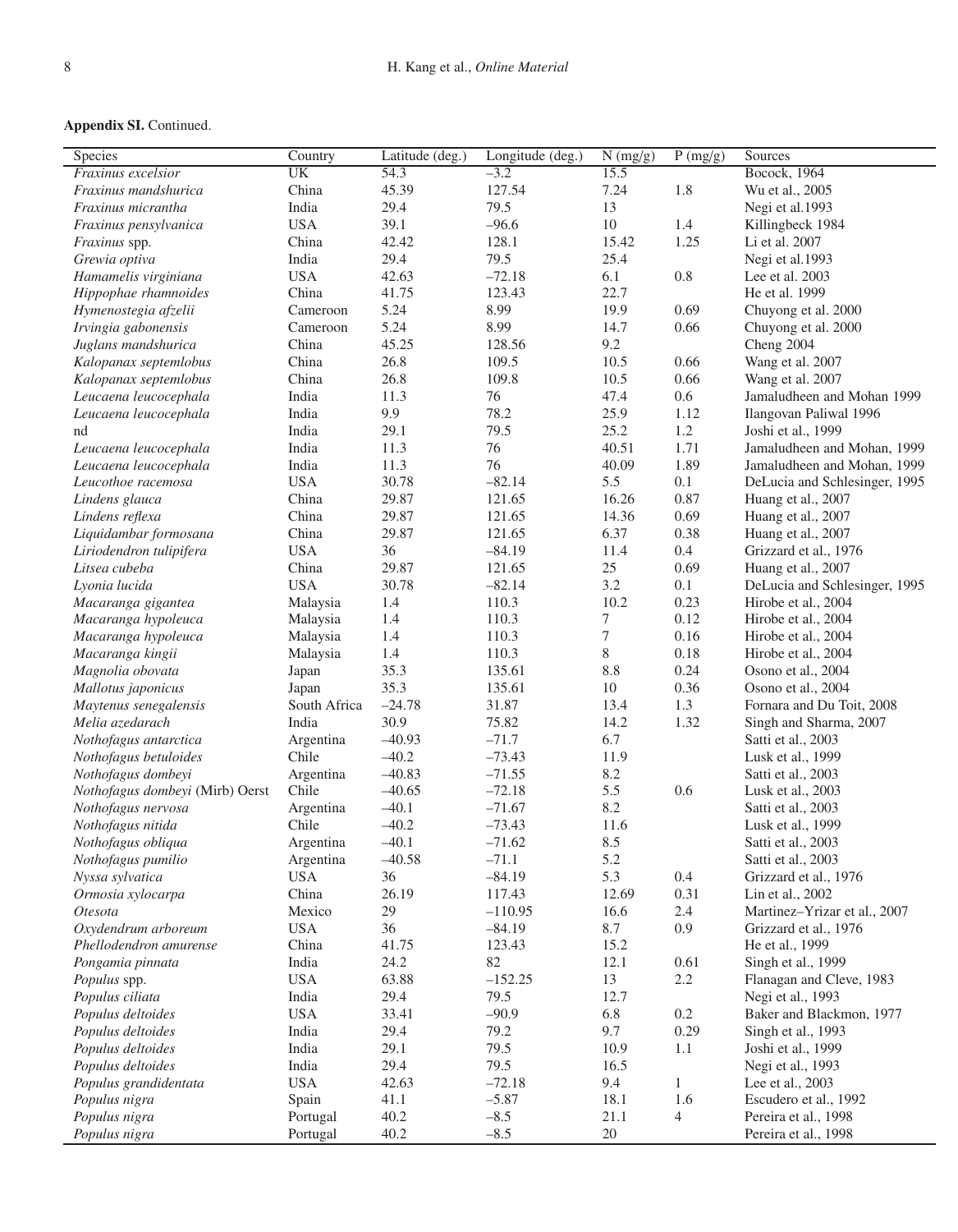| Species                | Country                           | Latitude (deg.) | Longitude (deg.) | $\overline{N(mg/g)}$ | P(mg/g)      | Sources                   |
|------------------------|-----------------------------------|-----------------|------------------|----------------------|--------------|---------------------------|
| Populus spp.           | China                             | 42.42           | 128.1            | 10.51                | 0.56         | Li et al., 2007           |
| Populus spp.           | India                             | 30.9            | 75.82            | 12.6                 | 1.11         | Singh and Sharma, 2007    |
| Populus spp.           | Canada                            | 50.01           | $-115.01$        | 6.4                  | 1.2          | Barry et al., 1989        |
| Populus tomentosa Carr | China                             | 35.3            | 112.8            | 9.91                 | $\mathbf{1}$ | Fan et al., 1992          |
| Populus tremula        | Italy                             | 58.47           | 26.63            | 8.7                  | 0.62         | Niinemets et al., 2005    |
| Populus tremula        | Italy                             | 58.37           | 27.33            | 10.7                 | 0.63         | Niinemets et al., 2005    |
| Populus tremula        | Sweden                            | 60.5            | 16.3             | 6.8                  |              | Berg et al., 2003         |
| Populus tremuloides    | <b>USA</b>                        | 41.6            | $-71.7$          | 7                    | 0.4          | Killingbeck et al., 1990  |
| Populus tremuloides    | <b>USA</b>                        | 41.6            | $-71.7$          | 8                    | 0.4          | Killingbeck et al., 1990  |
| Populus tremuloides    | <b>USA</b>                        | 41.6            | $-71.7$          | 11                   | 0.6          | Killingbeck et al., 1990  |
| Populus tremuloides    | <b>USA</b>                        | 41.6            | $-71.7$          | 9                    | 0.7          | Killingbeck et al., 1990  |
| Populus tremuloides    | <b>USA</b>                        | 41.6            | $-71.7$          | 11                   | 0.8          | Killingbeck et al., 1990  |
| Populus tremuloides    | <b>USA</b>                        | 33.4            | 90.9             | 7.4                  | $\mathbf{1}$ | Verry and Timmons, 1976   |
| Populus tremuloides    | <b>USA</b>                        | 42.63           | $-72.18$         | 11.6                 | $1.2\,$      | Lee et al., 2003          |
| Praxinus spp.          | <b>USA</b>                        | 19.5            | $-155.01$        | 11.5                 | $\mathbf{1}$ | Rothstein et al., 2004    |
| Prunus cerasoides      | India                             | 29.4            | 79.5             | 25                   |              | Negi et al., 1993         |
| Prunus serntina        | <b>USA</b>                        | 42.63           | $-72.18$         | 7.4                  | 2.7          | Lee et al., 2003          |
| prunus serrulata       | China                             | 29.87           | 121.65           | 10.17                | 0.64         | Huang et al., 2007        |
| Prunus spinosa         | Spain                             | 41.1            | $-5.87$          | 20.7                 | 1.37         | Escudero et al., 1992     |
| Pterocarya rhoifolia   | Japan                             | 35.3            | 135.61           | 16.8                 | 0.79         | Osono et al., 2004        |
| Pterostyrax hispida    | Japan                             | 35.3            | 135.61           | 29                   | 1.42         | Osono et al., 2004        |
| Pyrus bourgaeana       | Spain                             | 41.1            | $-5.87$          | 17.2                 | 1.16         | Escudero et al., 1992     |
| Pyrus pashia           | India                             | 29.4            | 79.5             | 20.4                 |              | Negi et al., 1993         |
| Quercus fabri          | China                             | 29.87           | 121.65           | 14.56                | 0.33         | Huang et al., 2007        |
| Quercus spp.           | $\ensuremath{\mathsf{UK}}\xspace$ | 53.36           | $-4$             | 11.1                 | 0.39         | Matthew et al., 2007      |
| Quercus spp.           | $\ensuremath{\mathrm{UK}}\xspace$ | 53.36           | $-4$             | 10.3                 | 0.58         | Matthew et al., 2007      |
| Quercus acutissima     | China                             | 24.4            | 108.7            | 13.36                | 0.61         | Liang et al., 1993        |
| Quercus alba           | <b>USA</b>                        | 40.7            | $-72.9$          | 5.1                  | 0.3          | Woodwell, 1974            |
| Quercus alba           | <b>USA</b>                        | 39.58           | $-82.55$         | 6                    | 0.5          | Boerner, 1984             |
| Quercus alba           | <b>USA</b>                        | 36              | $-84.19$         | 12.3                 | $0.8\,$      | Grizzard et al., 1976     |
| Quercus alba           | <b>USA</b>                        | 34.7            | $-83.05$         | 8.9                  | 1.5          | Gottschalk et al., 1979   |
| Quercus alba           | <b>USA</b>                        | 34.55           | $-83.55$         | 8.9                  |              | Gottschalk et al., 1979   |
| Quercus canariensis    | Spain                             | 37.1            | $-6.2$           | 7                    | 1.01         | Gallardo and Merino, 1999 |
| Quercus canariensis    | Spain                             | 36.5            | $-5.6$           | $\overline{7}$       | 1.01         | Gallardo and Merino, 1993 |
| Quercus canariensis    | Spain                             | 37.1            | $-6.2$           | 3.3                  |              | Gallardo and Merino, 1999 |
| Quercus canariensis    | Spain                             | 36.5            | $-5.6$           | $\tau$               |              | Gallardo and Merino, 1992 |
| Quercus cerris         | Italy                             | 42.4            | 11.9             | 7.8                  | 0.45         | Van Wesemael, 1993        |
| Quercus coccifera      | Greece                            | 40.5            | 23.5             | 7.3                  | 0.2          | Arianoutsou, 1993         |
| Quercus coccifera      | Spain                             | 37.1            | $-6.2$           | 9.1                  | 0.3          | Gallardo and Merino, 1999 |
| Quercus coccifera      | Spain                             | 41.1            | $-5.87$          | 11.9                 | 0.58         | Escudero et al., 1992     |
| Quercus coccifera      | Spain                             | 37.1            | $-6.2$           | 9.1                  |              | Gallardo and Merino, 1992 |
| Quercus coccinea       | <b>USA</b>                        | 40.7            | $-72.9$          | 4.5                  | 0.1          | Woodwell, 1974            |
| Quercus crispula       | Japan                             | 35.3            | 135.61           | 7.9                  | 0.37         | Osono et al., 2004        |
| Quercus cuspidata      | Japan                             | 35.17           | 136.95           | 12.36                | 0.33         | Xue et al., 2001          |
| Quercus dealbata       | India                             | 25.5            | 91.9             | 8.9                  | 0.6          | Arunachalam et al., 1998  |
| Quercus dealbata       | India                             | 25.56           | 91.94            | 8.9                  | 0.6          | Arunachalam et al., 1998  |
| Quercus fagiraea       | Spain                             | 41.1            | $-5.87$          | 19.1                 | 1.26         | Escudero et al., 1992     |
| Quercus floribunda     | India                             | 29.4            | 79.5             | 9.4                  | $0.7\,$      | Upadhyay, 1990            |
| Quercus floribunda     | India                             | 29.1            | 79.5             | 9.7                  | 1.2          | Upadhyay, 1990            |
| Quercus floribunda     | India                             | 29.4            | 79.5             | 10.7                 |              | Upadhyay, 1990            |
| Quercus floribunda     | India                             | 29.4            | 79.5             | 17.9                 |              | Negi et al., 1993         |
| Quercus glauca         | India                             | 29.25           | 79.35            | 9.4                  | 0.7          | Upadhyay et al., 1989     |
| Quercus glauca         | India                             | 29.4            | 79.5             | 9.4                  | 0.7          | Upadhyay, 1990            |
| Quercus griffithii     | India                             | 25.56           | 91.94            | 7.3                  | 0.5          | Arunachalam et al., 1998  |
| Quercus lanuginosa     | India                             | 29.25           | 79.35            | 13.2                 | 1.2          | Upadhyay et al., 1989     |
| Quercus lanuginosa     | India                             | 29.1            | 79.5             | 13.2                 | 1.2          | Upadhyay, 1990            |
| Quercus lanuginosa     | India                             | 29.4            | 79.5             | 18.3                 |              | Negi et al., 1993         |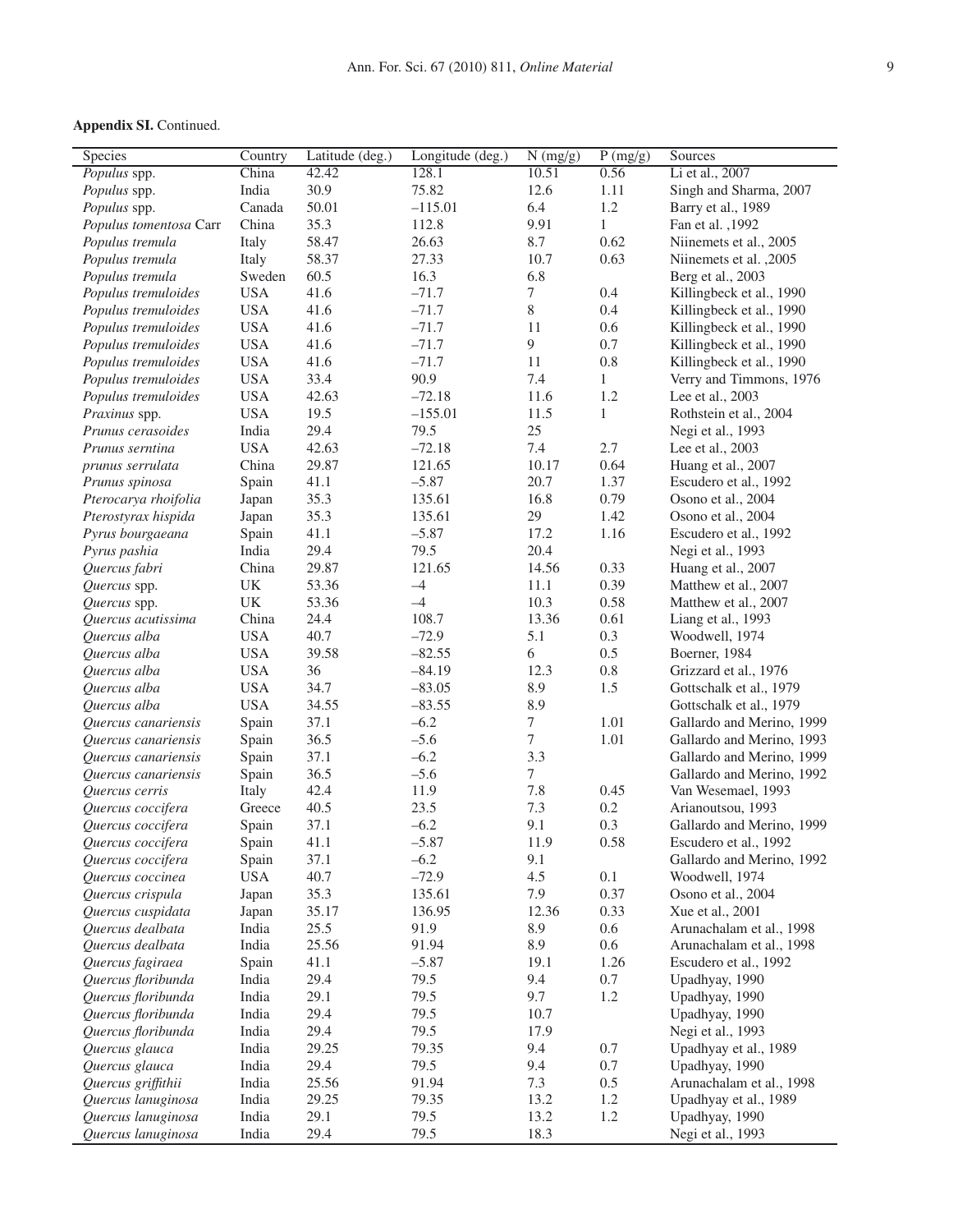| Species                               | Country                           | Latitude (deg.) | Longitude (deg.) | N (mg/g)        | P(mg/g)      | Sources                   |
|---------------------------------------|-----------------------------------|-----------------|------------------|-----------------|--------------|---------------------------|
| Quercus leucotrichophora              | India                             | 29.35           | 79.65            | $\overline{15}$ | 1.1          | Ralhan and Singh, 1987    |
| Quercus leucotrichophora              | India                             | 29.25           | 79.35            | 11.5            | 2.2          | Upadhyay et al., 1989     |
| Quercus leucotrichophora              | India                             | 29.1            | 79.5             | 11.5            | 2.2          | Upadhyay, 1990            |
| Quercus leucotrichophora              | India                             | 29.4            | 79.5             | 9.7             |              | Pandey and Singh, 1982    |
| Quercus leucotrichophora              | India                             | 29.4            | 79.5             | 15.6            |              | Negi et al., 1993         |
| Quercus liaotungensis                 | China                             | 40.01           | 115.46           | 8.57            | 0.38         | Wang et al., 2001         |
| Quercus liaotungensis                 | China                             | 41.77           | 123.43           | 7.6             |              | He et al., 1999           |
| Quercus liaotungensis                 | China                             | 41.75           | 123.43           | 9               |              | He et al., 1999           |
| Quercus lusitanica                    | Spain                             | 36.5            | $-5.6$           | 9.1             | 0.3          | Gallardo and Merino, 1993 |
| Quercus lusitanica                    | Spain                             | 37.1            | $-6.2$           | 9.1             | 0.3          | Gallardo and Merino, 1999 |
| Quercus lusitanica                    | Spain                             | 36.5            | $-5.6$           | 9.1             |              | Gallardo and Merino, 1992 |
| Quercus macrocarpa                    | <b>USA</b>                        | 39.1            | $-96.6$          | $10\,$          | 1.4          | Killingbeck, 1984         |
| Quercus mongolia                      | China                             | 47.2            | 129              | $\mathbf{1}$    | $\mathbf{1}$ | Wang and Wang, 1991       |
| Quercus mongolica var. grosseserratus | Japan                             | 44.3            | 142.2            | 7.7             | 0.13         | Hardiwinoto et al., 1991  |
| Quercus muhlenbergii                  | <b>USA</b>                        | 39.1            | $-96.6$          | $10\,$          | 1.5          | Killingbeck, 1984         |
| Quercus petraea                       | England                           | 54.32           | $\mathfrak{Z}$   | 13              |              | Carlisle et al., 1966     |
| Quercus petraea                       | UK                                | 54.3            | $-3.2$           | 7.7             |              | Bocock, 1964              |
| Quercus prinus                        | <b>USA</b>                        | 36              | $-84.19$         | 7.9             | 0.3          | Grizzard et al., 1976     |
| Quercus prinus                        | <b>USA</b>                        | 39.58           | $-82.55$         | 7.4             | 0.5          | Boerner, 1984             |
| Quercus pubescens                     | Italy                             | 43.2            | 11.4             | 14.2            | 0.68         | Cotrufo et al., 1999      |
| Quercus pubescens                     | Italy                             | 43.2            | 11.4             | 13.8            | 1.69         | Cotrufo et al., 1999      |
| Quercus pyrenaica                     | Spain                             | 36.5            | $-5.6$           | 9.3             | 0.59         | Gallardo and Merino, 1993 |
| Quercus pyrenaica                     | Spain                             | 37.1            | $-6.2$           | 9.3             | 0.59         | Gallardo and Merino, 1999 |
| Quercus pyrenaica                     | Spain                             | 40.32           | $-6.7$           | 14              | 0.6          | Gallardo et al., 1999     |
| Quercus pyrenaica                     | Spain                             | 40.32           | $-6.7$           | 10.1            | 0.7          | Gallardo et al., 1999     |
| Quercus pyrenaica                     | Spain                             | 40.5            | $-6.5$           | 10.6            | 0.7          | Martin et al., 1997       |
| Quercus pyrenaica                     | Spain                             | 40.5            | $-6.5$           | 11.6            | $0.8\,$      | Martin et al., 1997       |
| Quercus pyrenaica                     | Spain                             | 40.32           | $-6.7$           | 15              | 0.9          | Gallardo et al., 1999     |
| Quercus pyrenaica                     | Spain                             | 40.5            | $-6.5$           | 13.4            | 1.1          | Martin et al., 1997       |
| Quercus pyrenaica                     | Spain                             | 40.5            | $-6.5$           | 14.4            | $1.1\,$      | Martin et al., 1997       |
| Quercus pyrenaica                     | Spain                             | 40.32           | $-6.7$           | 13.1            | 1.2          | Gallardo et al., 1999     |
| Quercus pyrenaica                     | Spain                             | 41.1            | $-5.87$          | 18.5            | 1.3          | Escudero et al., 1992     |
| Quercus pyrenaica                     | Spain                             | 41.1            | 3.5              | 8.4             |              | Pardo et al., 1997        |
| Quercus pyrenaica                     | Spain                             | 36.5            | $-5.6$           | 9.3             |              | Gallardo and Merino, 1992 |
| Quercus robur                         | UK                                | 53.36           | $-4$             | 9.5             | 0.41         | Matthew et al., 2007      |
| Quercus robur                         | UK                                | 53.36           | $-4$             | 12.2            | 0.43         | Matthew et al., 2007      |
| Quercus robur                         | UK                                | 53.36           | $-4$             | 10.8            | 0.44         | Matthew et al., 2007      |
| Quercus robur                         | $\ensuremath{\mathrm{UK}}\xspace$ | 53.36           | $-4$             | 8.7             | 0.46         | Matthew et al., 2007      |
| Quercus robur                         | $\ensuremath{\mathrm{UK}}\xspace$ | 53.36           | $-4$             | 10.3            | 0.46         | Matthew et al., 2007      |
| Quercus robur                         | $\ensuremath{\mathrm{UK}}\xspace$ | 53.36           | $-4$             | 9.8             | 0.52         | Matthew et al., 2007      |
| Quercus robur                         | UK                                | 53.36           | $-4$             | 10              | 0.53         | Matthew et al., 2007      |
| Ouercus robur                         | UK                                | 53.36           | $-4$             | 13              | 0.53         | Matthew et al., 2007      |
| Quercus robur                         | $\ensuremath{\mathrm{UK}}\xspace$ | 53.36           | $-4$             | 10.5            | 0.61         | Matthew et al., 2007      |
| Quercus robur                         | $\ensuremath{\mathrm{UK}}\xspace$ | 53.36           | $-4$             | 12              | 0.64         | Matthew et al., 2007      |
| Quercus robur                         | $\ensuremath{\mathrm{UK}}\xspace$ | 53.36           | $-4$             | 11.2            | 0.65         | Matthew et al., 2007      |
| Quercus robur                         | UK                                | 53.36           | $-4$             | 11.6            | 0.68         | Matthew et al., 2007      |
| Ouercus robur                         | $\ensuremath{\mathsf{UK}}\xspace$ | 53.36           | $-4$             | 10.6            | 0.73         | Matthew et al., 2007      |
| Quercus robur                         | UK                                | 53.36           | $-4$             | 12              | 0.87         | Matthew et al., 2007      |
| Quercus robur                         | UK                                | 53.36           | $-4$             | 17.8            | 1.1          | Matthew et al., 2007      |
| Quercus robur                         | UK                                | 53.36           | $-4$             | 12.7            | 1.2          | Matthew et al., 2007      |
| Quercus robur                         | Poland                            | 52.4            | 23.5             | 11.2            | 1.22         | Dziadowiec, 1987          |
| Quercus robur.                        | $\ensuremath{\mathrm{UK}}\xspace$ | 53.36           | $-4$             | 12.8            | 0.49         | Matthew et al., 2007      |
| Quercus rotundifolia                  | Spain                             | 41.1            | $-5.87$          | 12.6            | 0.74         | Escudero et al., 1992     |
| Quercus rubra                         | <b>USA</b>                        | 36              | $-84.19$         | 10.9            | $0.7\,$      | Grizzard et al., 1976     |
| Quercus rubra                         | <b>USA</b>                        | 42.63           | $-72.18$         | 8.3             | 1            | Lee et al., 2003          |
| Quercus rubra                         | <b>USA</b>                        | 41.1            | $-73.73$         | 9.1             |              | Carreiro et al., 2000     |
| Quercus semecarpifolia                | India                             | 29.4            | 79.5             | 10.1            |              | Rawat and Singh, 1995     |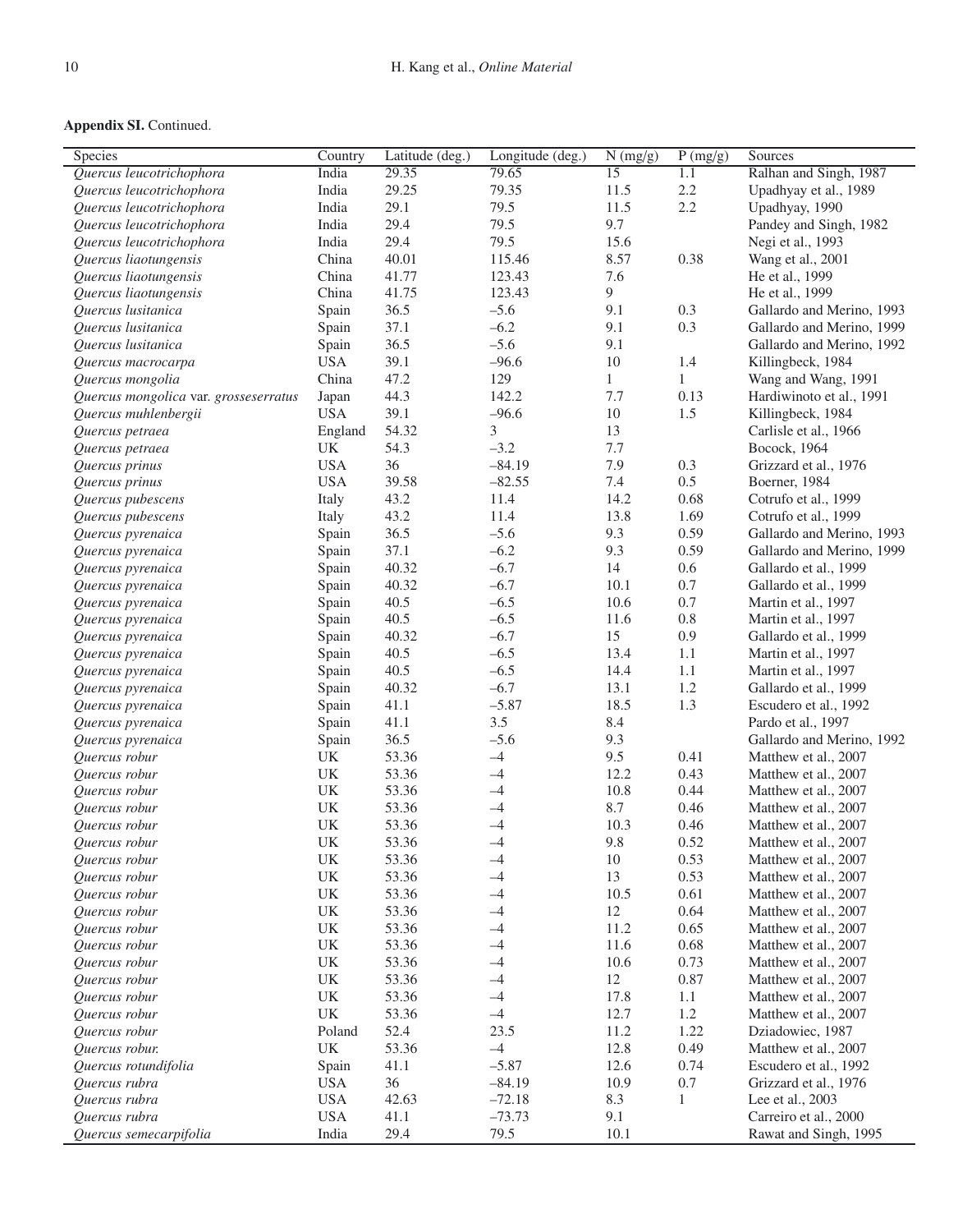| Species                  | Country       | Latitude (deg.) | Longitude (deg.) | N(mg/g) | P(mg/g) | Sources                        |
|--------------------------|---------------|-----------------|------------------|---------|---------|--------------------------------|
| Quercus serrata          | Japan         | 34.95           | 135.61           | 7.8     |         | Ishikawa et al., 2007          |
| Ouercus serrata          | Japan         | 34.95           | 135.62           | 7.8     |         | Ishikawa et al., 2007          |
| Quercus robur            | UK            | 53.36           | $-4$             | 9.3     | 0.66    | Matthew et al., 2007           |
| Quercus spp.             | <b>USA</b>    | 41.5            | 71.52            | 17.76   | 1.43    | Killingbeck et al., 1998       |
| Quercus suber            | Spain         | 36.5            | $-5.6$           | 8.1     | 0.58    | Gallardo and Merino, 1993      |
| Quercus suber            | Spain         | 37.1            | $-6.2$           | 8.1     | 0.58    | Gallardo and Merino, 1999      |
| Quercus suber            | Italy         | 42.4            | 11.9             | 15.73   | 0.62    | Van Wesemael, 1993             |
| Quercus suber            | Spain         | 41.1            | $-5.87$          | 16.8    | 1.28    | Escudero et al., 1992          |
| Quercus suber            | Spain         | 37.1            | $-6.2$           | 8.1     |         | Gallardo and Merino, 1992      |
| Quercus variabilis       | China         | 40              | 116.3            | 7.2     | 0.2     | Hu et al., 1986                |
| Quercus, florihunda      | India         | 29.25           | 79.35            | 9.7     | 1.2     | Upadhyay et al., 1989          |
| Robinia pseudoacacia     | China         | 41.75           | 123.43           | 14.3    |         | He et al., 1999                |
| Salix atrocinerea        | Spain         | 36.5            | $-5.6$           | 7.3     | 1.38    | Gallardo and Merino, 1993      |
| Salix atrocinerea        | Spain         | 37.1            | $-6.2$           | 7.3     | 1.38    | Gallardo and Merino, 1999      |
| Salix atrocinerea        | Spain         | 41.1            | $-5.87$          | 18      | 1.99    | Escudero et al., 1992          |
| Salix atrocinerea        | Spain         | 36.5            | $-5.6$           | 7.3     |         | Gallardo and Merino, 1992      |
| Sassafras tzumu          | China         | 29.87           | 121.65           | 14.21   | 0.64    | Huang et al., 2007             |
| Sophora japonica         | China         | 41.77           | 123.43           | 16.8    |         | He et al., 1999                |
| Sophora japonica         | China         | 41.75           | 123.43           | 16.3    |         | He et al., 1999                |
| Syzygium cumini          | India         | 27.33           | $-83.11$         | 10      | 0.4     | Lal et al., 2001               |
| Terminalia paniculata    | India         | 8.5             | 77.3             | 9.8     | 0.5     | Sundarapandian and Swamy, 1999 |
| Tetraberlinia moreliana  | Cameroon      | 5.24            | 8.99             | 18.1    | 0.71    | Chuyong et al., 2000           |
| Tetragastris panamensis  | <b>Brazil</b> | $-3.41$         | $-61.67$         | 9.63    | 0.52    | Scott et al., 1992             |
| Tilia amurensis          | China         | 47.2            | 129              | 2.4     | 1.2     | Wang and Wang, 1991            |
| Tilia cordata            | Poland        | 52.4            | 23.5             | 14.7    | 1.55    | Dziadowiec, 1987               |
| Tilia mandshurica        | China         | 40.01           | 115.46           | 9.27    | 0.36    | Wang et al., 2001              |
| Tilia mandshurica        | China         | 47.2            | 129              | 2.5     | 1.5     | Wang and Wang, 1991            |
| Tilia mongolica          | China         | 40.01           | 115.46           | 7.75    | 0.62    | Wang et al., 2001              |
| Trichospermum galeottii  | Mexico        | 18.58           | $-95.11$         | 7.1     | 0.4     | Martínez-Sanchez, 2003         |
| Tsoongiodendron odorum   | China         | 23.1            | 112.6            | 17.46   | 3.1     | Li et al., 1998                |
| Ulmus rubra              | <b>USA</b>    | 39.1            | $-96.6$          | 14      | 1.6     | Killingbeck, 1984              |
| Weinmannia trichosperma  | Chile         | $-40.2$         | $-73.43$         | 9       |         | Lusk et al., 1999              |
| Weinmannia trichosperma  | Chile         | $-40.2$         | $-73.43$         | 9       |         | Lusk et al., 2003              |
| Xanthophyllum flavescens | India         | 8.5             | 77.3             | 14.3    | 0.6     | Sundarapandian and Swamy, 1999 |
| zellkova schneideriana   | China         | 29.87           | 121.65           | 11.17   | 0.63    | Huang et al., 2007             |
| Coniferous               |               |                 |                  |         |         |                                |
| Abies alba               | Italy         | 41.1            | 12.3             | 12.3    |         | Berg et al., 1996              |
| Abies alba               | Italy         | 41.1            | 12.3             | 13.2    |         | Berg et al., 1996              |
| Abies sachalinensis      | Japan         | 44.3            | 142.2            | 7.3     |         | Hardiwinoto et al., 1991       |
| Araucaria araucana       | Argentina     | $-39.6$         | $-71.37$         | 2.8     |         | Satti et al., 2003             |
| Casuarina equisetifolia  | India         | 19.3            | 84.9             | 9.9     | 0.32    | Misra and Nisanka, 1997        |
| Casuarina equisetifolia  | India         | 11.3            | 76               | 15.9    | 0.67    | Jamaludheen and Mohan, 1999    |
| Casuarina equisetifolia  | China         | 24.6            | 118.9            | 9.43    | 0.72    | Tan, 2003                      |
| Casuarina equisetifolia  | India         | 11.3            | 76               | 22.54   | 0.95    | Jamaludheen and Mohan, 1999    |
| Casuarina equisetifolia  | India         | 11.3            | 76               | 18.66   | 1.53    | Jamaludheen and Mohan, 1999    |
| Cedrus deodara           | India         | 29.4            | 79.5             | 9.3     |         | Pandey and Singh, 1982         |
| Cunninghamia lanceolata  | China         | 26.8            | 109.8            | 6       | 0.27    | Wang et al., 2007              |
| Cunninghamia lanceolata  | China         | 26.19           | 117.43           | 6.8     | 0.37    | Yang et al., 2004              |
| Cunninghamia lanceolata  | China         | 26.66           | 118.16           | 6.19    | 0.48    | Lin et al., 2006               |
| Cunninghamia lanceolata  | China         | 26.4            | 117.7            | 30.2    |         | Zhou, 2005                     |
| Cunninghamia lanceolata  | China         | 26.8            | 109.8            | 9.2     |         | Tian and Zhao ,1989            |
| Cunninghamia lanceolata  | China         | 24.26           | 106.32           | 9.96    | 0.43    | Liang, 1993                    |
| Cunninghamia lanceolata  | China         | 26.4            | 117.7            | 38.1    |         | Zhou, 2005                     |
| Cupressus torulosa       | India         | 29.4            | 79.5             | 8.3     |         | Pandey and Singh, 1982         |
| Fitzroya cupressoides    | Argentina     | $-41.37$        | $-71.75$         | 3.8     |         | Satti et al., 2003             |
| Fokienia hodginsi        | China         | 26.2            | 117.45           | 9.74    | 0.59    | Lin et al., 2005               |
| Juniperus monosperma     | <b>USA</b>    | 35.2            | $-111.65$        | 9.15    | 0.78    | Murphy et al., 1998            |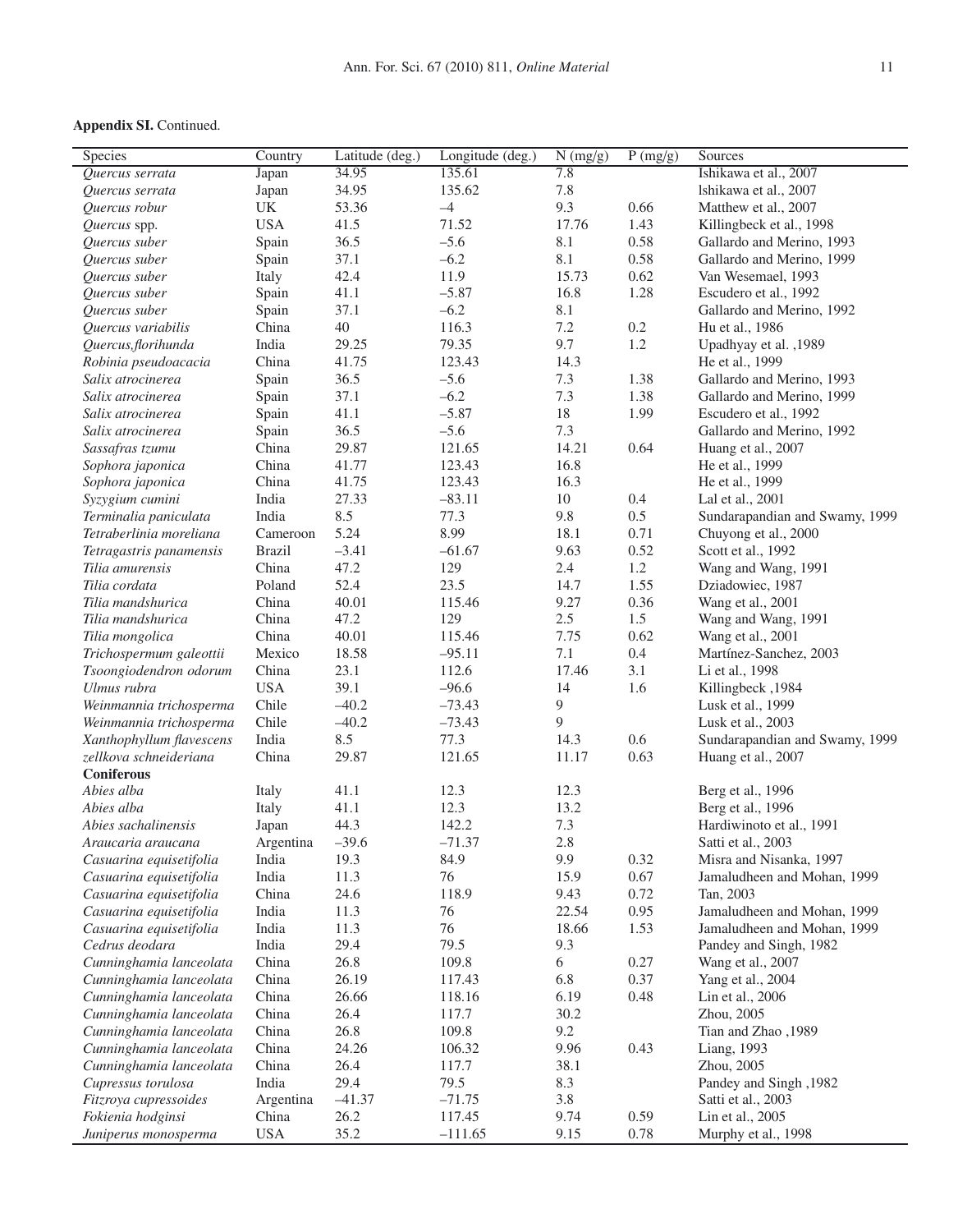| <b>Appendix SI. Continued.</b> |  |
|--------------------------------|--|
|--------------------------------|--|

| Species          | Country    | Latitude (deg.) | Longitude (deg.) | $N$ (mg/g)     | P(mg/g)      | Sources                  |
|------------------|------------|-----------------|------------------|----------------|--------------|--------------------------|
| Larix gmelini    | China      | 45.39           | 127.56           | 7.87           | 1.55         | Zhang et al., 2006       |
| Larix gmelinii   | China      | 45.25           | 128.56           | 7.9            |              | Cheng, 2004              |
| Picea abies      | Poland     | 51.25           | 18.1             | 8.4            | 0.6          | Przybyl et al., 2008     |
| Picea abies      | Sweden     | 63.1            | 14.3             | $\overline{4}$ |              | Berg et al., 2000        |
| Picea abies      | Finland    | 60              | 27               | $\overline{4}$ |              | Mikola, 1955             |
| Picea abies      | Sweden     | 58.3            | 15.5             | 4.5            |              | Berg et al., 2000        |
| Picea abies      | Sweden     | 56.4            | 13.1             | 5              |              | Berg et al., 2000        |
| Picea abies      | Sweden     | 58.1            | 13.2             | 5.1            |              | Berg et al., 2000        |
| Picea abies      | Sweden     | 58.3            | 13.4             | 5.1            |              | Berg et al., 2000        |
| Picea abies      | Sweden     | 59.3            | 17.2             | 5.3            |              | Berg et al., 2000        |
| Picea abies      | Sweden     | 56.4            | 13.2             | 5.4            |              | Berg et al., 2000        |
| Picea abies      | Sweden     | 60.2            | 16.2             | 5.4            |              | Berg et al., 2000        |
| Picea abies      | Sweden     | 59.5            | 16.3             | 5.4            |              | Berg et al., 2000        |
| Picea abies      | Sweden     | 56.3            | 14.4             | 5.5            |              | Berg et al., 2000        |
| Picea abies      | Sweden     | 66.2            | 20               | 5.7            |              | Berg et al., 2000        |
| Picea abies      | Sweden     | 59.1            | 15.4             | 5.8            |              | Berg et al., 2000        |
| Picea abies      | Sweden     | 59.1            | 15.4             | 5.8            |              | Johansson, 1984          |
| Picea abies      | Sweden     | 60.6            | 16               | 6.1            |              | Berg et al., 2000        |
| Picea abies      | Sweden     | 60.2            | 16.2             | 6.3            |              | Berg et al., 2000        |
| Picea abies      | Sweden     | 60.1            | 17.3             | 10             |              | Berg et al., 2000        |
| Picea glehnii    | Japan      | 44.3            | 142.2            | 6.3            |              | Hardiwinoto et al., 1991 |
| Pinus contorta   | Sweden     | 60.55           | 13.73            | 3.98           | 0.34         | Berg and Lundmark, 1987  |
| Pinus contorta   | Sweden     | 60.6            | 13.6             | 3.7            | 0.46         | Berg and Lundmark, 1987  |
| Pinus contorta   | Sweden     | 60.6            | 13.7             | 3.7            | 0.46         | Berg and Lundmark, 1987  |
| Pinus contorta   | Sweden     | 60.3            | 13.4             | 3.4            |              | Berg et al., 1991        |
| Pinus contorta   | Sweden     | 60.4            | 13.4             | 3.7            |              | Berg et al., 1991        |
| Pinus contorta   | Sweden     | 60.4            | 13.4             | 3.8            |              | Berg et al., 1991        |
| Pinus contorta   | Sweden     | 60.3            | 13.4             | $\overline{4}$ |              | Berg et al., 1991        |
| Pinus contorta   | Sweden     | 60.4            | 13.3             | 4.2            |              | Berg et al., 1991        |
| Pinus contorta   | Sweden     | 60.58           | 13.56            | 4.35           |              | Berg and Lundmark, 1987  |
| Pinus contorta   | Sweden     | 59.4            | 14.3             | 5              |              | Berg et al., 1991        |
| Pinus contorta   | Sweden     | 59.73           | 14.55            | 5.1            |              | Berg and Lundmark, 1987  |
| Pinus densiflora | Japan      | 34.95           | 135.61           | 3.8            |              | Ishikawa et al., 2007    |
| Pinus densiflora | Japan      | 34.95           | 135.62           | 3.8            |              | Ishikawa et al., 2007    |
| Pinus echinata   | <b>USA</b> | 36              | $-84.19$         | 5.1            | 0.4          | Grizzard et al., 1976    |
| Pinus edulis     | <b>USA</b> | 35.2            | $-111.65$        | 5.9            | 1.72         | Murphy et al., 1998      |
| Pinus halepensis | Spain      | 41.1            | $-5.87$          | 10.5           | 0.57         | Escudero et al., 1992    |
| Pinus jeffreyi   | <b>USA</b> | 47.5            | $-116.1$         | 10.2           | 1.1          | Schlesinger et al., 1989 |
| Pinus kesiya     | India      | 25.5            | 91.9             | 9.8            | 0.5          | Arunachalam et al., 1998 |
| Pinus koraiensis | China      | 47.2            | 129              | 1.4            | 0.6          | Wang and Wang, 1991      |
| Pinus koraiensis | China      | 45.39           | 127.54           | 8              | 0.62         | Ding et al., 1986        |
| Pinus massoniana | China      | 24.4            | 108.7            | 5.64           | 0.24         | Liang et al., 1993       |
| Pinus massoniana | China      | 23.75           | 105.01           | 8.78           | 0.32         | Tian and Lin, 1995       |
| Pinus massoniana | China      | 23.75           | 105.01           | 8.95           | 0.39         | Tian and Lin, 1995       |
| Pinus massoniana | China      | 23.01           | 113.3            | 4.83           | 0.4          | Zeng et al., 2003        |
| Pinus massoniana | China      | 23.75           | 105.01           | 9.37           | 0.46         | Tian and Lin, 1995       |
| Pinus massoniana | China      | 23.75           | 105.01           | 13.44          | 0.79         | Tian and Lin, 1995       |
| Pinus massoniana | China      | 23.17           | 112.55           | 5.37           | 0.17         | Mo et al., 2001          |
| Pinus monophylla | <b>USA</b> | 41.17           | $-115.9$         | 9.7            | 1.7          | Schlesinger et al., 1989 |
| Pinus monophylla | <b>USA</b> | 47.5            | $-116.1$         | 11.7           | 1.8          | Schlesinger et al., 1989 |
| Pinus pinaster   | Italy      | 42.4            | 11.9             | 5.7            | 0.15         | Van Wesemael, 1993       |
| Pinus pinaster   | Spain      | 41.1            | $-5.87$          | 9.6            | 0.69         | Escudero et al., 1992    |
| Pinus pinea      | Spain      | 41.1            | $-5.87$          | 9.9            | 0.85         | Escudero et al., 1992    |
| Pinus pinea      | Italy      | 39.4            | 16.6             | 6.2            |              | Fioretto et al., 1998    |
| Pinus ponderosa  | <b>USA</b> | 35.2            | $-111.65$        | 7.15           | 0.64         | Murphy et al., 1998      |
| Pinus ponderosa  | <b>USA</b> | 47.5            | $-116.1$         | 11.8           | 1.5          | Schlesinger et al., 1989 |
| Pinus resinosa   | <b>USA</b> | 46.7            | $-92.5$          | 5              | $\mathbf{1}$ | Tappeiner et al., 1975   |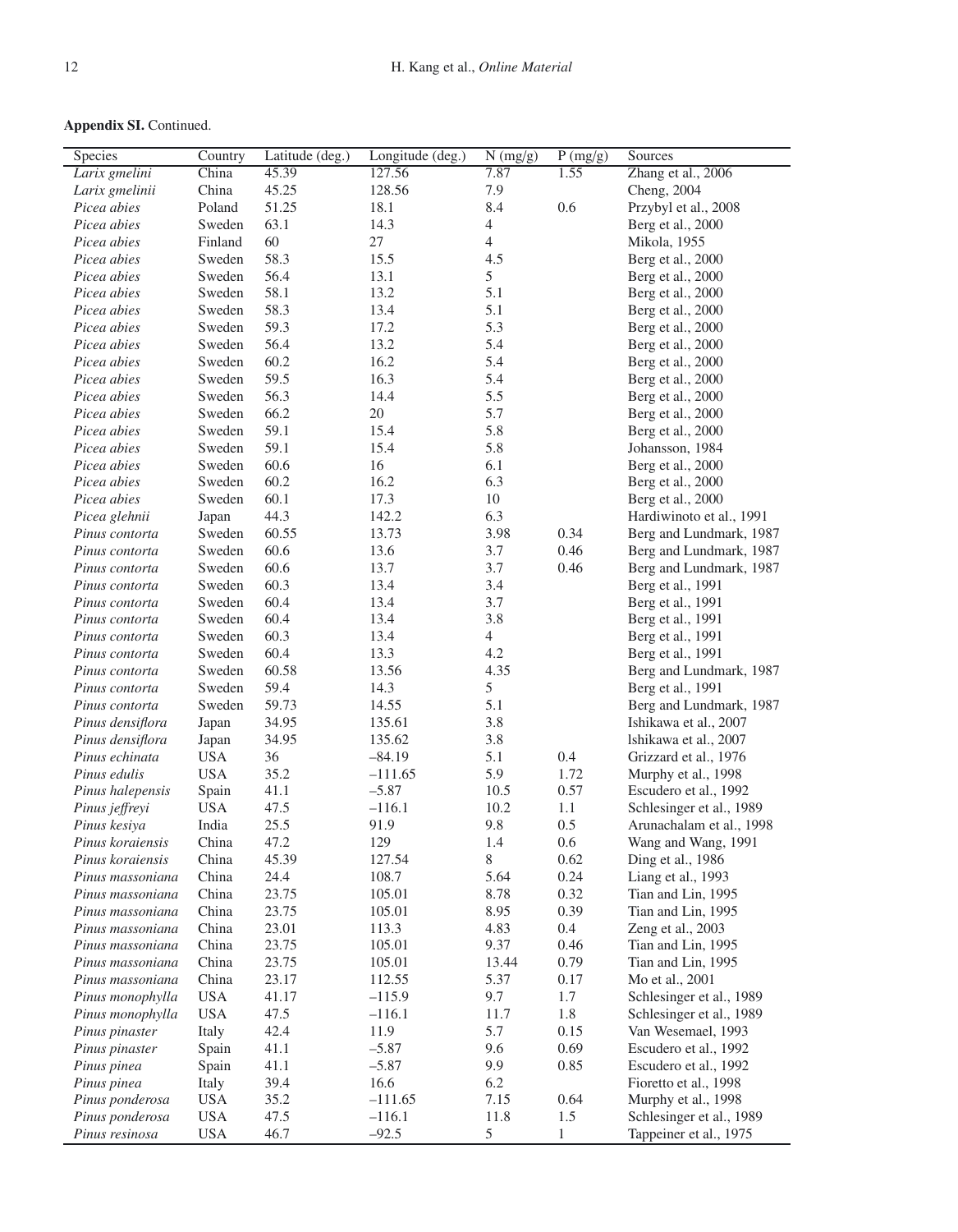| Species               | Country    | Latitude (deg.) | Longitude (deg.) | N (mg/g)       | $\overline{P(mg/g)}$ | Sources                |  |
|-----------------------|------------|-----------------|------------------|----------------|----------------------|------------------------|--|
| Pinus rigida          | <b>USA</b> | 40.7            | $-72.9$          | 3.4            | 0.1                  | Woodwell, 1974         |  |
| Pinus roxburghii      | India      | 29.25           | 79.35            | 6.7            | 0.5                  | Upadhyay et al., 1989  |  |
| Pinus roxburghii      | India      | 29.1            | 79.5             | 6.7            | 0.5                  | Upadhyay, 1993         |  |
| Pinus roxburghii      | India      | 29.1            | 79.5             | 6.3            | 0.6                  | Joshi et al., 1999     |  |
| Pinus roxburghii      | India      | 29.35           | 79.65            | 10             | 0.9                  | Ralhan and Singh, 1987 |  |
| Pinus roxburghii      | India      | 29.4            | 79.5             | 10.2           |                      | Negi et al., 1993      |  |
| Pinus sylvestris      | Sweden     | 64.35           | 19.76            | 5              |                      | Näsholm, 1994          |  |
| Pinus sylvestris      | Sweden     | 59.5            | 17.3             | 3.8            | 0.19                 | Johansson, 1994        |  |
| Pinus sylvestris      | Sweden     | 65.8            | 20.6             | 3              | $0.2\,$              | Johansson, 1994        |  |
| Pinus sylvestris      | Sweden     | 58.1            | 13.3             | 3.8            | 0.2                  | Johansson, 1994        |  |
| Pinus sylvestris      | Sweden     | 65.8            | 20.6             | 2.9            | 0.21                 | Johansson, 1994        |  |
| Pinus sylvestris      | Sweden     | 66.5            | 20.2             | 3.2            | 0.21                 | Johansson, 1994        |  |
| Pinus sylvestris      | Sweden     | 65.8            | 20.6             | 3.2            | 0.21                 | Johansson, 1994        |  |
| Pinus sylvestris      | Sweden     | 58.6            | 15.9             | 3.9            | 0.21                 | Johansson, 1994        |  |
| Pinus sylvestris      | Sweden     | 56.6            | 13.3             | 4.3            | 0.21                 | Johansson, 1994        |  |
| Pinus sylvestris      | Sweden     | 58.5            | 13.7             | 4.1            | 0.25                 | Johansson, 1994        |  |
| Pinus sylvestris      | Sweden     | 59.1            | 17.3             | 4.1            | 0.26                 | Johansson, 1994        |  |
| Pinus sylvestris      | Sweden     | 63.2            | 14.5             | 4.1            | 0.31                 | Johansson, 1994        |  |
| Pinus sylvestris      | Sweden     | 58.1            | 14.1             | 4.7            | 0.31                 | Johansson, 1994        |  |
| Pinus sylvestris      | Sweden     | 59.8            | 16.2             | 4.5            | 0.36                 | Johansson, 1994        |  |
| Pinus sylvestris      | Germany    | 52.5            | 13.2             | 11             | 0.7                  | Kratz, 1991            |  |
| Pinus sylvestris      | Spain      | 41.1            | $-5.87$          | 10.3           | 0.82                 | Escudero et al., 1992  |  |
| Pinus sylvestris      | Sweden     | 65.5            | 20.4             | $2.9\,$        |                      | Berg et al., 1991      |  |
| Pinus sylvestris      | Sweden     | 66.3            | 20.1             | 3.2            |                      | Johansson, 1986        |  |
| Pinus sylvestris      | Sweden     | 60.4            | 13.4             | 3.6            |                      | Berg et al., 1991      |  |
| Pinus sylvestris      | Sweden     | 58.1            | 13.2             | 3.8            |                      | Johansson, 1986        |  |
| Pinus sylvestris      | Sweden     | 59.3            | 17.2             | 3.8            |                      | Berg et al., 1991      |  |
| Pinus sylvestris      | Sweden     | 58.3            | 15.5             | 3.9            |                      | Berg et al., 1991      |  |
| Pinus sylvestris      | Sweden     | 60.5            | 16.3             | $\overline{4}$ |                      | Berg et al., 1991      |  |
| Pinus sylvestris      | Sweden     | 58.3            | 13.4             | 4.1            |                      | Berg et al., 1991      |  |
| Pinus sylvestris      | Sweden     | 60.3            | 13.4             | 4.1            |                      | Berg et al., 1991      |  |
| Pinus sylvestris      | Finland    | 60.6            | 13.6             | 4.1            |                      | Paavilainen, 1980      |  |
| Pinus sylvestris      | Sweden     | 63.1            | 14.3             | 4.1            |                      | Johansson, 1986        |  |
| Pinus sylvestris      | Sweden     | 59.1            | 15.4             | 4.1            |                      | Berg et al., 1991      |  |
| Pinus sylvestris      | Sweden     | 66.1            | 20.5             | 4.1            |                      | Berg et al., 1991      |  |
| Pinus sylvestris      | Sweden     | 56.4            | 13.2             | 4.3            |                      | Berg et al., 1991      |  |
| Pinus sylvestris      | Finland    | 60.6            | 13.7             | 4.3            |                      | Paavilainen, 1980      |  |
| Pinus sylvestris      | Sweden     | 60.3            | 13.4             | 4.4            |                      | Berg et al., 1991      |  |
| Pinus sylvestris      | Sweden     | 59.5            | 16.3             | 4.5            |                      | Johansson, 1986        |  |
| Pinus sylvestris      | Sweden     | 60.4            | 13.4             | 4.6            |                      | Berg et al., 1991      |  |
| Pinus sylvestris      | Sweden     | 60.4            | 13.3             | 4.7            |                      | Berg et al., 1991      |  |
| Pinus sylvestris      | Sweden     | 58              | 14.1             | 4.7            |                      | Johansson, 1986        |  |
| Pinus sylvestris      | Italy      | 39.4            | 16.6             | 4.9            |                      | Fioretto et al., 1998. |  |
| Pinus sylvestris      | Sweden     | 59.4            | 14.3             | 5.2            |                      | Berg et al., 1991      |  |
| Pinus tabulaeformis   | China      | 40              | 116.3            | 5.4            | 0.4                  | Hu et al., 1986        |  |
| Pinus tabulaeformis   | China      | 41.75           | 123.43           | $0.6\,$        |                      | He et al., 1999        |  |
| Pinus tabulaeformis   | China      | 40              | 116.3            | 4.1            |                      | Yao, 1989              |  |
| Pinus tabulaeformis   | China      | 41.77           | 123.43           | 5.6            |                      | He et al., 1999        |  |
| Pinus taeda           | <b>USA</b> | 36.1            | $-79.4$          | 4.9            | 0.31                 | Finzi et al., 2001     |  |
| Pinus taeda           | <b>USA</b> | 36              | $-84.19$         | 6.8            | $0.4\,$              | Grizzard et al., 1976  |  |
| Pinus taeda           | China      | 25.61           | $-117.7$         | 6              | 2.42                 | Wei, 2001              |  |
| Pinus taeda           | <b>USA</b> | 36              | $-79.01$         | 4.9            |                      | Finzi et al., 2002     |  |
| Pseudotsuga menziesii | Canada     | 50.01           | $-115.01$        | 6.1            | $1.1\,$              | Barry et al., 1989     |  |
| Pseudotsuga menziesii | USA        | 47.62           | $-122.3$         | 5.7            |                      | Turner and Olson, 1976 |  |
| Taxus baccata         | Spain      | 41.1            | $-5.87$          | 10.8           | 0.97                 | Escudero et al., 1992  |  |
| Picea glauca          | Canada     | 50.01           | $-115.01$        | 5.2            | 0.6                  | Barry et al., 1989     |  |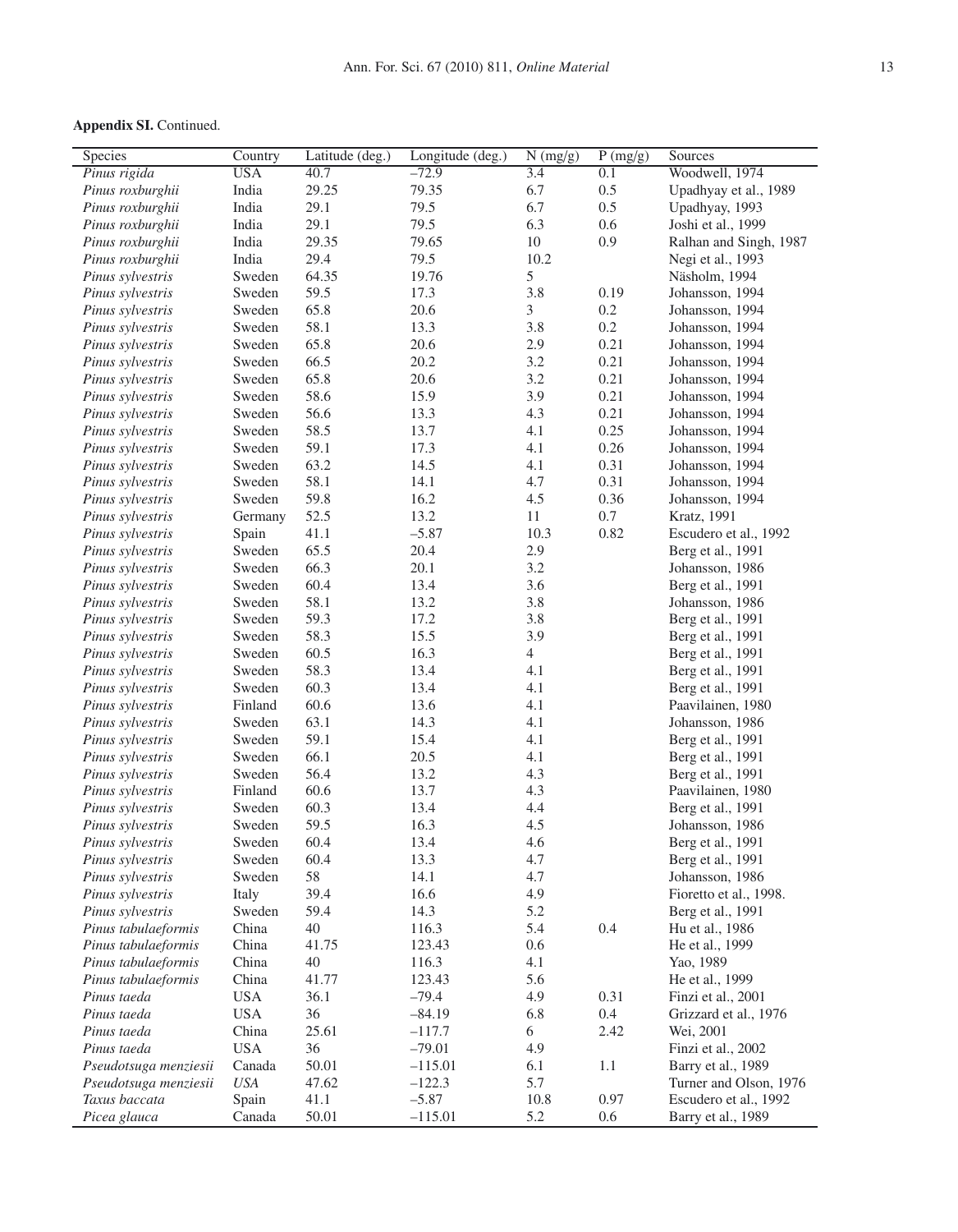**Appendix S2.** List of the publications cited in the data set (see Appendix S1).

#### **REFERENCES**

- [1] Anderson J.M., Proctor J., and Vallack H.W., 1983. Ecological studies in four contrasting lowland rain forests in Gunung Mulu National Park, Sarawak: III. Decomposition processes and nutrient losses from leaf litter. J. Ecol. 71: 503–527.
- [2] Arianoutsou M., 1993. Leaf litter decomposition and nutrient release in a maquis (evergreen sclerophyllous) ecosystem of northeastern Greece. Pedobiologia 37: 65–71.
- [3] Arunachalam A., Maithani K., Pandy H.N., and Tripathi R.S., 1998. Leaf litter decomposition and nutrient mineralization patterns in regrowing stands of a humid subtropical forest after tree cutting. For. Ecol. Manage. 109: 151–161.
- [4] Bahuguna V.K., 1990. Leaf litter decomposition and nutrient release in *Shorea robusta* and *Eucalyptus camaldulensis* plantation. Indian Forester 2: 103–113.
- [5] Baker J.B. and Blackmon B.G., 1977. Biomass and nutrient accumulation in a cottonwood plantation-the first growing season. J. Soil Sci. Soc. Am. 41: 632–636.
- [6] Barry R., Dennis P., and William F.J.P., 1989. Nitrogen and lignin contents predictors of litter decay rates: a microcosm test. Ecology 70: 97–104.
- [7] Berg B. and Ekbohm G., 1991. Litter mass-loss rates and decomposition patterns in some needle and leaf litter types. Long-term decomposition in a Scots pine forest VII. Can. J. Bot. 69: 1449– 1456.
- [8] Berg B. and Lundmark J.E., 1987. Decomposition of needle litter in *Pinus contorta* and *Pinus sylvestris* monoculture-a comparison. Scand. J. For. Res. 2: 3–12.
- [9] Berg B. and Staaf H., 1987. Release of nutrients from decomposing white birch leaves and Scots pine needle litter. Pedobiologia 30, 55–63.
- [10] Berg B., Booltink H.G.W., Breymeyer A., Ewertsson A., Gallardo A., Holm B., Johansson M.-B., Koivuoja S., Meentemeyer V., Nyman P., Olofsson J., Pettersson A.-S., Staaf H., Staaf I., and Uba L., 1991. Data on needle litter decomposition and soil climate as well as site characteristics for some coniferous forest sites, 2nd edition Section 2. Data on needle litter decomposition. Swedish University of Agricultural Sciences, Department of Ecology and Environmental Research, Report No. 42.
- [11] Berg B., Ekbohm G., Johansson M.-B., McClaugherty C., Rutigliano F., and Virzo De Santo A., 1996. Some foliar litter types have a maximum limit for decomposition – a synthesis of data from forest systems. Can. J. Bot. 74: 659–672.
- [12] Berg B., Johansson M.-B., and Meentemeyer V., 2000. Litter decomposition in atransect of Norway spruce forests: substrate quality and climate control. Can. J. For. Res. 30: 1136–1147.
- [13] Berg B., Virzo De Santo A., Rutigliano F.A., Fierro A., and Ekbohm G., 2003. Limit values for plant litter decompositing in two contrasting soils – influence of litter elemental composition. Acta Oecol. 24: 295–302.
- [14] Bocock K.L., 1964. Changes in amounts of dry matter, nitrogen, carbon and energy in decomposing woodland leaf litter in relation to the activities of the soil fauna. J. Ecol. 52: 273–284.
- [15] Boerner R.E.J., 1984. Foliar nutrient dynamics and nutrient-use efficiency of four deciduous tree species in relation to site fertility. J. Appl. Ecol. 21: 1029–1040.
- [16] Carlisle A., Brown A.H.F., and White E.J., 1966. Litter fall, leaf production and the effects of defoliation by *Tortrix Viridana* in a sessile oak (*Quercus petraea*) woodland. J. Ecol. 54: 65–85.
- [17] Carreiro M.M., Sinsabaugh R.L., Repert D.A. and Parkhurst D.F., 2000. Microbial enzyme shifts explain litter decay responses to simulated nitrogen deposition. Ecology 81: 2359–2365.
- [18] Cheng Y.L. 2004. Study on the decomposition and nutrient return of the leaf litter under the pure and mixed plantations of *Juglans mandshrica* and *Larix gmelinii*. Forestry 29: 9–12.
- [19] Chuyong G.B., Newbery D.M., and Songwe N.C. 2000. Litter nutrients and retranslocation in a central African rain forest dominated by ectomycorrhizal trees. New Phytol. 148: 493–510.
- [20] Cotrufo M.F., Raschi A., Lanini M., and Ineson P., 1999. Decomposition and nutrient dynamics of *Quercus pubescens* leaf litter in a naturally enriched  $CO<sub>2</sub>$  Mediterranean ecosystem. Funct. Ecol. 13: 343–351.
- [21] DeLucia E.H. and Schlesinger W.H., 1995. Photosynthetic rates and nutrient-use efficiency among evergreen and deciduous shrubs in Okefenokee Swamp. Int. J. Plant Sci. 156: 19–28.
- [22] Ding B.-Y., Song B.-Y., and Yao Y.-J., 1986. Analysis of the litter's nutrient elements in the *Pinus koraiensis* plantation. Bull. Bot. Res. l6: 161–175.
- [23] Dziadowiec H., 1987. The decomposition of plant litter fall in an oak-linden-hornbeam forest and an oak-pine mixed forest of the Bialowieza National Park. Acta Societatis Botanicorum Poloniae 56: 169–185.
- [24] Escudero A., del Arco J.M., Sanz I.C., and Ayala J., 1992. Effects of leaf longevity and retranslocation efficiency on the retention time of nutrients in the leaf biomass of different woody species. Oecologia 90: 80–87.
- [25] Fan W., Wang G.Q., and Zhao T.S., 1992. Study on the nutrient cycling of agroforestry ecosystem: Litter of a farmhand shelterbelt network ecosystem. Rural Eco-environment 2: 37–39.
- [26] Finzi A.C. and Schlesinger W.H., 2002. Species control variation in litter decomposition in a pine forest exposed to elevated  $CO<sub>2</sub>$ . Glob. Change Biol. 8: 1217–1229.
- [27] Finzi A.C., Allen A.S., DeLucia E.H., Ellsworth D.S., and Schlesinger W.H., 2001. Forest litter production, chemistry, and decomposition following two years of free-air  $CO<sub>2</sub>$  enrichment. Ecology 82: 470–484.
- [28] Fioretto A., Musacchio A., Andolfi G., and Virzo De Santo A., 1998. Decomposition dynamics of litters of various pine species in a Corsican pine forest. Soil Biol. Biochem. 30: 721–727.
- [29] Fioretto A., Papa S., Pellegrino A., and Fuggi A., 2007. Decomposition dynamics of *Myrtus communis* and *Quercus ilex* leaf litter: Mass loss, microbial activity and quality change. Appl. Soil Ecol. 36: 32–40.
- [30] Flanagan P.W. and Cleve K.V., 1983. Nutrient cycling in relation to decomposition and organic-matter quality in taiga ecosystem. Can. J. For. Res. 13: 795–817.
- [31] Fornara D.A. and Du Toit J.T., 2008. Browsing-induced effects on leaf litter quality and decomposition in a southern African savanna. Ecosystems 11: 238–249.
- [32] Gallardo A. and Merino J., 1993. Leaf decomposition in two Mediterranean ecosystems of southwest Spain: Influence of substrate quality. Ecology 74: 152–161.
- [33] Gallardo A. and Merino J., 1999. Control of leaf litter decomposition rate in a Mediterranean shrubland as indicated by N, P and lignin concentrations. Pedobiologia 43: 64–72.
- [34] Gallardo J.F., Martin A., and Moreno G., 1999. Nutrient efficiency and resorption in *Quercus pyrenaica* oak coppices under different rainfall regimes of the Sierra de Gata mountains (central western Spain). Ann. For. Sci. 56: 21–331.
- [35] Gallardot A. and Merino J., 1992. Nitrogen immobilization in leaf litter at two Mediterranean ecosystems of SW Spain. Biogeochemistry 15: 213–228.
- [36] Gosz J.R., Likens G.E., and Bormann F.H., 1973. Nutrient release from decomposing leaf and branch litter in the Hubbard Brook Forest, New Hampshire. Ecol. Monogr. 43: 173–191.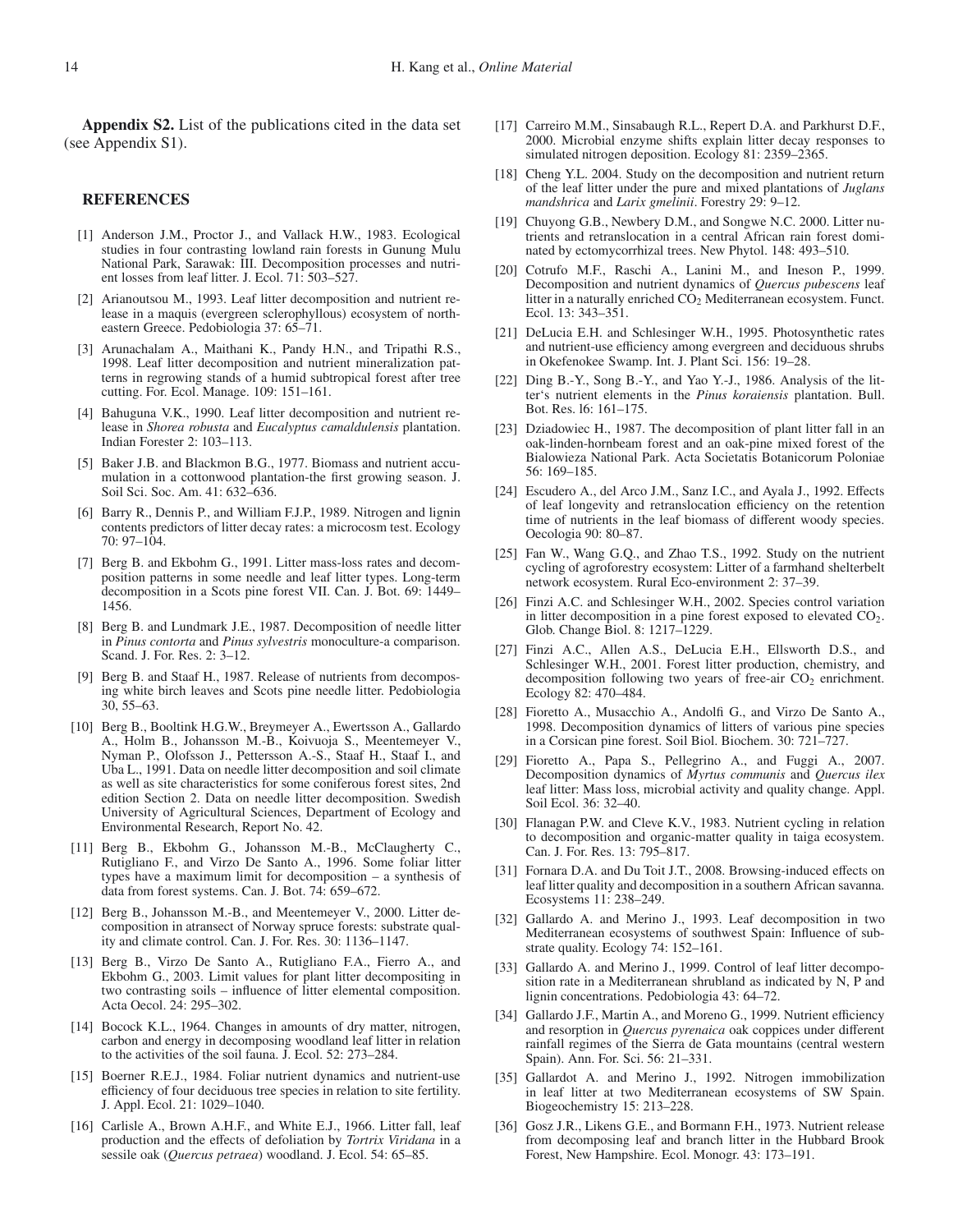- [37] Gottschalk M.R. and Shure D.J., 1979. Herbicide effects on leaf litter decomposition processes in an oak-hickory forest. Ecology 60: 143–151.
- [38] Grizzard T, Henderson G.S., Clash E.E.C., and Reichle D.E., 1976. Seasonal nutrient dynamics of foliage and litter fall on Walker Branch watershed, a deciduous forest ecosystem. Publication 814. Oak Ridge National Laboratory, Environmental Sciences Division, Oak Ridge, Tennessee, USA.
- [39] Hardiwinoto S., 1991. Decomposition process and dynamics of nutrient elements in deciduous broad-leaved forests and evergreen coniferous forests of northern Hokkaido, Japan. Research Bulletins of the College Experiment Forests 48: 325–353.
- [40] He X.Y., Zhao S.Q., Yang S.H., and Tian C.J, 1999. Role of nitrogen-fixing trees in mixed forestIII. Leaf litter decomposition and its N release of nitrogen-fixing tree species. Chin. J. Appl. Ecol. 10: 404–406.
- [41] Hirobe M., Sabang J., Bhatta B.K., and Takeda H., 2004. Leaflitter decomposition of 15 tree species in a lowland tropical rain forest in Sarawak: dynamics of carbon, nutrients, and organic constituents. J. For. Res. 9: 347–354.
- [42] Hu Y.H., 1986. Study on the litter decomposition of Chinese pine and oriental oak. Acta Bot. Sin. 28: 102–110.
- [43] Huang J.J., Wang X.H., and Yan E.R., 2007. Leaf nutrient concentration, nutrient resorption and litter decomposition in an evergreen broad-leaved forest in eastern China. For. Ecol. Manage. 239: 150–158.
- [44] Ilangovan M. and Paliwal K., 1996. Changes in mass and nutrients during decomposition if *Leucaena leucocephala* and *Cymbopgon citratus* and the effect of substrate quality, weather variables and soil variables on mass loss during decomposition in a semi-arid ecosystem, Madurai, India. J. Trop. For. Sci. 8: 317–332.
- [45] Ishikawa H., Oson T., and Takeda H., 2007. Effects of clear-cutting on decomposition processes in leaf litter and the nitrogen and lignin dynamics in a temperate secondary forest. J. For. Res. 12: 247–254.
- [46] Jamaludheen V. and Mohan K.B., 1999. Litter of multipurpose trees in Kerala, India: variations in the amount, quality, decay rates and release of nutrients. For. Ecol. Manage. 115: 1–11.
- [47] Johansson M.B., 1984. Litter decomposition rate at burned and clear-felled areas compared to closed stands Report 49. Department of Forest Soils. Swedish University of Agricultural Sciences, Uppsala.
- [48] Johansson M.-B., 1986 Chemical composition and decomposition pattern of leaf litters from forest trees in Sweden with special reference to methodological aspects and site properties. Reports in Forest Ecology and Forest Soils, Swedish University of Agricultural Sciences, Rep. 56. Uppsala.
- [49] Johansson M.J., 1994. Decomposition rates of Scots pine needle litter related to site properties, litter quality, and climate. Can. J. For. Res. 24: 1771–1781.
- [50] Joshi C.S., Singh R.P., and Rao P.B., 1999. Pattern of leaf litter decomposition in forest plantations of Tara region in Uttar Pradesh, India. Trop. Ecol. 40: 99–108.
- [51] Killingbeck K.T., 1984. Nitrogen and phosphorus resorplion dynamics of five trees, species in a Kansas gallery forest. Am. Midl. Nat. 111: 155–164.
- [52] Killingbeck K.T., May J.D., and Nyman S., 1990. Foliar senescence in an aspen (*Populous tremulnides*) clone: the response of element resorption to interramet variation and timing of abscission. Can. J. For. Res. 20: 1156–1164.
- [53] Killingbeck K.T. and Costigan S.A., 1988. Element resorption in a guild of understory shrub species: Niche differentiation and resorption thresholds. Oikos 53: 366–374.
- [54] Kratz W., 1991. Cycling of nutrients and pollutants during litter decomposition in pine forests in the Grunewald, Berlin. In:

Nakagoshi N. and Golley F.B. (Eds.), Coniferous forest ecology from an international perspective, The Hague, SPB Academic Publishing pp. 151–160.

- [55] Lajtha K., 1987. Nutrient reabsorption efficiency and the response to phosphorus fertilization in the desert shrub *Larrea tridentata* (DC) Cov. Biogeochemistry 4: 265–276.
- [56] Lal C.B., Annapurna C., Raghubanshi A.S., and Singly J.S., 2001. Foliar demand and resource economy of nutrients in dry tropical forest species. J. Veg. Sci. 12: 5–14.
- [57] Lee D.W., Keefe J.O., Holbrook N.M., and Field T.S., 2003. Pigment dynamics and autumn leaf senescence in a New England deciduous forest, eastern USA. Ecol. Res. 18: 677–694.
- [58] Li F.L., Huang Y.H., Cai Z.F., and Xie J.S., 2005. Annual variation of Longan litter fall and the annual flows on eroded slope orchard of Fujian. Sci. Soil Water Conserv. 3: 87–91.
- [59] Li X.F., Zhang Y., Niu L.J., and Han S.J., 2007. Litter decomposition processes in the pure birch (*Betula platyphlla*) forest and the birch and poplar (*Populus davidiana*) mixed forest. Acta Ecol. Sin. 27: 1782–1790.
- [60] Li Z.A. and Wang B.S., 1998. Nutrient dynamics of litterfall in lower subtropical monsoon evergreen broad leaved forest of DingHuShan. J. Trop. Subtrop. Bot. 6: 209–215.
- [61] Liang H.W., Huang C.B., and Hu C.B., 1993. A study on the litterfall and soil fertility of the different planted forest in Guang Xi. Acta Ecol. Sin. 3: 235–242.
- [62] Lin C.F., Li Z., Niu Z.P., Zhang Y.L., Han Y.G., and Chen G.S., 2005. Litterfall nutrient dynamics in Fokienia hodginsii plantation. Journal of Fujian Agriculture and Forestry University (Natural Science Edition) 34: 63–66.
- [63] Lin K.M., Zhang Z.Q., Zuo S.Q., and Cao G.Q., 2006. The Influence of Chinese fir Mixed With Broad-leaf Litter Decomposition on Character of Forest Soil. Chin. J. Soil Sci. 37: 258–262.
- [64] Lin R.Y., Cai L.P., He Z.M., and Yang Y.S., 2002. Nutrient dynamics of the litter in *Ormosia xylocarpa* plantation. J. Central South For. Univ. 22: 25–29.
- [65] Lin Y.M., He J.Y., Yang Z.W., Liu C.D., Lin P., and Li Z.J., 1999. The dynamics and production of litter falls of *Castanopsis eyrei* community in WuYi mountains. J. Xiamen Univ. (Natural Science Edition) 38: 25–29.
- [66] Lindsay E.A. and French K., 2005. Litterfall and nitrogen cycling following invasion by *Chrysanthemoides monilifera* ssp. *rotundata* in coastal Australia. J. Appl. Ecol. 42: 556–566.
- [67] Liu W., Fox J.E. D., and Xu Z., 2000. Leaf litter decomposition of canopy trees, bamboo and moss in a montane moist evergreen broad-leaved forest on Ailao Mountain, Yunnan, south-west China. Ecol. Res. 15: 435–447.
- [68] Lusk C.H., Matus F., Moreno-Chacón M., Saldaña A., and Jiménez-Castillo M., 2003. Seasonal variation in leaf litter nutrient concentrations of Valdivian rainforest trees variacion. Gayana Bot. 60: 35–39.
- [69] Martínez-Sanchez J.L., 2003. Nitrogen and phosphorus resorption in trees of a neotropical rain forest. J. Trop. Ecol. 19: 465–468.
- [70] Martin A., Gallardo J.F., and Santa R.I., 1997. Long term decomposition process of leaf litter from *Quercus pyrenaica* forests across a rainfall gradient (Spanish central system). Ann. Sci. For. 54: 191–202.
- [71] Martinez-Yrizar A., Nunez S., and Burquez A., 2007. Leaf litter decomposition in a southern Sonoran Desert ecosystem, northwestern Mexico: Effects of habitat and litter quality. Acta Oecol. 32: 291–300.
- [72] Matthew P.D., Berg B., Emmett B.A., and Rowland P., 2007. Decomposition of oak leaf litter is related to initial litter Mn concentrations. Can. J. Bot. 85: 16–24.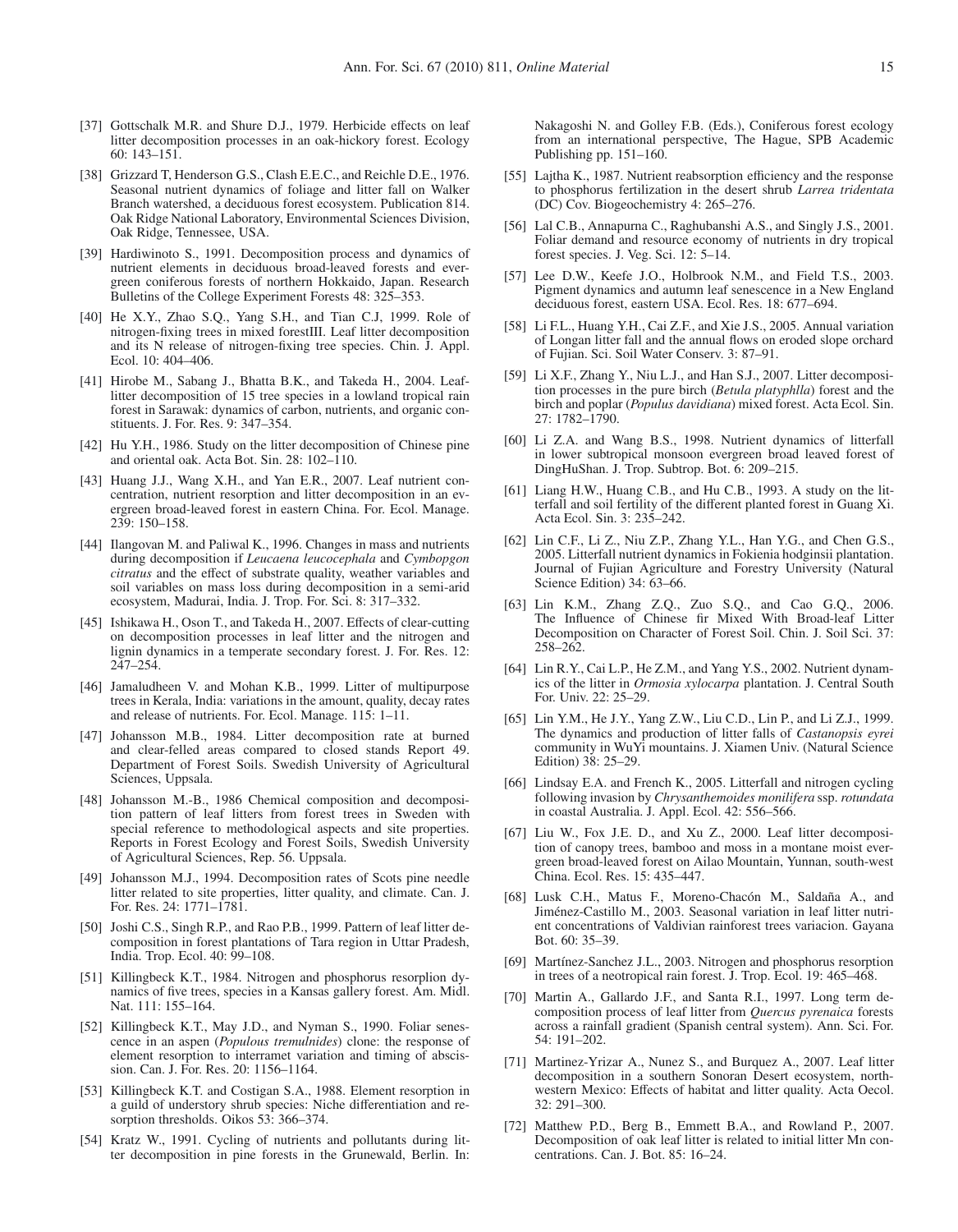- [73] Melillo J.M., Aber J.D., and Muratore J.F., 1982. Nitrogen and lignin control of hardwood leaf litter decomposition dynamics. Ecology 63: 621–626.
- [74] Mikola P., 1955. Experiments on the rate of decomposition of forest litter. Communicationes Instituti Forestalis Fenniae, No. 43, 50 p.
- [75] Misra M.K. and Nisanka S.K., 1997. Litter decomposition and nutrient release in *Casuarina equisetifolia* plantations on the sandy coast of Orissa, India. Trop. Ecol. 38: 109–119.
- [76] Mo J.M., Kong G.H., Sandra B.S., Fang Y.T., and Zhang Y.C., 2001. Litterfall response to human impacts in a DingHuShan Pine forest. Acta Phytoecol. Sin. 25: 656–664.
- [77] Montes R. and Medina E., 1977. Seasonal changes in nutrient content of leaves of savanna trees with different ecological behavior. Int. J. Trop. Geol. Geogr. Ecol. 4: 295–307.
- [78] Moretto A.S., Distel R.A., and Didoné N.G., 2001. Decomposition and nutrient dynamic of leaf litter and roots from palatable and unpalatable grasses in a semi-arid grassland. Appl. Soil Ecol. 18: 31–37.
- [79] Murphy K.L., Klopatek J.M., and Klopatek C.C., 1998. The Effects of litter quality and climate on decomposition along an Elevational Gradient. Ecol. Appl. 8: 1061–1071.
- [80] Näsholm T., 1994. Removal of nitrogen during needle senescence in Scots pine (*Pinus sylvestris* L.). Oecologia 99: 290–296.
- [81] Negi G.C.S and Singh S.P., 1993. Leaf nitrogen dynamics with particular reference to retranslocation in evergreen and deciduous trees species of Kumaun Himalaya. Can. J. For. Res. 23: 349–357.
- [82] Niinemets U. and Tamn U., 2005. Species differences in timing of leaf fall and foliage chemistry modify nutrient resorption efficiency in deciduous temperate forest stands. Tree Physiol. 25: 1001–1014.
- [83] O'Connell A.M. and Menage P.M.A., 1982. Litter fall and nutrient cycling in karri (*Eucalyptus* divers color RMue11.) forest in relation to stand age. Austr. J. Ecol. 7: 49–62.
- [84] O'Connell A.M., Grove T.S., and Dimmock G.M., 1978. Nutrients in the litter of jarrah forest soils. Austr. J. Ecol. 3: 253–260.
- [85] Osono T. and Takeda H., 2004. Accumulation and release of nitrogen and phosphorus in relation to lignin decomposition in leaf litter of 14 tree species. Ecol. Res. 19: 593–602.
- [86] Paavilainen E., 1980. Effect of fertilization on plant biomass and nutrient cycle on a drained dwarf shrub pine swamp. Communications Instituti Forestalis Fenniae (Helsinki), No. 98.
- [87] Pandey U. and Singh J.S., 1982. Leaf-litter decomposition in an oak-conifer forest in Himalaya: The effects of climate and chemical composition. Forestry 55: 47–59.
- [88] Pardo F., Gil L., and Pardos J.A., 1997. Field study of beech (*Fagus sylvatica* L.) and melojo oak (*Quercus pyrenaica* Willd) leaf litter decomposition in the centre of the Iberian Peninsula. Plant Soil 191: 89–100.
- [89] Pereira A.P., Graca M.A.S., and Molles M., 1998. Leaf litter decomposition in relation to litter physicochemical properties, fungal biomass, arthropod colonization, and geographical origin of plant species. Pedobiologia 42: 316–327.
- [90] Polglase P.J. and Auiwill P.M., 1992. Nitrogen and phosphorus cycling in relation to stand age of *Eucalyptus* regroups E Muell. Plant Soil 142: 157–166.
- [91] Przybyl K., Karolewski P., Oleksyn J., Labedzki A., and Reich P.B., 2008. Fungal diversity of Norway spruce litter: effects of site conditions and premature leaf fall caused by bark beetle outbreak. Microb. Ecol. 56: 332–340.
- [92] Quested H.M., Press M.C., and Callaghan T.V., 2003. Litter of the hemiparasite *Bartsia alpina* enhances plant growth: evidence for a functional role in nutrient cycling. Oecologia 135: 606–614.
- [93] Ralhan P.K. and Singh S.P., 1987. Dynamics of nutrients and leaf mass in central Himalayan forest trees and shrubs. Ecology 68: 1974–1983.
- [94] Rawat L. and Singh S.P., 1995. Leaf litter decomposition and nitrogen concentration in decomposing leafs of a *Quercus semecarpifolia* Smith forest stand of Kumaun Himalaya. Commun. Soil Science Plant Anal. 26: 411–424.
- [95] Rothstein D.E., Vitousek P.M., and Simmons B.L., 2004. An exotic tree alters decomposition and nutrient cycling in a Hawaiian montane forest. Ecosystems 7: 805–814.
- [96] Satti P., Mazzarino M.J., Gobbi M., Funes F., Roselli L., and Fernandez H., 2003. Soil N dynamics in relation to leaf litter quality and soil fertility in north-western Patagonian forests. J. Ecol. 91: 173–181.
- [97] Schlesinger W.H., DeLucia E.H., and Billings W.D., 1989. Nutrient-use efficiency of woody plants on contrasting soils in the western Great Basin, Nevada. Ecology 70: 105–113.
- [98] Schlesinger W.H., 1985. Decomposition of chaparral shrub foliage. Ecology 66: 1353–1359.
- [99] Scott D. A., Proctor J., and Thompson J., 1992. Ecological studies on a lowland evergreen Rain Forest on Maraca Island, Roraima, Brazil. II. Litter and nutrient cycling. J. Ecol. 80: 705–717.
- [100] Shaw M.R. and John Harte J., 2001. Control of litter decomposition in a subalpine meadow-sagebrush steppe ecotone under climate change. Ecol. Appl. 11: 1206–1223.
- [101] Singh B. and Sharma K.N. 2007. Nutrition and growth of wheatsorghum rotation in soils amended with leaf litter of trees before planting of wheat. Agrofor. Syst. 71: 25–34.
- [102] Singh O., 1993. Production and decomposition of leaf litter in sal, teak, eucalyptus and poplar forest in Uttar Pradesh. Indian Forester 2: 112–121.
- [103] Sundarapandian S.M. and Swamy P.S., 1999. Litter production and leaf litter decomposition of selected tree species in tropical forests at Kodayar in the Western Ghats, India. For. Ecol. Manage. 123: 231–244.
- [104] Tan F.L., 2003. Study on litter decomposition and nutrient release in casuarina equiseti folia protective plantation on ecosystem. Sci. Silvae Sin. 39: 21–26.
- [105] Tapia-Coral S.C., Luizao F.J., Wandelli E., and Erick C.M., 2005. Fernandes carbon and nutrient stocks in the litter layer of agroforestry systems in central Amazonia, Brazil. Agrofor. Syst. 65: 33–42.
- [106] Tappeiner J.C. and Alm A.A., 1975. Undergrowth vegetation effects on the nutrient content of litterfall and soils in red pine and birch stands in northern Minnesota. Ecology 56: 1193–1200.
- [107] Tian D.L. and Zhao K., 1989. Studies on the litter in a Chinese fir plantation ecosystem. I. Amount, composition and dynamics of litter. Journal of Central-South Forestry College 9: 38–44.
- [108] Tian D.L. and Lin X.B., 1995. Studies of the amount of litter and nutrient restitution in different age of classes *Pinus massoniana* plantation. Journal of Central-South Forestry University 15: 163– 169.
- [109] Tu M.Z., Yao W.H., Weng H., and Li Z., 1993. Characteristics of litter in evergreen broad-leaved forest of the Ding Hu mountain. Acta Pedol. Sin. 30.
- [110] Turner J. and Olson P.R., 1976. Nitrogen relations in a Douglas-fir plantation. Ann. Bot. 40: 1185–1193.
- [111] Upadhyay V.P., 1990. Decomposition of oak litter in a pine-mixed broadleaf forest in Himalaya. Ind. J. Ecol. 17. 25–28.
- [112] Upadhyay V.P., Singh J.S., and Meentemeyer V., 1989. Dynamics and weight loss of leaf litter in Central Himalayan forests: Abiotic versus litter quality influences. J. Ecol. 77: 147–161.
- [113] Van Wesemael B., 1993. Litter decomposition and nutrient distribution in humus profiles in some mediterranean forests in southern Tuscany. For. Ecol. Manage. 57: 99–114.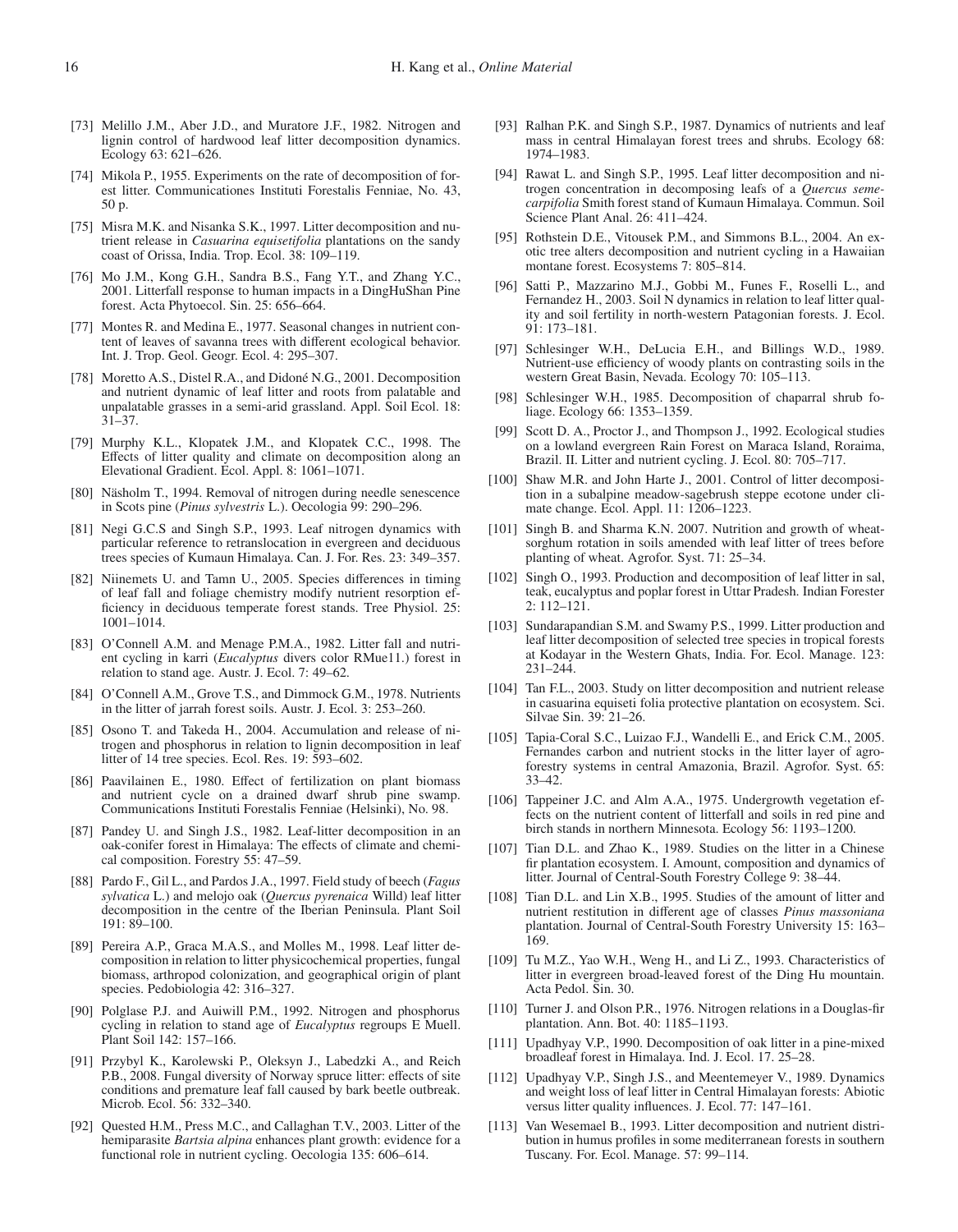- [114] Verry ES. and Timmons D.R., 1976. Elements in leaves of a trembling aspen clone by crown position and season. Can. J. For. Res. 6: 436–440.
- [115] Vitousek P.M., Douglas R., Turner D.R., Parton W.J., and Robert L., 1994. Litter decomposition on the Mauna Loa environmental matrix, Hawai'i: Patterns, mechanisms, and models. Sanford Ecol. 75: 418–429.
- [116] Wang F.-Y. and Wang Y.-J., 1991a. Forest litter ecology in deciduous/*Pinus koraiensis* forests: (IV) Decomposition and nutrient releasing of pine needle and deciduous tree leaves. In: Zhou X.F. (Ed.), Located research on the forest ecosystems, Harbin, Northeastern Forestry University Press, pp. 250–259 (in Chinese).
- [117] Wang F.-Y. and Wang Y.-J., 1991b. Forest litter ecology in deciduous/*Pinus koraiensis* forests: (IV) Decomposition and nutrient releasing of pine needle and deciduous tree leaves. In: Zhou X.F. (Ed.), Located research on the forest ecosystems, Harbin, Northeastern Forestry University Press, pp. 250–259 (in Chinese).
- [118] Wang J. and Huang J.-H., 2001. Comparison of major nutrient release patterns in leaf litter decomposition in warm temperate zone of China. Acta Phytoecol. Sin. 25: 375–380.
- [119] Wang Q.-K., Wang S.-L., Fan B., and Yu X.J., 2007. Litter production, leaf litter decomposition and nutrient return in *Cunninghamia lanceolata* plantations in south China: effect of planting conifers with broad leaved species. Plant Soil 297: 201–211.
- [120] Wang Q.K., Wang S. L., Yu X.J., Zhang J., and Liu Y.X., 2007. Effects of *Cunninghamia lanceolata*-broadleaved tree species mixed leaf litters on active soil organic matter. Chin. J. Appl. Ecol. 18: 1203–1207.
- [121] Wei Y.-P., 2001. Seasonal dynamic study on the amount and nutrient of litter of *Pinus taeda* plantations in the high-elevation rea. Journal of Fujian Forestry Science and Technology 28: 62–65.
- [122] Woodwell G.M., 1974. Variations in the nutrient content of leaves of *Quercus Alba*, *Quercus coccinea*, and *Pinus rigida* in the

Brookhaven forest from bud-break to abscission. Am. J. Bot. 61: 749–753.

- [123] Wu C., Zhang X.J., and Wang Z.Q., 2005. Litter decomposition and nutrients (N, P, K) return in manchurian ash plantation forest. Journal of Yangtze University (Nat. Sci .Ed.), 2. /Agri Sci V, 25.
- [124] Xu X.N., Hirata E., Enoki T., and Yoshihiro., 2004. Leaf litter decomposition and nutrient dynamics in a subtropical forest after typhoon disturbance Tokashiki. Plant Ecol. 173: 161–170.
- [125] Xue L., Xue D., and Luo S., 2001. Seasonal dynamic of litterfall and nutrient concentration in leaf litter in scenic forests of Nagoya. Acta Phytoecol. Sin. 25: 359–365.
- [126] Yang Y.S., Guo J.F., Lin P., Chen G.S., He Z.M., and Xie J.S., 2004. Nutrient dynamics of decomposing leaf litter in natural and monoculture plantation forests of *Castanopsis kawakamii* in subtropical China. Acta Ecol. Sin. 24: 201–208.
- [127] Yao, Y.T., 1989. Studies on the biomass and nutrient cycling of the mixed plantation of *Pinus tabulaeformis* and *Platycladus orientalis*. Journal of Beijing Forestry University, 11: 38–46.
- [128] Yu Y.W. and Wu J.S., 2004. Dynamics and decomposition characteristics of litter of evergreen broad-leaved forest with *Schima Superba*. J. Soil Water Conserv. 18: 63–65.
- [129] Zeng S.C., Su Z.Y., Gu Y.K., Xie Z.S., and Liu Y.-X., 2003. Litterfalls of major forest stands at Baiyunshan scenic spot of Guangzhou. Chin. J. Appl. Ecol. 14: 154–156.
- [130] Zhang X.J., Gu J.C. and Li Z.S., 2006. Study on litter decomposing and nutrient returning (N/P/K) in *Larix gmelini* plantation. Jilin Forestry Science and Technology 35: 15–18.
- [131] Zhao G.yaF., Cai Y. B., Luo Y.Y., Li M.H., and Yu M.J., 2006. Nutrient dynamics in litter decomposition in an evergreen broadleaved forest in East China. Acta Ecol. Sin. 26: 3286–3385.
- [132] Zhou D.X., 2005. Litter of mixed forest of Cunninghamia lanceolata and Manglietia yuyuanensis. Chin. J. Ecol. 24: 595–598.